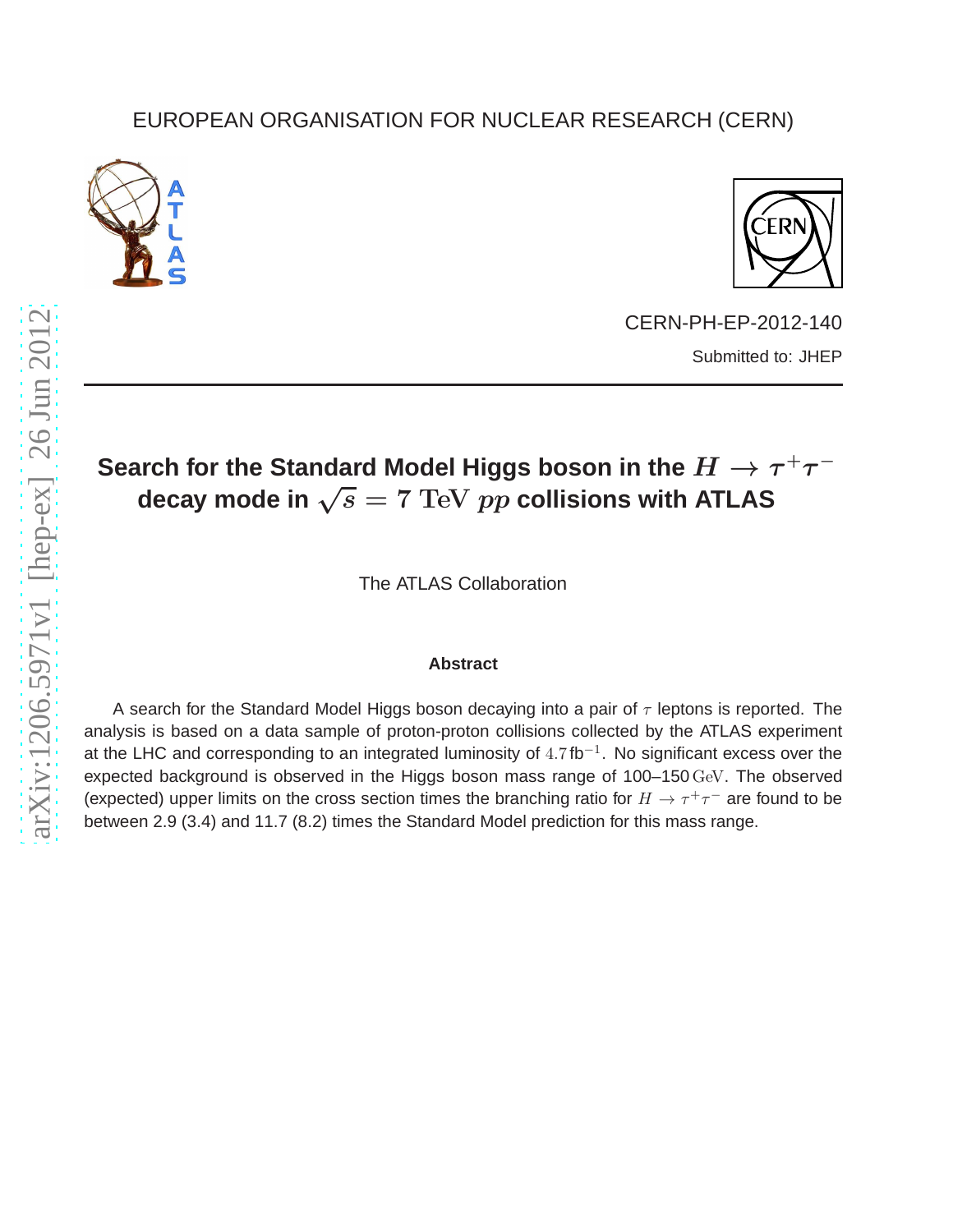# Search for the Standard Model Higgs boson in the  $H\to \tau^+\tau^-$  decay mode in  $\sqrt{s}=7\,\,{\text{TeV}}\,\,pp$  collisions with ATLAS

#### The ATLAS Collaboration

ABSTRACT: A search for the Standard Model Higgs boson decaying into a pair of  $\tau$  leptons is reported. The analysis is based on a data sample of proton-proton collisions collected by the ATLAS experiment at the LHC and corresponding to an integrated luminosity of  $4.7 \text{ fb}^{-1}$ . No significant excess over the expected background is observed in the Higgs boson mass range of 100–150 GeV. The observed (expected) upper limits on the cross section times the branching ratio for  $H \to \tau^+\tau^-$  are found to be between 2.9 (3.4) and 11.7 (8.2) times the Standard Model prediction for this mass range.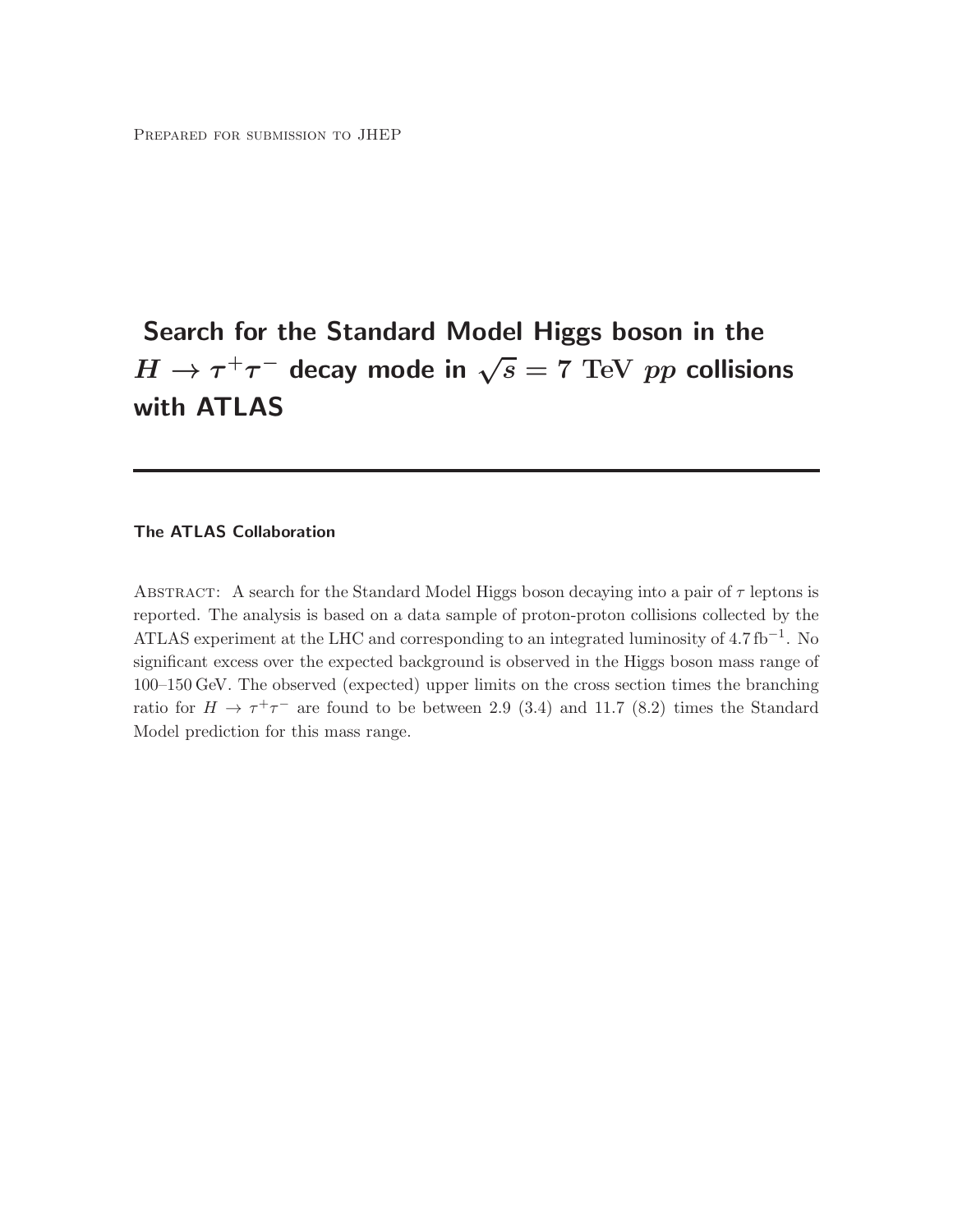#### Contents

| $\mathbf 1$    | Introduction                                    | $\mathbf{1}$            |
|----------------|-------------------------------------------------|-------------------------|
| $\bf{2}$       | Data and Monte Carlo simulated samples          | $\overline{\mathbf{2}}$ |
| 3              | Selection and reconstruction of physics objects | $\bf{3}$                |
| $\overline{4}$ | Preselection                                    | $\mathbf{5}$            |
|                | 4.1 $H \to \tau_{\rm lep} \tau_{\rm lep}$       | $\overline{5}$          |
|                | 4.2 $H \to \tau_{\rm lep} \tau_{\rm had}$       | $\boldsymbol{6}$        |
|                | 4.3 $H \to \tau_{\text{had}} \tau_{\text{had}}$ | $\boldsymbol{6}$        |
| 5 <sup>5</sup> | Analysis categories                             | 6                       |
|                | 5.1 $H \to \tau_{\rm lep} \tau_{\rm lep}$       | $\boldsymbol{6}$        |
|                | 5.2 $H \to \tau_{\rm lep} \tau_{\rm had}$       | $\overline{7}$          |
|                | 5.3 $H \to \tau_{\text{had}} \tau_{\text{had}}$ | 8                       |
| 6              | Background estimation and modelling             | 8                       |
|                | 6.1 $H \to \tau_{\rm lep} \tau_{\rm lep}$       | 10                      |
|                | 6.2 $H \to \tau_{\rm lep} \tau_{\rm had}$       | 14                      |
|                | 6.3 $H \to \tau_{\text{had}} \tau_{\text{had}}$ | 18                      |
| $7\degree$     | Systematic uncertainties                        | 22                      |
| 8              | Statistical analysis                            | 23                      |
| 9              | Results                                         | 24                      |
|                | 10 Conclusions                                  | 24                      |

#### <span id="page-2-0"></span>1 Introduction

The Higgs boson is the only fundamental particle in the Standard Model (SM) of particle physics that has not yet been observed. It is predicted by the Higgs mechanism  $[1-6]$ , which in the SM gives mass to particles. The search for the Higgs boson is a centrepiece of the Large Hadron Collider (LHC) physics programme.

An indirect constraint on the Higgs boson mass of  $m_H < 185$  GeV at the  $95\%$  confidence level (CL) has been set using global fits to electroweak precision data [\[7\]](#page-27-2). Direct searches at LEP and the Tevatron have placed exclusion limits at 95% CL for  $m_H < 114.4$  GeV and in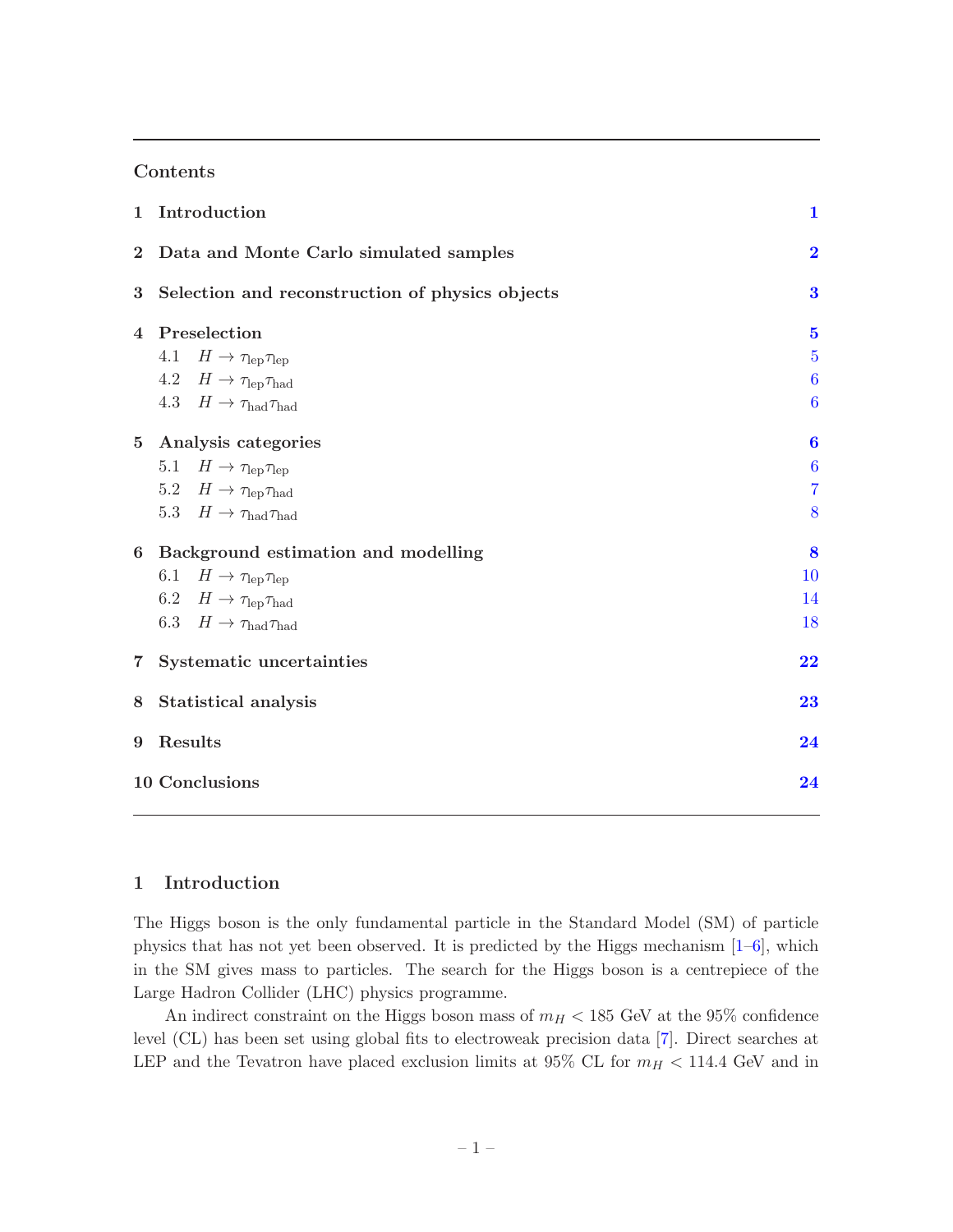the region 147 GeV  $\langle m_H \rangle$  179 GeV [\[8](#page-27-3), [9\]](#page-27-4), respectively. The results of searches in various channels using data corresponding to an integrated luminosity of up to  $5 \text{ fb}^{-1}$  have recently been reported by both the ATLAS and CMS Collaborations [\[10,](#page-27-5) [11\]](#page-28-0) excluding the mass range between 112.9 GeV and 115.5 GeV and the region between 127 GeV and 600 GeV, again at the 95% CL.

In the Higgs boson mass range 100-150 GeV, the  $H \to \tau^+ \tau^-$  decay mode is a promising channel for the search at the LHC with branching ratios between 8% and 1.8%. The  $H \rightarrow$  $\tau^+\tau^-$  search is complementary to searches with other decays in the same mass range and enhances the overall sensitivity. Also, if the Higgs boson is discovered, the measurement of the  $H \to \tau^+ \tau^-$  decay rate provides a test of the SM prediction for the  $\tau$  Yukawa coupling.

The process with the largest cross section to produce a SM Higgs boson at the LHC is gluon fusion  $gg \to H$ . However, Higgs boson production via vector boson  $(WW, ZZ)$  fusion  $qq \rightarrow qqH$  (VBF) and via Higgs-strahlung  $qq \rightarrow VH$ , in association with a hadronically decaying vector boson  $(V = W \text{ or } Z)$ , are highly relevant as well because they lead to additional jets in the final state, which provide distinct experimental signatures. In particular the VBF topology of two high-energy jets with a large rapidity separation offers a good discrimination against background processes. For all production processes above, the Higgs boson is typically more boosted in the transverse plane if there are additional high- $p<sub>T</sub>$  jets in the event, which increases the transverse momentum of the  $\tau$  decay products and thus facilitates the measurement of the  $\tau^+\tau^-$  invariant mass and the discrimination of the signal from background processes.

This paper presents SM Higgs boson searches in the the  $H \to \tau_{\rm lep}^+ \tau_{\rm lep}^-$ ,  $H \to \tau_{\rm lep}^+ \tau_{\rm had}^-$ , and  $H \to \tau_{\text{had}}^+ \tau_{\text{had}}^-$  channels,<sup>[1](#page-3-1)</sup> where  $\tau_{\text{lep}}$  and  $\tau_{\text{had}}$  denote leptonically and hadronically decaying  $\tau$  leptons, respectively. The data analyses use proton-proton (pp) collisions at  $\sqrt{s} = 7$  TeV collected by the ATLAS experiment in 2011, which correspond to an integrated luminosity of 4.7 fb−<sup>1</sup> . In order to enhance the sensitivity of the search, the selected events are analysed in several separate categories according to the number and topology of reconstructed jets.

#### <span id="page-3-0"></span>2 Data and Monte Carlo simulated samples

The ATLAS detector is a multipurpose apparatus with a forward-backward symmetric cylindrical geometry and nearly  $4\pi$  coverage in solid angle [\[12\]](#page-28-1). It consists of an inner tracking detector surrounded by a thin superconducting solenoid, electromagnetic and hadronic calorimeters, and an external muon spectrometer incorporating three large superconducting air-core toroid magnets. Electrons, muons,  $\tau$  leptons and jets can be reconstructed and iden-tified in the ATLAS detector.<sup>[2](#page-3-2)</sup> Only data taken with all sub-systems relevant to this analysis

<span id="page-3-1"></span><sup>&</sup>lt;sup>1</sup> Charge-conjugated decay modes are implied. Throughout the remainder of the paper, a simplified notation without the particle charges is used.

<span id="page-3-2"></span><sup>2</sup> ATLAS uses a right-handed coordinate system with its origin at the nominal interaction point (IP) in the centre of the detector and the z-axis along the beam pipe. The x-axis points from the IP to the centre of the LHC ring, and the y-axis points upwards. Cylindrical coordinates  $(r, \phi)$  are used in the transverse plane,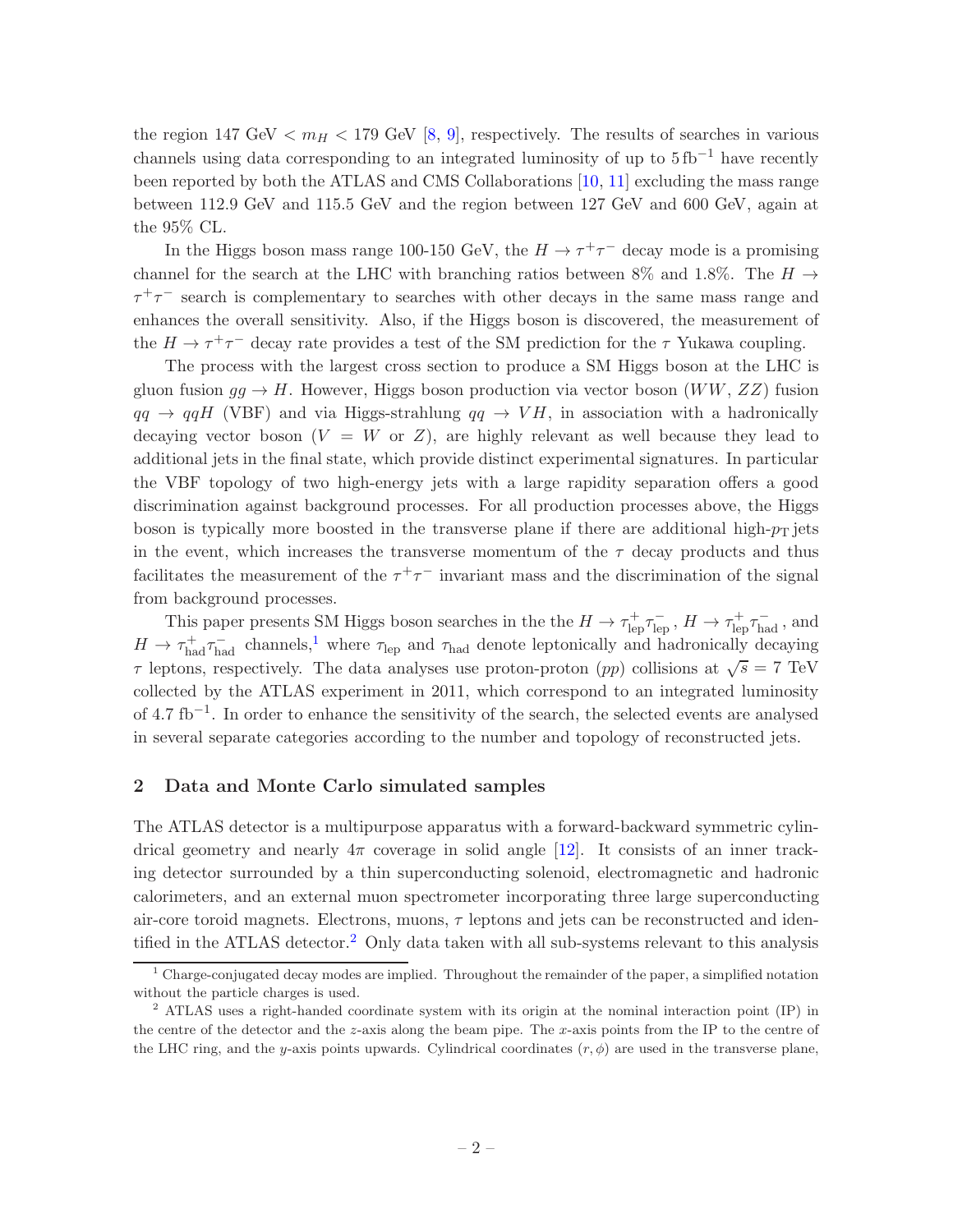operational are used. This results in an integrated luminosity of 4.7 fb−<sup>1</sup> for the full 2011 data sample.

The signal contributions considered here include the gluon fusion production process, the VBF production process, and the Higgs-strahlung  $V$ H production in association with a hadronically-decaying vector boson  $V = W, Z$ . For the decay of the Higgs boson, the  $H \rightarrow$  $\tau\tau$  mode is considered. Next-to-next-to-leading-order (NNLO) Quantum Chromodynamics (QCD) corrections, soft-gluon resummations calculated in the next-to-next-to-leading-logapproximation and next-to-leading-order (NLO) electroweak (EW) corrections are applied to the signal cross sections for the  $gg \to H$  production process [\[13](#page-28-2)[–24\]](#page-28-3). The cross sections of the VBF process are calculated with full NLO QCD and electroweak corrections [\[25](#page-28-4)[–27](#page-28-5)], and approximate NNLO QCD corrections [\[28\]](#page-28-6). The  $WH/ZH$  processes are calculated with NNLO QCD corrections [\[29,](#page-28-7) [30](#page-28-8)] and NLO EW radiative corrections are applied [\[31](#page-28-9)]. The Higgs boson decay branching ratios are calculated using HDECAY [\[32\]](#page-28-10). The  $q\bar{q} \to H$  and VBF processes are modelled using the POWHEG [\[33,](#page-28-11) [34](#page-28-12)] Monte Carlo (MC) generator, interfaced to PYTHIA [\[35\]](#page-28-13) for showering and hadronisation. In the  $gg \to H$  process, the Higgs boson  $p_T$  spectrum is reweighted to agree with the prediction of the HqT program [\[36](#page-28-14)]. The associated VH production process is modelled using PYTHIA.

ALPGEN [\[37\]](#page-28-15), interfaced to HERWIG [\[38\]](#page-29-0), with the MLM matching scheme [\[39](#page-29-1)] is used to model the production of single W and  $Z/\gamma^*$  bosons decaying to charged leptons in association with jets. MC@NLO [\[40\]](#page-29-2) is used to model  $t\bar{t}$ , WW, WZ and ZZ production processes, using HERWIG for the parton shower and hadronisation and JIMMY [\[41\]](#page-29-3) for the underlying event modelling. AcerMC [\[42\]](#page-29-4) is used to model single top-quark production for all three production channels (s-channel, t-channel, and  $Wt$  production).

The TAUOLA [\[43\]](#page-29-5) and PHOTOS [\[44](#page-29-6)] programs are used to model the decay of  $\tau$  leptons and the Quantum Electrodynamics (QED) radiation of photons, respectively.

The set of parton distribution functions (PDF) CT10 [\[45\]](#page-29-7) is used for the MC@NLO samples, as well as CTEQ6L1 [\[46](#page-29-8)] for the ALPGEN samples, and MRST2007 [\[47\]](#page-29-9) for the PYTHIA and HERWIG samples. Acceptances and efficiencies are based on a simulation of the ATLAS detector using GEANT4 [\[48](#page-29-10), [49](#page-29-11)]. Since the data are affected by the detector response to multiple interactions (pileup) occurring in the same or nearby bunch crossings, the simulation includes a treatment of the event pileup conditions present in the 2011 data.

The  $Z/\gamma^* \to \tau\tau$  background processes are modelled with a  $\tau$ -embedded  $Z/\gamma^* \to \mu\mu$  data sample as described in Section [6.](#page-9-1)

#### <span id="page-4-0"></span>3 Selection and reconstruction of physics objects

Electron candidates are formed from an energy deposit in the electromagnetic calorimeter and associated to a track measured in the inner detector. They are selected if they have a transverse energy  $E_T > 15$  GeV, lie within  $|\eta| < 2.47$  but outside the transition region between

 $\phi$  being the azimuthal angle around the beam pipe. The pseudorapidity is defined in terms of the polar angle  $\theta$  as  $\eta = -\ln \tan(\theta/2)$ .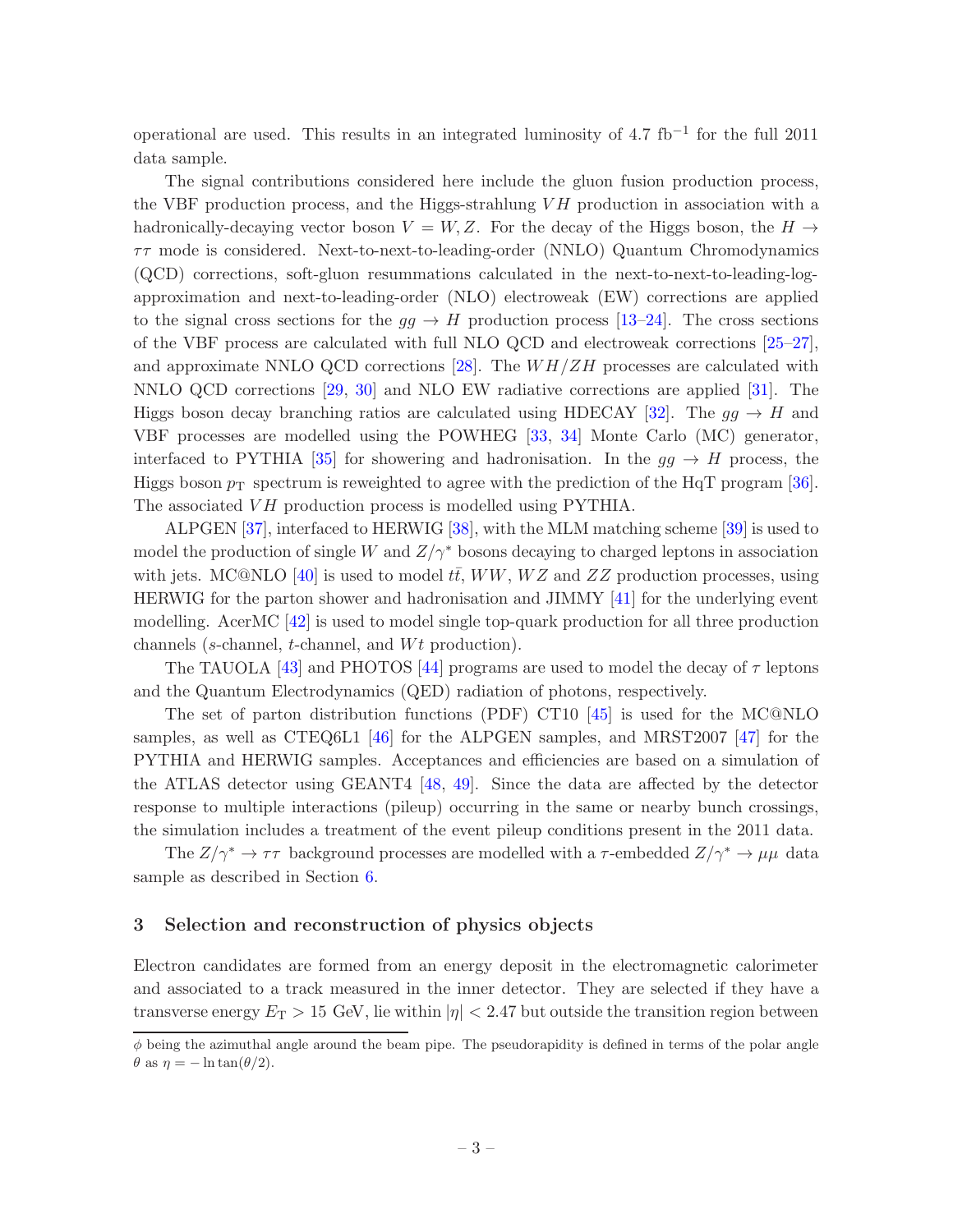the barrel and end-cap calorimeters  $(1.37 < |\eta| < 1.52)$ , and meet quality requirements based on the expected shower shape [\[50](#page-29-12)].

Muon candidates are formed from a track measured in the inner detector and linked to a track in the muon spectrometer [\[51](#page-29-13)]. They are required to have a transverse momentum  $p_{\rm T} > 10$  GeV and to lie within  $|\eta| < 2.5$ . Additionally, the difference between the z-position of the point of closest approach of the muon inner detector track to the beam-line and the z-coordinate of the primary vertex is required to be less than  $1 \text{ cm}^3$  $1 \text{ cm}^3$ . This requirement reduces the contamination due to cosmic ray muons and beam-induced backgrounds. Muon quality criteria based on, e.g., inner detector hit requirements are applied in order to achieve a precise measurement of the muon momentum and reduce the misidentification rate.

Identified electrons and muons are required to be isolated: the additional transverse energy in the electromagnetic and hadronic calorimeters must be less than 8% (4%) of the electron transverse energy (muon transverse momentum) in a cone of radius  $\Delta R$  =  $\sqrt{(\Delta \eta)^2 + (\Delta \phi)^2} = 0.2$  around the electron (muon) direction. The sum of the transverse momenta of all tracks with  $p_T$  above 1 GeV located within a cone of radius  $\Delta R = 0.4$  around the electron (muon) direction and originating from the same primary vertex must be less than 6% of the electron transverse energy (muon transverse momentum).

Jets are reconstructed using the anti- $k_t$  algorithm [\[52](#page-29-14)] with a distance parameter value of  $R = 0.4$ , taking as input three-dimensional noise-suppressed clusters in the calorimeters. Reconstructed jets with  $p_T > 20$  GeV and within  $|\eta| < 4.5$  are selected. Events are discarded if a jet is associated with out-of-time activity or calorimeter noise. After having associated tracks to jets by requiring  $\Delta R < 0.4$  between tracks and the jet direction, a jet-vertex fraction (JVF) is computed for each jet as the scalar  $p<sub>T</sub>$  sum of all associated tracks from the primary vertex divided by the scalar  $p<sub>T</sub>$  sum of all tracks associated with the jet. Conventionally, JVF =  $-1$  is assigned to jets with no associated tracks. Jets with  $|\eta| < 2.4$  are required to have  $|JVF| > 0.75$  in order to suppress pileup contributions. In the pseudorapidity range  $|\eta|$   $\langle 2.5, b$ -jets are identified using a tagging algorithm based on the discrimination power of the impact parameter information and of the reconstruction of the displaced vertices of the hadron decays inside the jets [\[53\]](#page-29-15). The b-tagging algorithm has an average efficiency of 58% for b-jets in  $t\bar{t}$  events [\[54](#page-29-16)]. The corresponding light-quark jet misidentification probability is 0.1–0.5%, depending on the jet  $p_T$  and  $\eta$  [\[55](#page-29-17)].

Hadronic decays of  $\tau$  leptons are characterised by the presence of one or three charged hadrons accompanied by a neutrino and possibly neutral hadrons, which results in a collimated shower profile in the calorimeters and only a few nearby tracks. The visible decay products are combined into  $\tau_{\text{had}}$  candidates. These candidates are reconstructed as jets, which are recalibrated to account for the different calorimeter response to hadronic decays as compared to hadronic jets. The four-momentum of the  $\tau_{\text{had}}$  candidates are reconstructed from the energy deposits in the calorimeters and the rejection of jets misidentified as hadronic  $\tau$  decays is performed by a multivariate discriminator based on a boosted decision tree [\[56](#page-29-18)] that uses

<span id="page-5-0"></span><sup>&</sup>lt;sup>3</sup>The primary vertex is defined as the vertex with the largest  $\sum p_T^2$  of the associated tracks.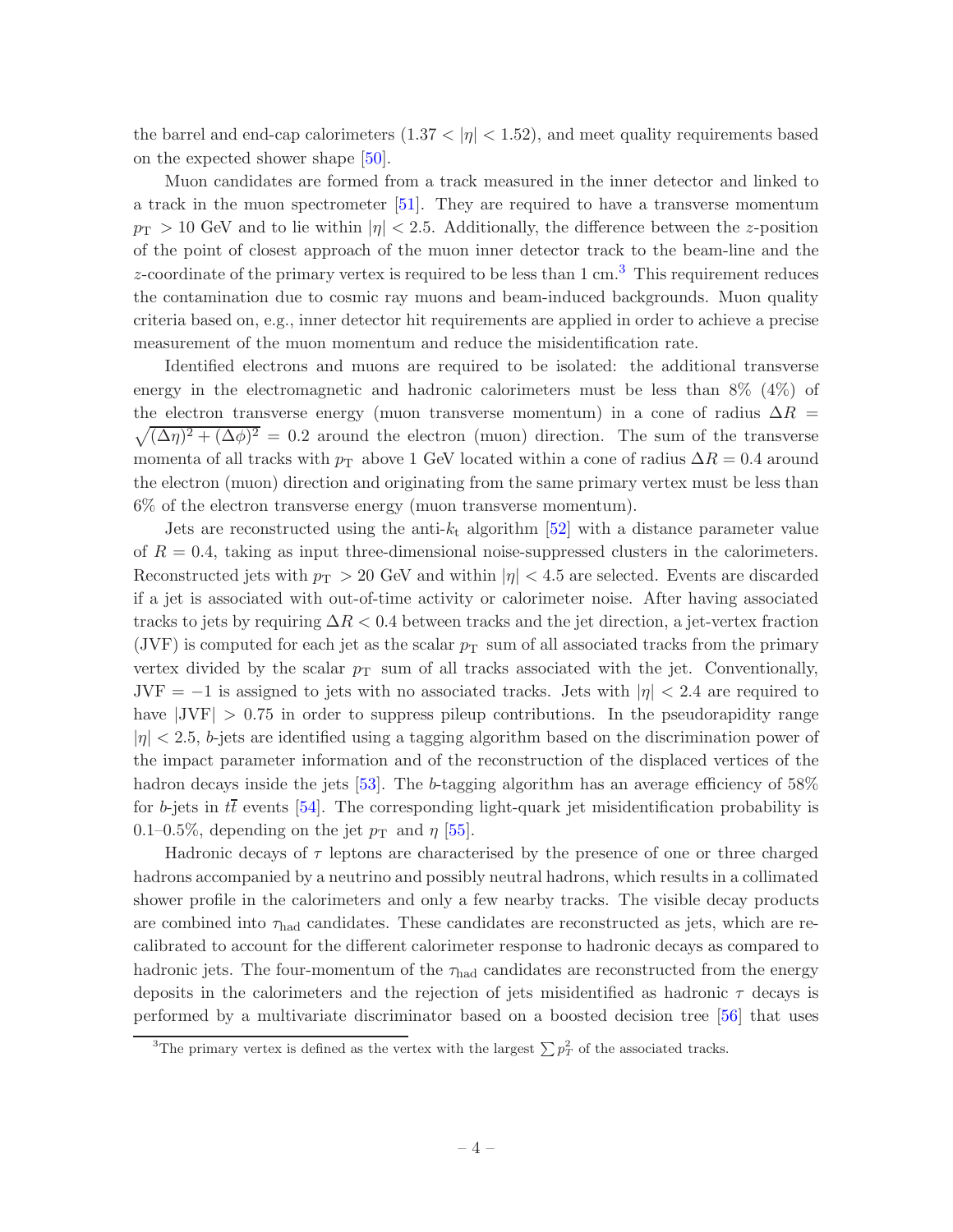both tracking and calorimeter information. The identification is optimised to be 50% efficient while the jet misidentification probability is kept below 1%. A  $\tau_{\text{had}}$  candidate must lie within  $|\eta|$  < 2.5, have a transverse momentum greater than 20 GeV, one or three associated tracks (with  $p_T > 1$  GeV) and a total charge of  $\pm 1$  computed from the associated tracks. Dedicated electron and muon veto algorithms are used.

When different objects selected according to the above criteria overlap with each other geometrically (within  $\Delta R < 0.2$ ), only one of them is considered for further analysis. The overlap is resolved by selecting muon, electron,  $\tau_{had}$  and jet candidates in this order of priority.

The magnitude of the missing transverse momentum  $[57]$   $(E_{\rm T}^{\rm miss})$  is reconstructed including contributions from muon tracks and energy deposits in the calorimeters. Calorimeter cells belonging to three-dimensional noise-suppressed clusters are used and they are calibrated taking into account the reconstructed physics object to which they belong.

#### <span id="page-6-0"></span>4 Preselection

An initial selection of events is performed by requiring a vertex from the primary pp collisions that is consistent with the beam spot position, with at least three associated tracks, each with  $p_T > 500$  MeV. Overall quality criteria are applied to suppress events with fake  $E_T^{\text{miss}}$ , produced by non-collision activity such as cosmic ray muons, beam-related backgrounds, or noise in the calorimeters.

The  $\ell\ell$ ,  $\ell\tau_{\text{had}}$  and  $\tau_{\text{had}}$  final states.<sup>[4](#page-6-2)</sup> considered in this search are defined in a mutually exclusive way: a requirement of exactly two, one, or zero electrons or muons is imposed, respectively.

## <span id="page-6-1"></span>4.1  $H \rightarrow \tau_{\rm lep} \tau_{\rm lep}$

Signal events in this channel are selected by requiring exactly two isolated and oppositelycharged light leptons (electrons and/or muons). Single lepton and di-lepton triggers are used to preselect the data. The trigger object quality requirements were tightened during the data-taking period to cope with increasing instantaneous luminosity. The single muon trigger requires  $p_T > 18$  GeV; for the single electron trigger the  $E_T$  threshold changes from 20 GeV to 22 GeV depending on the LHC instantaneous luminosity; the di-muon trigger requires  $p_{\rm T} > 15$  GeV for the leading muon and  $p_{\rm T} > 10$  GeV for the sub-leading muon; the dielectron trigger requires  $E_T > 12$  GeV for each of the two electrons; the  $e\mu$  trigger requires  $E_T > 10$  GeV for the electron and  $p_T > 6$  GeV for the muon. In addition to the trigger requirements, the preselection requires  $E_T > 22$  GeV if the electron satisfies only the single electron trigger. The  $E<sub>T</sub>$  requirement is increased to 24 GeV when the trigger threshold is 22 GeV. If a muon is associated only with the single muon trigger object, it is required to have  $p_{\rm T} > 20$  GeV. For the  $e\mu$  channel the di-lepton invariant mass is required to be in the range of 30 GeV  $\langle m_{\ell\ell} \rangle$  = 100 GeV, whereas for the ee and  $\mu\mu$  channels 30 GeV  $\langle m_{\ell\ell} \rangle$  = 75 GeV is required, reducing the contamination from  $Z/\gamma^* \to \ell \ell$ .

<span id="page-6-2"></span><sup>&</sup>lt;sup>4</sup>Here  $\ell$  denotes an electron or a muon (also referred to below as light leptons).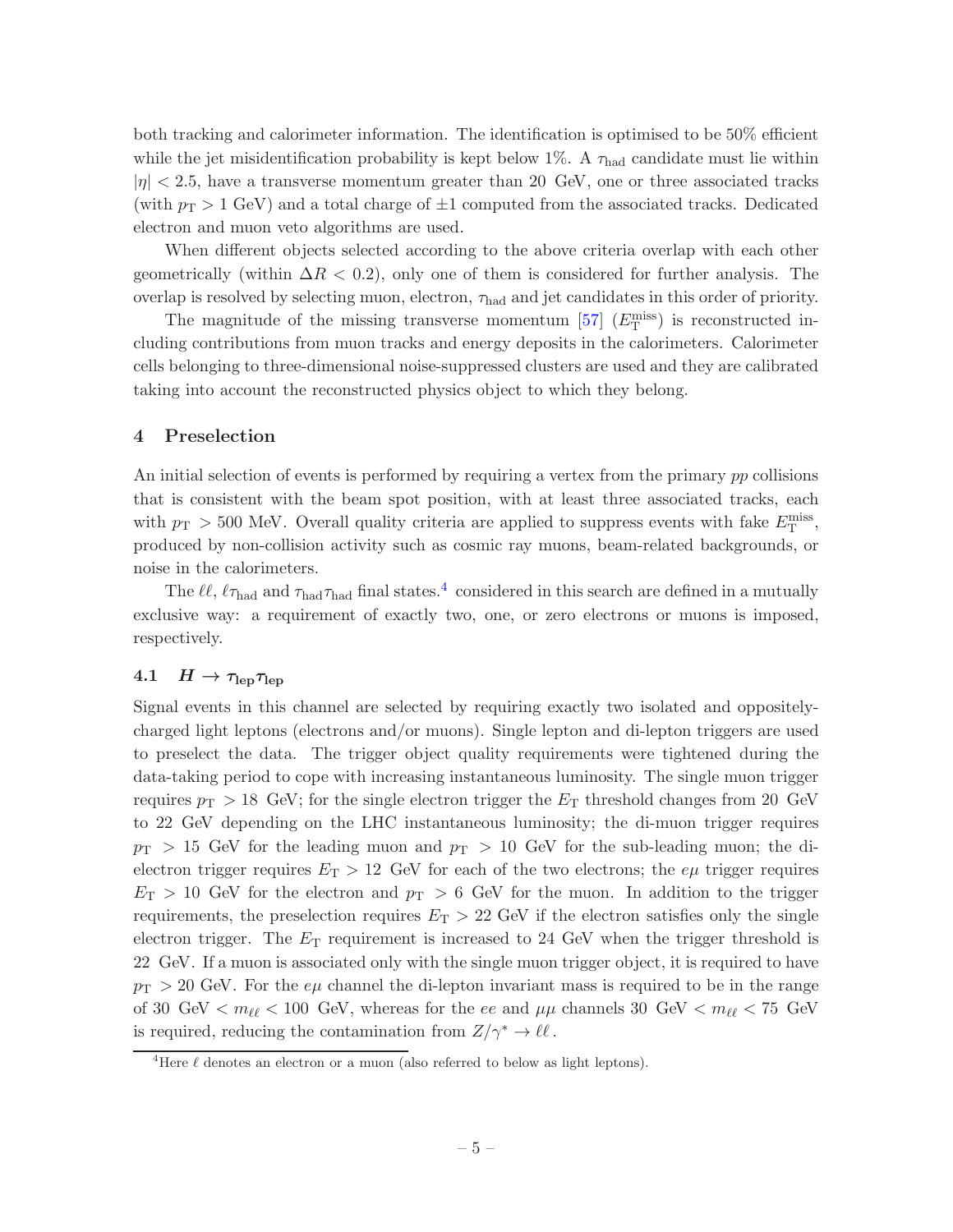#### <span id="page-7-0"></span>4.2  $H \to \tau_{\rm lep} \tau_{\rm had}$

Signal events in this channel are characterised by exactly one isolated light lepton  $\ell$ , a  $\tau_{\text{had}}$ candidate, and large  $E_{\rm T}^{\rm miss}$  due to the undetected neutrinos. For the  $e\tau_{\rm had}$  ( $\mu\tau_{\rm had}$ ) final states, events are preselected using the single electron (muon) trigger described in Section [4.1.](#page-6-1) Exactly one electron with  $E_T > 25$  GeV or one muon with  $p_T > 20$  GeV, and one oppositelycharged  $\tau_{\text{had}}$  candidate with  $p_T > 20$  GeV are required in the event. Events with more than one electron or muon candidate are rejected to suppress events from  $Z/\gamma^* \to \ell^+ \ell^-$  decays and from  $t\bar{t}$  or single top-quark production.<sup>[5](#page-7-4)</sup> The transverse mass of the lepton and  $E_{\rm T}^{\rm miss}$  is calculated as

$$
m_{\rm T} = \sqrt{2p_{\rm T}^{\ell}E_{\rm T}^{\rm miss}(1 - \cos\Delta\phi)}\,,\tag{4.1}
$$

where  $p_{\rm T}^{\ell}$  denotes the magnitude of the transverse momentum of the lepton and  $\Delta\phi$  is the angle between the lepton and  $E_{\rm T}^{\rm miss}$  directions in the plane perpendicular to the beam direction. In order to reduce contributions from the  $W+$ jets and  $t\bar{t}$  background processes, only events with  $m_T < 30$  GeV are considered for further analysis. In addition,  $E_T^{\text{miss}}$  is used for further event selection and categorisation, as described in Section [5.](#page-7-2)

#### <span id="page-7-1"></span>4.3  $H \to \tau_{\textrm{had}} \tau_{\textrm{had}}$

Signal events in this channel are characterised by two identified hadronic  $\tau$  decays and large  $E_{\rm T}^{\rm miss}$  from the undetected neutrinos. The corresponding event selection starts with a double hadronic  $\tau$  trigger, where the  $p_T$  thresholds are 29 GeV and 20 GeV for the leading and sub-leading hadronic  $\tau$  objects, respectively. A requirement of exactly zero charged light leptons, as defined in Section [3,](#page-4-0) is imposed. Two identified opposite charge  $\tau_{\text{had}}$  candidates with  $p_T > 35$  GeV and  $p_T > 25$  GeV are required, each matching a  $\tau$  trigger object [\[58](#page-29-20)].

#### <span id="page-7-2"></span>5 Analysis categories

For further analysis, the selected event samples are split into several categories according to the number and topology of reconstructed jets. The sensitivity of the search is usually higher for categories where the presence of one or more jets is required, as discussed in Section [1,](#page-2-0) but events without any reconstructed high- $p<sub>T</sub>$  jets are also considered in order to maximise the sensitivity.

## <span id="page-7-3"></span>5.1  $H \rightarrow \tau_{\rm lep} \tau_{\rm lep}$

Four categories defined by their jet multiplicity and kinematics are used for this channel:  $H$  +2-jet VBF,  $H$  +2-jet VH,  $H$  +1-jet and  $H$  +0-jet. The first two categories require the presence of at least two jets and the cuts are optimised in one case for the VBF process [\[59](#page-29-21)[–61](#page-29-22)], and in the other for the VH and  $gg \to H$  processes [\[62\]](#page-29-23).

<span id="page-7-4"></span> ${}^{5}$ For the purpose of vetoing additional light leptons, the isolation requirements are removed from the muon selection and a looser identification requirement is used for electrons. The transverse momentum (energy) threshold for muons (electrons) is lowered to 10 GeV (15 GeV).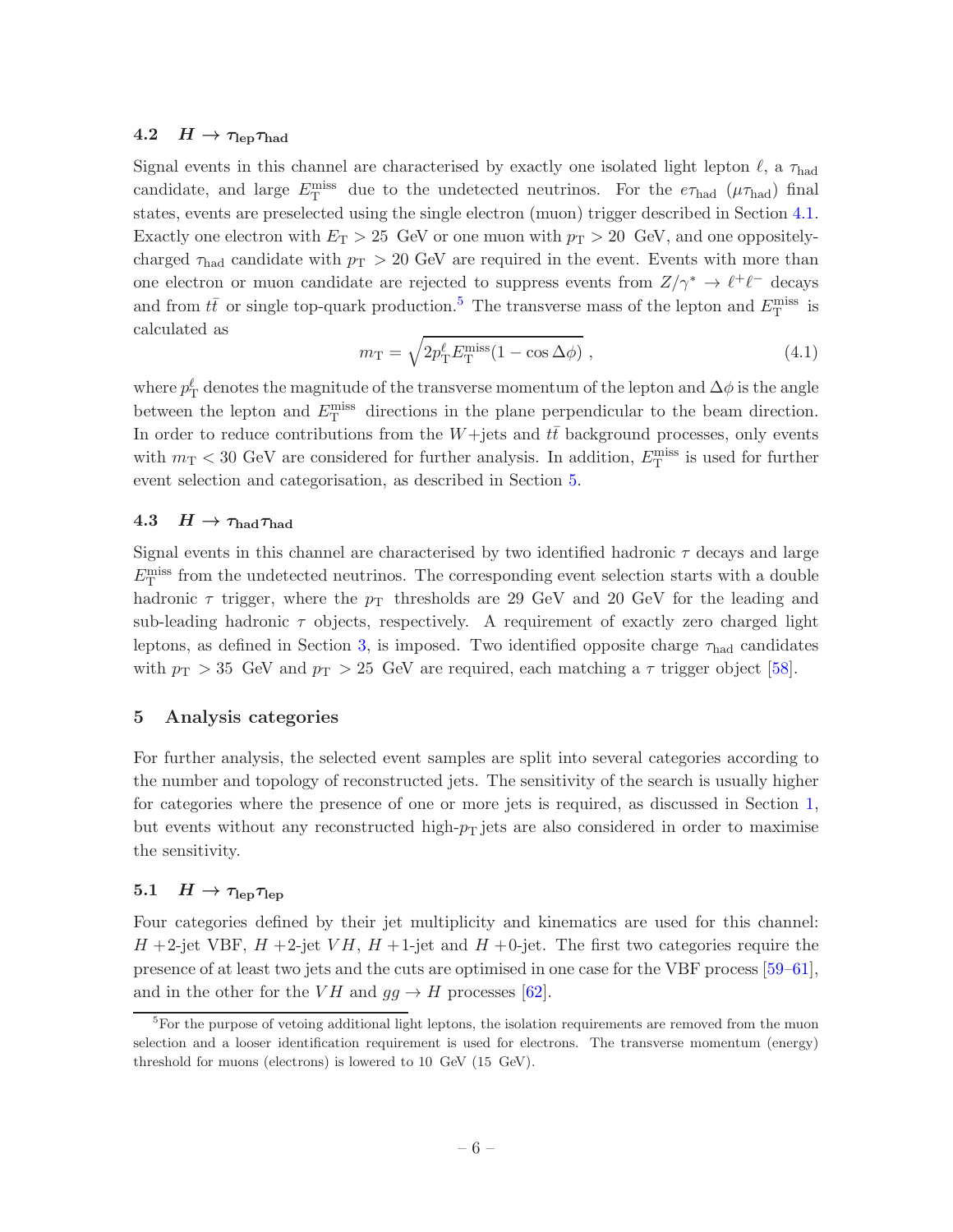The  $H + 0$ -jet category uses an inclusive selection to collect part of the signal not selected by the categories with jets. In the  $H + 0$ -jet category, only the  $e\mu$  final state is considered because of the overwhelming  $Z/\gamma^* \to \ell \ell$  background in the ee and  $\mu\mu$  final states. In order to suppress the  $t\bar{t}$  background, it is required that the di-lepton azimuthal opening angle be  $\Delta\phi_{\ell\ell} > 2.5$  rad and that the leptonic transverse energy be  $H_{\rm T}^{\rm lep} = p_{\rm T}^{\ell 1} + p_{\rm T}^{\ell 2} + E_{\rm T}^{\rm miss} < 120 \text{ GeV},$ where  $p_{\rm T}^{\ell 1}$  and  $p_{\rm T}^{\ell 2}$  are the magnitudes of the transverse momenta of the leading and sub-leading leptons, respectively.

In categories with jets  $(H+2$ -jet VBF,  $H+2$ -jet VH and  $H+1$ -jet), the presence of a hadronic jet with a transverse momentum  $p<sub>T</sub> > 40$  GeV is required and, to suppress the  $t\bar{t}$ background, the event is rejected if any jet with  $p_T > 25$  GeV is identified as a b-jet. In addition,  $E_{\rm T}^{\rm miss} > 40$  GeV ( $E_{\rm T}^{\rm miss} > 20$  GeV) for the ee,  $\mu\mu$  (e $\mu$ ) channels is also required.

The collinear approximation technique [\[63](#page-29-24)] is used to reconstruct the kinematics of the  $\tau\tau$  system. The approximation is based on two assumptions: that the neutrinos from each  $\tau$  decay are nearly collinear with the corresponding visible  $\tau$  decay products and that the  $E_{\rm T}^{\rm miss}$  in the event is due only to neutrinos. In this case, the total invisible momentum carried away by neutrinos in each  $\tau$  decay can be estimated from the polar and azimuthal angles of the visible products of each  $\tau$  decay. Then, the invariant mass of the  $\tau\tau$  system can be calculated as  $m_{\tau\tau} = m_{\ell\ell}/\sqrt{x_1 \cdot x_2}$ , where  $x_1$  and  $x_2$  are the momentum fractions of the two  $\tau$  candidates carried away by their visible decay products. Events that do not satisfy  $0.1 < x_1, x_2 < 1.0$  are rejected. In categories with jets, there is an additional requirement that  $0.5 \text{ rad} < \Delta \phi_{\ell\ell} < 2.5 \text{ rad}$  to suppress the  $Z/\gamma^* \to \ell\ell$  background.

For the  $H$  +2-jet categories, a subleading jet with  $p<sub>T</sub> > 25$  GeV is required in addition. For the  $H + 2$ -jet VBF category, a pseudorapidity difference between the two selected jets of  $\Delta \eta_{jj} > 3$  and a di-jet invariant mass of  $m_{jj} > 350$  GeV are required. Finally, the event is rejected in the H +2-jet VBF category if any additional jet with  $p_T > 25$  GeV and  $|\eta| < 2.4$ is found in the pseudorapidity range between the two leading jets.

For the  $H + 2$ -jet VH category, the requirement on the pseudorapidity separation of the jets and on the di-jet invariant mass are instead:  $\Delta \eta_{ij} < 2$  and 50 GeV  $< m_{ij} < 120$  GeV.

Only events failing the cuts for the  $H + 2$ -jet categories are considered in the  $H + 1$ -jet category. For the  $H+1$ -jet category, the invariant mass of the two  $\tau$  leptons and the leading jet is required to fulfil  $m_{\tau\tau i} > 225$  GeV, where the  $\tau$  momenta are taken from the collinear approximation. The main Higgs production mechanism in this category is the  $gg \to H$  process plus a high- $p_T$  parton.

The  $m_{\tau\tau}$  calculated with the collinear approximation ("collinear mass") is used in categories with jets. Because this variable displays poor resolution in the  $H + 0$ -jet category due to the back-to-back configuration of the two leptons, the effective mass  $(m_{\tau\tau}^{\text{eff}})$ , defined as the invariant mass of the two leptons and the  $E_{\rm T}^{\rm miss}$ , is used instead.

#### <span id="page-8-0"></span>5.2  $H \to \tau_{\rm lep} \tau_{\rm had}$

The selected data are split into seven categories based on jet properties and  $E_{\rm T}^{\rm miss}$ .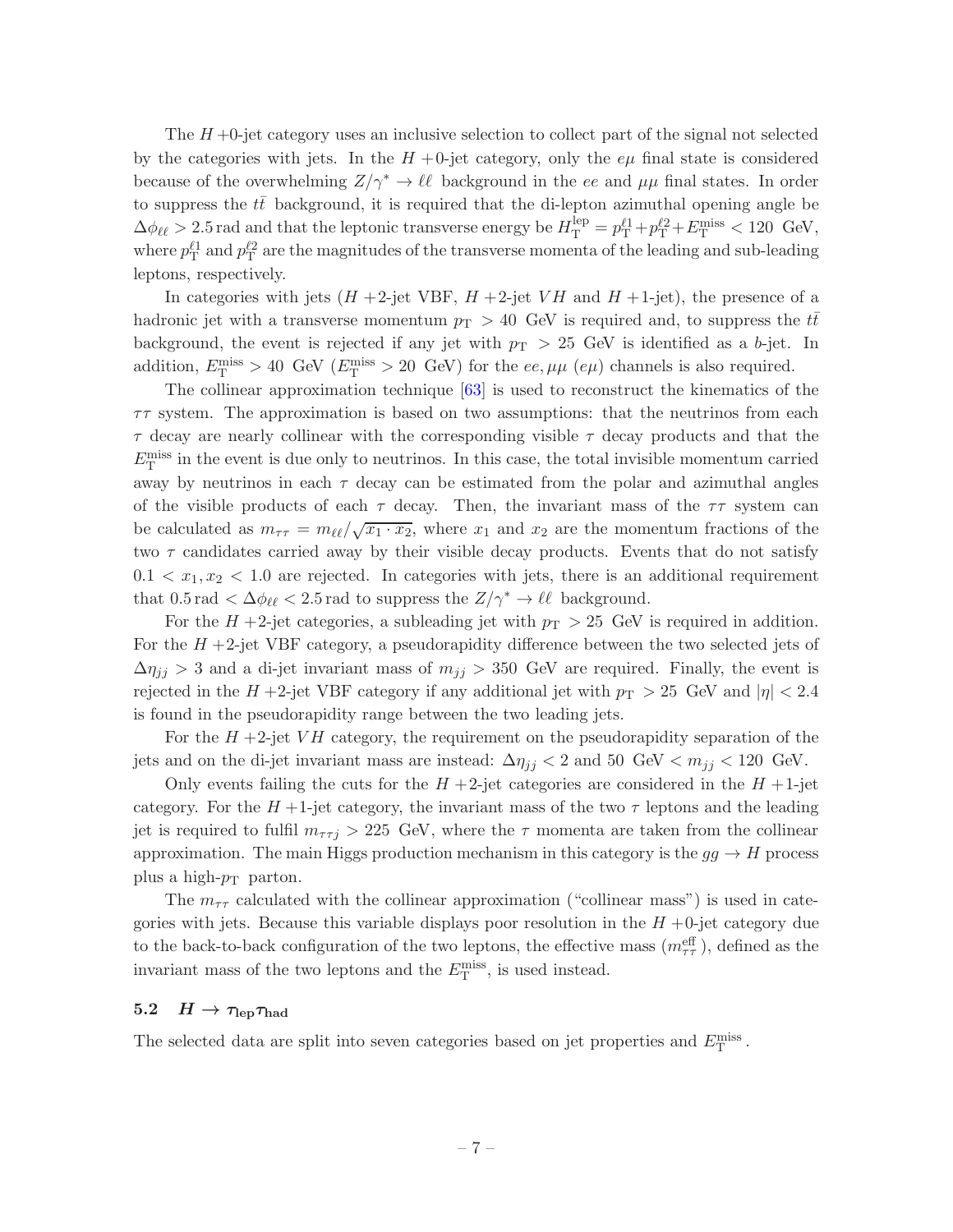The  $H$ +2-jet VBF category includes all selected events with  $E_{\rm T}^{\rm miss} > 20\,$  GeV and at least two jets with  $p_T > 25$  GeV, where the two leading jets are found in opposite hemispheres of the detector  $(\eta_{jet1} \cdot \eta_{jet2} < 0)$ , with  $\Delta \eta_{jj} > 3$  and  $m_{jj} > 300$  GeV. Both the lepton and the  $\tau_{\text{had}}$  candidate are required to be found in the pseudorapidity range between the two leading jets. Due to the limited size of the selected event samples, the VBF category combines the  $e\tau_{\text{had}}$  and  $\mu\tau_{\text{had}}$  final states.

Two  $H$  +1-jet categories include all selected events with  $E_{\rm T}^{\rm miss} > 20$  GeV and at least one jet with  $p_T > 25$  GeV, that fail the VBF selection. The  $e\tau_{\text{had}}$  and  $\mu\tau_{\text{had}}$  final states are considered separately.

Four  $H + 0$ -jet categories include all selected events without any jet with  $p_T > 25$  GeV. The  $e\tau_{\text{had}}$  and  $\mu\tau_{\text{had}}$  final states are considered separately. In addition, the analysis is separated into events with  $E_{\rm T}^{\rm miss} > 20$  GeV and  $E_{\rm T}^{\rm miss} < 20$  GeV. The low- $E_{\rm T}^{\rm miss}$  region is included here because, in the absence of high- $p<sub>T</sub>$  jets, the Higgs decay products, including the neutrinos, are typically less boosted than for events with additional jet activity.

For each category, the mass of the  $\tau\tau$  system is reconstructed using the Missing Mass Calculator (MMC) [\[64](#page-29-25)]. This technique provides a full reconstruction of event kinematics in the  $\tau\tau$  final state with 99% efficiency and 13–20% resolution in  $m_{\tau\tau}$ , depending on the event topology (better resolution is obtained for events with high- $p<sub>T</sub>$  jets). Conceptually, the MMC is a more sophisticated version of the collinear approximation. The main improvement comes from requiring that relative orientations of the neutrinos and other decay products are consistent with the mass and kinematics of a  $\tau$  lepton decay. This is achieved by maximising a probability defined in the kinematically allowed phase space region.

#### <span id="page-9-0"></span>5.3  $H \to \tau_{\text{had}} \tau_{\text{had}}$

In the  $H \to \tau_{\text{had}} \tau_{\text{had}}$  channel, only a single  $H + 1$ -jet category is defined. After selecting two hadronic  $\tau$  candidates, the collinear mass approximation cuts  $0 < x_1, x_2 < 1$  are applied. Events at this stage are used as a control sample to derive the normalisation of the  $Z/\gamma^* \to \tau\tau$ background. Then, events are selected if  $E_{\rm T}^{\rm miss} > 20$  GeV and if the leading jet has a transverse momentum  $p_T > 40$  GeV. The two  $\tau$  candidates are required to be separated by  $\Delta R(\tau, \tau)$  < 2.2. Also, only events with an invariant mass of the  $\tau\tau$  pair and the leading jet  $m_{\tau\tau j} > 225$  GeV are considered for further analysis. The event selection criteria described here are effective against the multi-jet and  $Z/\gamma^* \rightarrow \tau\tau$  backgrounds. The collinear mass approximation is used for the Higgs mass reconstruction.

#### <span id="page-9-1"></span>6 Background estimation and modelling

The background composition and normalisation are determined using data-driven methods and the simulated event samples described in Section [2.](#page-3-0)

The main background to the Higgs boson signal in all selected final states is the largely irreducible  $Z/\gamma^* \to \tau\tau$  process. While it is not possible to select a Higgs signal-free  $Z/\gamma^* \to$  $\tau\tau$  sample directly from the data, this background is still modelled in a data-driven way, by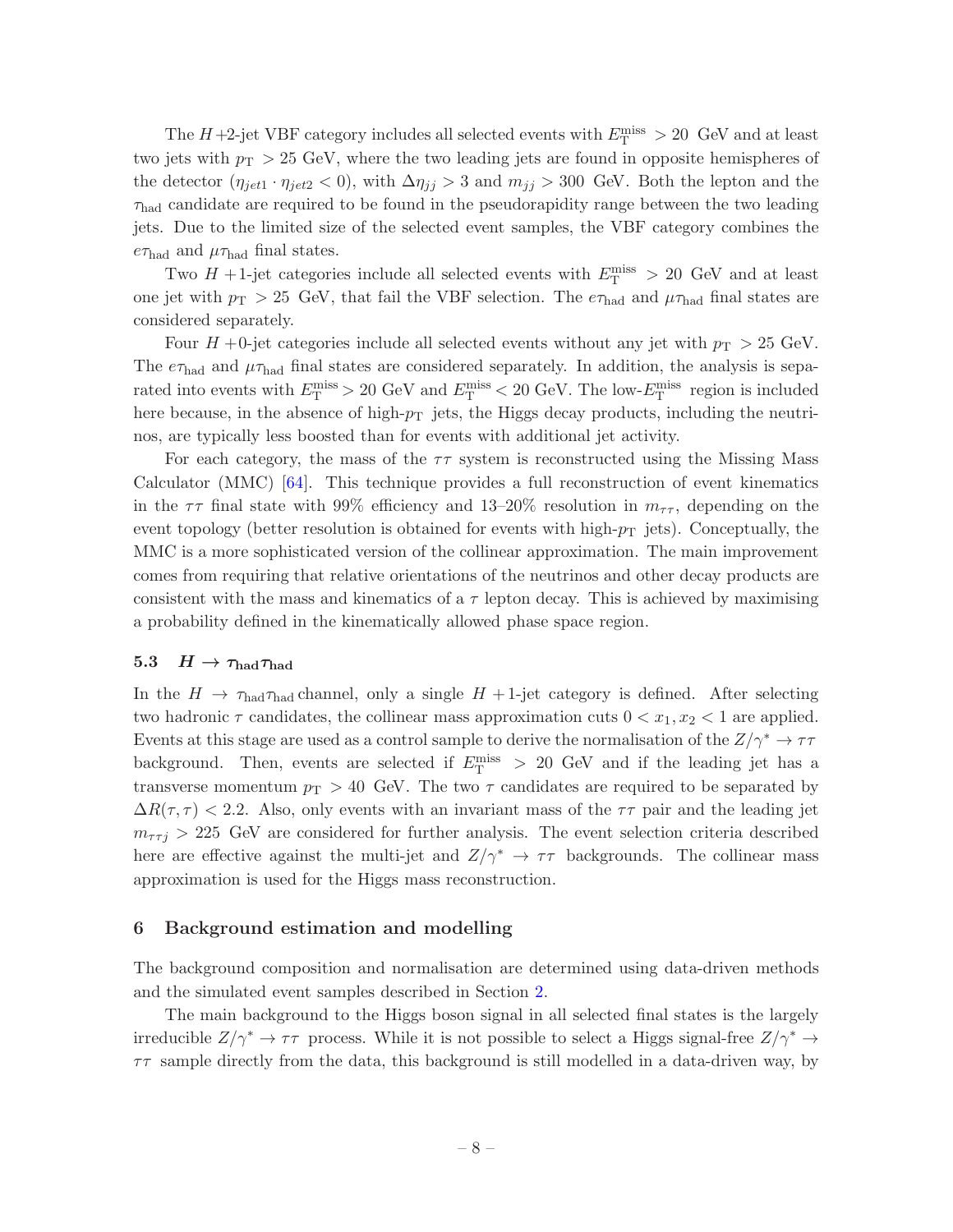

<span id="page-10-0"></span>**Figure 1.** (a)  $E_T^{\text{miss}}$  distributions for the  $Z/\gamma^* \to \mu\mu$  data before and after muon embedding and (b) MMC mass distributions (defined in Section [5\)](#page-7-2) for the  $\tau$ -embedded  $Z/\gamma^* \to \mu\mu$  data and simulated  $Z/\gamma^* \to \tau\tau$  events. For (a) only statistical uncertainties are shown; (b) also includes systematic uncertainties associated with the embedding procedure as discussed in Section [7.](#page-23-0)

choosing a control sample where the expected signal contamination is negligible. In a sample of selected  $Z/\gamma^* \to \mu\mu$  data events, the muon tracks and associated calorimeter cells are replaced by  $\tau$  leptons from a simulated  $Z/\gamma^* \to \tau\tau$  decay with the same kinematics, where the  $\tau$  polarisation and spin correlations are modelled with the TAUOLA program and the  $\tau$ - $\mu$ mass difference is taken into account as well. Thus, only the  $\tau$  decays and the corresponding detector response are taken from the simulation, whereas the underlying event kinematics and all other properties—including pileup effects—are obtained from the data. These embedded data are used to model the shape of the relevant  $Z/\gamma^* \to \tau\tau$  background distributions as well as the efficiency for selecting  $Z/\gamma^* \to \tau\tau$  events from the preselected sample. The overall normalisation at the preselection level is obtained from simulation.

The procedure is extensively validated: example results for the  $H \to \tau_{\rm lep} \tau_{\rm had}$  channel are shown in Figure [1.](#page-10-0) Systematic effects intrinsic to the method are studied by replacing the muons selected in data by simulated muons instead of  $\tau$  decays. Figure [1\(](#page-10-0)a) shows a comparison of the  $E_{\rm T}^{\rm miss}$  distributions from the selected  $Z/\gamma^* \to \mu\mu$  events in data before and after this muon embedding, demonstrating that the embedding procedure does not introduce any significant bias to the reconstruction of the event properties. Figure [1\(](#page-10-0)b) compares the MMC mass distributions reconstructed from the  $\tau$ -embedded  $Z/\gamma^* \to \mu\mu$  data and simulated  $Z/\gamma^* \rightarrow \tau\tau$  events after the preselection described in Section [4;](#page-6-0) good agreement is found and similar studies for the other channels yield the same conclusions.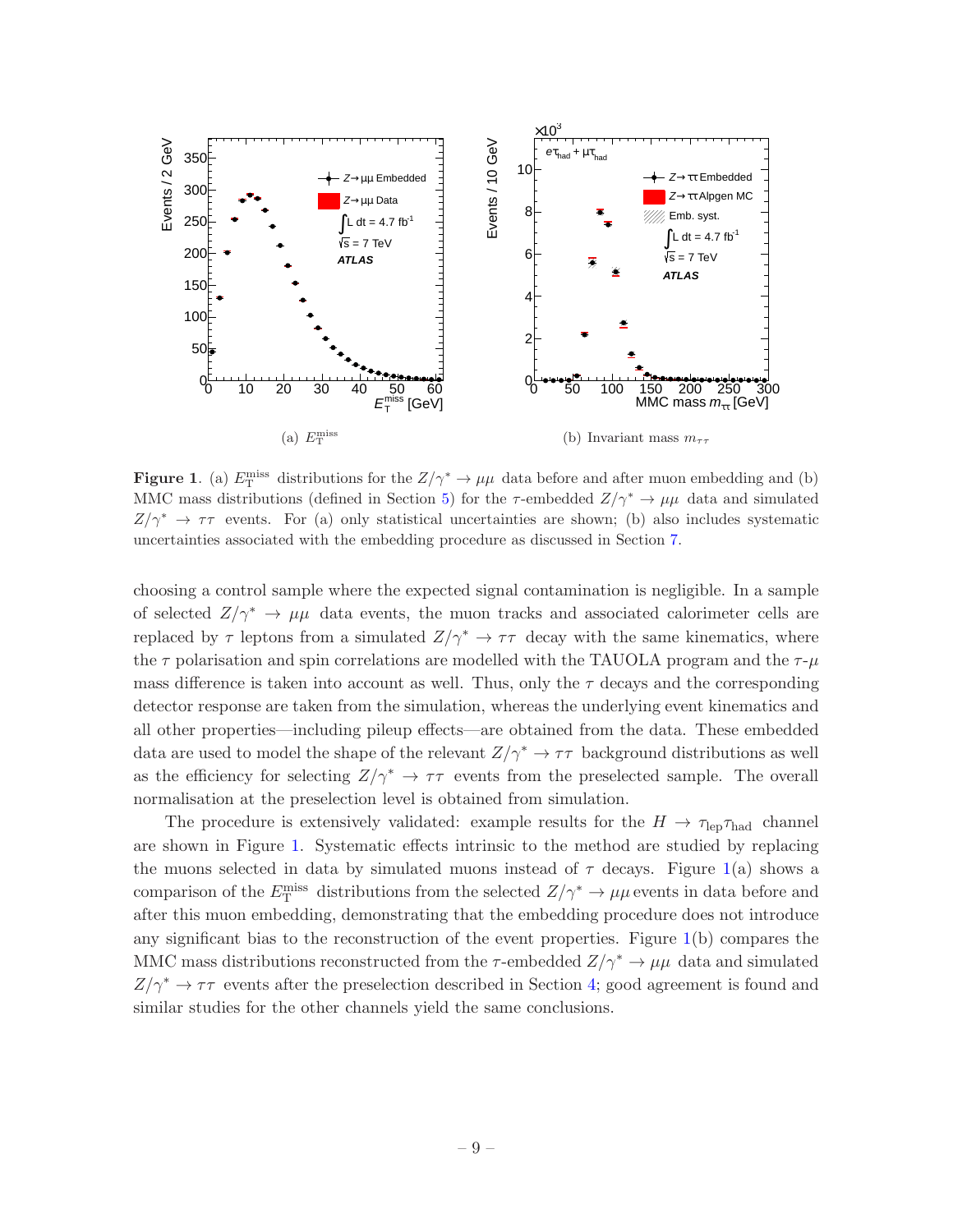#### <span id="page-11-0"></span>6.1  $H \rightarrow \tau_{\rm lep} \tau_{\rm lep}$

The  $Z/\gamma^* \to \tau\tau$  background is modelled using the embedding procedure described above. The contribution from  $Z/\gamma^* \to \ell^+ \ell^-$  is determined by scaling the yields in the Monte Carlo simulation using correction factors obtained by comparing data to simulation in low- and high- $E_{\rm T}^{\rm miss}$  control regions enriched in these backgrounds. The correction factors are obtained separately for  $Z/\gamma^* \to ee$  and  $Z/\gamma^* \to \mu\mu$  and for the different analysis categories and are on the order of 10%.

The fake lepton background consists of events that have a reconstructed lepton that did not originate from the decay of a  $\tau$  lepton or the leptonic decay of a W or Z boson. The normalisation and shape of relevant distributions are obtained from data with a template method using a control region in which the lepton isolation requirement is reversed. The chosen template shape is the  $p_T$  distribution of the sub-leading lepton. For this method to be applied, it is first verified that the template shapes of the fake lepton distribution in the control and signal regions agree within uncertainties. This is performed at intermediate steps of the event selection where the data sample is dominated by background events and where the number of expected signal events is negligible.

After subtracting the simulated backgrounds, the template shape in a given distribution is obtained from the control region, while the normalisation is obtained from a fit of the distribution of the events in the signal region with the template shape. The uncertainty related to the estimation of backgrounds with fake leptons is calculated from the uncertainty on the subtraction of other processes from Monte Carlo simulation and from the difference in the  $p<sub>T</sub>$  shape of the events in the control region and signal regions. Such systematic uncertainties lie in the range of 30–40%.

The contributions of the  $t\bar{t}$ , single top-quark and electroweak di-boson backgrounds are estimated from simulation. The Monte Carlo description of the top-quark backgrounds has been validated using data by selecting control regions enriched in top-quark background processes. The control regions are defined by inverting the b-jet selection for the  $H + 2$ -jet VBF,  $H$  +2-jet  $VH$ ,  $H$  +1-jet categories and by inverting the  $H_T^{\text{lep}}$  $T<sup>1ep</sup>$  selection for the  $H + 0$ -jet category.

Table [1](#page-12-0) displays the number of events expected and observed in the four categories after all selection criteria including all systematic uncertainties described in Section [7.](#page-23-0) The estimated combined background contributions are found to give a good description of all quantities relevant to the analysis. As examples, the distributions of the jet multiplicity,  $E_{\rm T}^{\rm miss}$ , the invariant mass of the two leading jets and their pseudorapidity difference are shown in Figure [2.](#page-13-0) Figure [3](#page-14-0) displays the invariant mass spectra of the selected events for the four categories.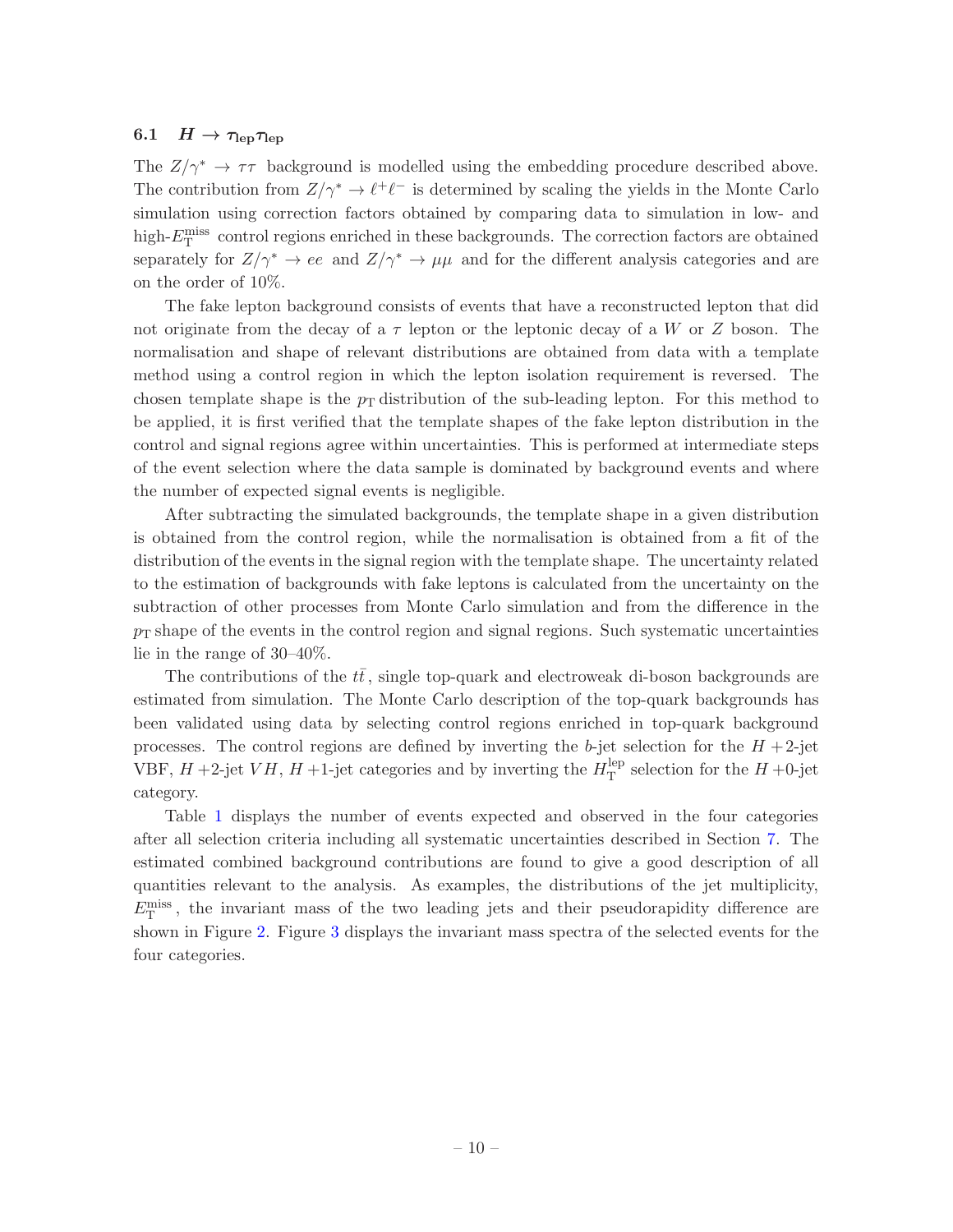<span id="page-12-0"></span>Table 1. Number of events after the  $H \to \tau_{\rm lep} \tau_{\rm lep}$  selection for the four categories in data and predicted number of background events, for an integrated luminosity of 4.7 fb<sup>-1</sup>. Expectations for the Higgs boson signal ( $m_H = 120$  GeV) are also given. Statistical and systematic uncertainties are quoted, in that order.

|                                                   | $ee + \mu\mu + e\mu$     | $ee + \mu\mu + e\mu$     | $ee + \mu\mu + e\mu$                  | $e\mu$                                |
|---------------------------------------------------|--------------------------|--------------------------|---------------------------------------|---------------------------------------|
|                                                   | $H+2$ -jet VBF           | $H+2$ -jet $VH$          | $H+1$ -jet                            | $H + 0$ -jet                          |
| $qq \rightarrow H$ signal                         | $0.26 + 0.06 + 0.10$     | $0.8 \pm 0.1 \pm 0.2$    | $3.9 + 0.2 + 1.0$                     | 23<br>$\pm 3$<br>$+1$                 |
| VBF $H$ signal                                    | $1.08 + 0.03 + 0.11$     | $0.10+0.01+0.01$         | $1.15 + 0.03 + 0.01$                  | $0.75 + 0.03 + 0.06$                  |
| $VH$ signal                                       | $0.01 \pm 0.01 \pm 0.01$ | $0.53 \pm 0.02 \pm 0.07$ | $0.40 \pm 0.02 \pm 0.03$              | $0.52 \pm 0.02 \pm 0.04$              |
| $Z/\gamma^* \to \tau^+\tau^-$                     | $24 + 3 + 2$             | $107 \pm 12 \pm 9$       | $(0.52 \pm 0.01 \pm 0.04) \cdot 10^3$ | $(9.68 \pm 0.05 \pm 0.07) \cdot 10^3$ |
| $Z/\gamma^* \to \ell^+ \ell^-$ ( $\ell = e,\mu$ ) | $2 + 1 + 1$              | $25 + 4 + 9$             | $+10^{-}$<br>$+30$<br>83              | $+11$ +14<br>185                      |
| $t\bar{t}$ + single top                           | $7 + 1 + 2$              | $+2+6$<br>42             | 98<br>$\pm$ 3<br>$+12$                | $+4$ + 14<br>169                      |
| WW/WZ/ZZ                                          | $0.9\pm 0.3\pm 0.3$      | $+1$ + 1<br>6            | $+1+3$<br>21                          | $\pm$ 3 $\pm$ 18<br>221               |
| Fake leptons                                      | $1.3\pm 0.8\pm 0.6$      | $+2$<br>13<br>$+5$       | $+12$<br>30-<br>$+4$                  | $1.2 \pm 0.5$ ) $\cdot 10^3$          |
| Total background                                  | $35 + 3 + 4$             | $+20$<br>$\pm$ 7<br>193  | $(0.75 \pm 0.01 \pm 0.05) \cdot 10^3$ | $(11.4 \pm 0.5) \cdot 10^3$           |
| Observed data                                     | 27                       | 185                      | 702                                   | 11420                                 |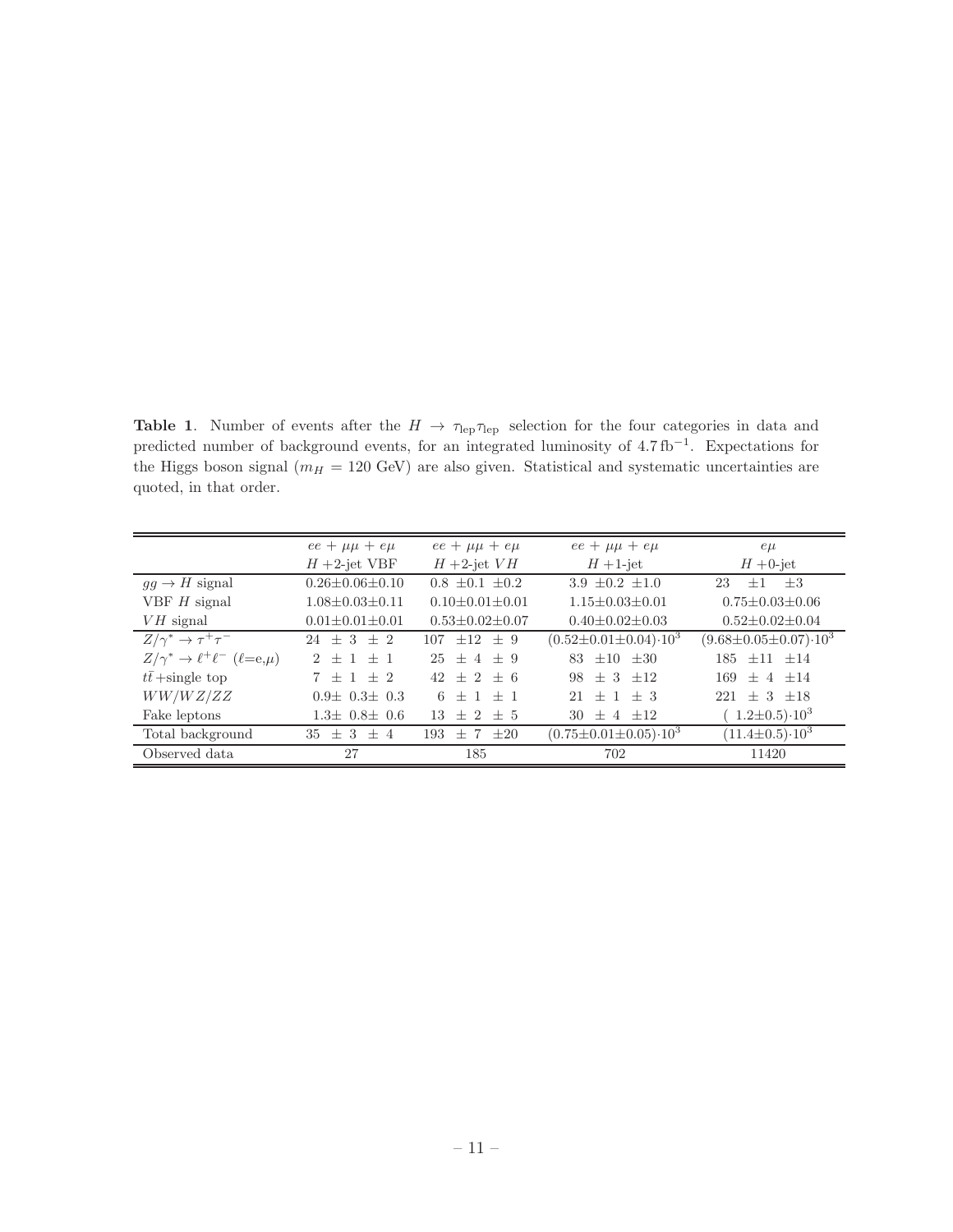

<span id="page-13-0"></span>(c) Invariant mass of the two leading jets

(d)  $\eta$  difference of the two leading jets

**Figure 2.** Distributions of (a) the jet multiplicity, (b) the  $E_T^{\text{miss}}$ , (c) the invariant mass of the two leading jets and (d) the  $\eta$  difference of the two leading jets in the  $H \to \tau_{\rm lep} \tau_{\rm lep}$  channel for the selection criteria described in the text. Simulated samples are normalised to an integrated luminosity of 4.7 fb<sup>-1</sup>. For illustration only, the signal contributions have been scaled by factors given in the legends. 30 GeV  $\langle m_{\ell\ell} \rangle$  = 100 GeV is required for the ee and  $\mu\mu$  channels and 30 GeV  $\langle m_{\ell\ell} \rangle$  = 75 GeV for the  $e\mu$  channel. For the  $E_T^{\text{miss}}$  distribution the presence of a leading jet with  $p_T > 40$  GeV is required; for the invariant mass and for the  $\eta$  difference of the two leading jets, the presence of a sub-leading jet with  $p_T > 25$  GeV is required in addition.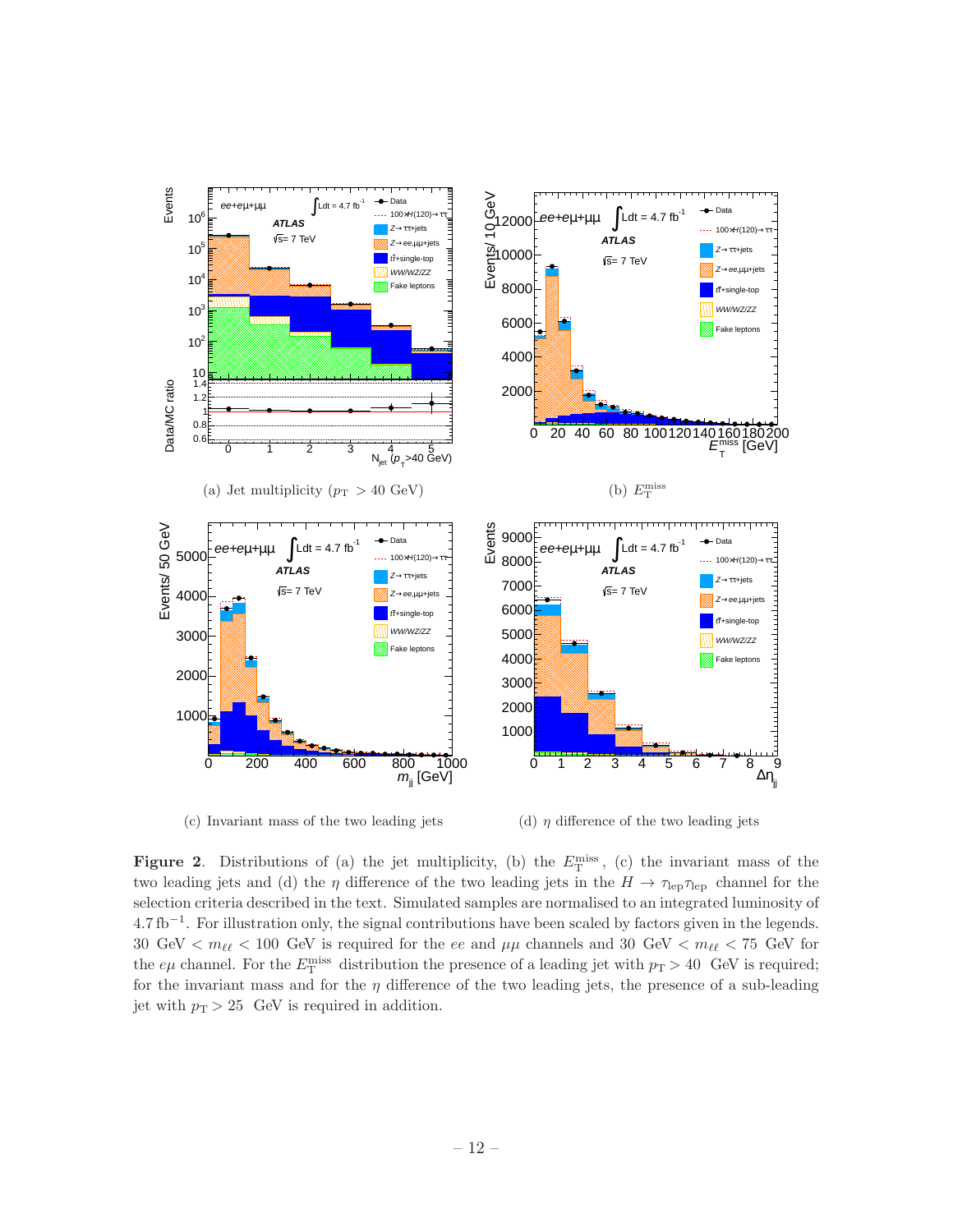

<span id="page-14-0"></span>**Figure 3.** Reconstructed  $m_{\tau\tau}$  of the selected events in the  $H \to \tau_{\rm lep} \tau_{\rm lep}$  channel for the four categories described in the text. Simulated samples are normalised to an integrated luminosity of  $4.7 \text{ fb}^{-1}$ . Predictions from the Higgs boson signal ( $m_H = 120$  GeV) and from backgrounds are given. In the case of the  $H$  +0-jet category  $m_{\tau\tau}^{\text{eff}}$  is used. For illustration only, the signal contributions have been scaled by factors given in the legends.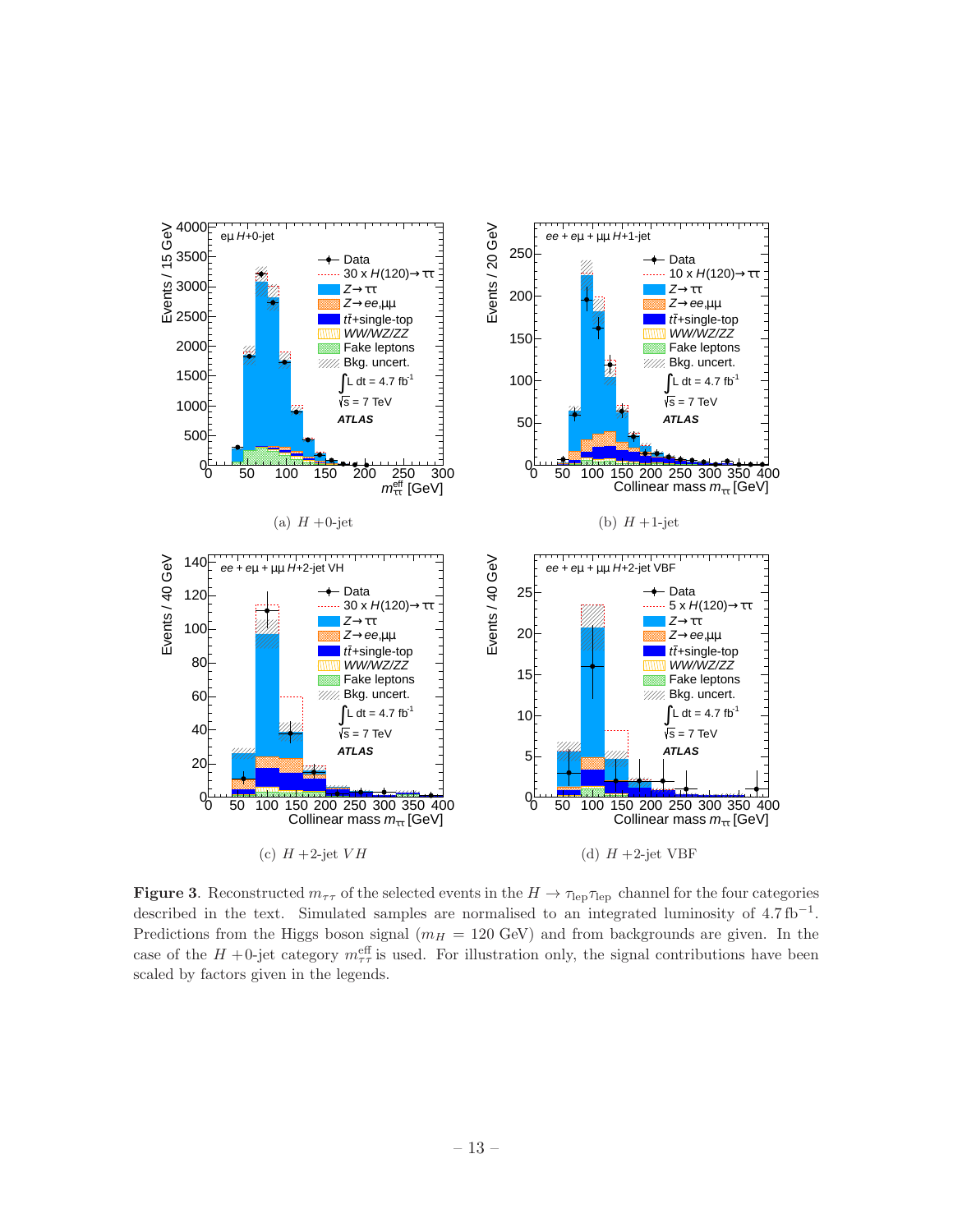#### <span id="page-15-0"></span>6.2  $H \to \tau_{\rm lep} \tau_{\rm had}$

In order to estimate the background contributions to the selected  $H \to \tau_{\rm lep} \tau_{\rm had}$  candidate events, a control sample in data is obtained by applying the signal selection described in Section [5.2](#page-8-0) but now requiring that the light lepton and the  $\tau_{\text{had}}$  candidate have the same charge. This control sample is referred to as the same-sign (SS) sample here, in contrast to the opposite-sign (OS) signal sample. The number of OS background events in the signal region  $(n_{\text{OS}}^{\text{bkg}})$  can be expressed as

$$
n_{\rm OS}^{\rm bkg} = n_{\rm SS}^{\rm all} + n_{\rm OS-SS}^{W + \rm jets} + n_{\rm OS-SS}^{Z \to \tau\tau} + n_{\rm OS-SS}^{\rm other},\tag{6.1}
$$

where  $n_{\rm SS}^{\rm all}$  is the sum of all SS backgrounds in the signal region and the remaining terms are the differences between the number of OS and SS events for  $W + \text{jets}$ ,  $Z/\gamma^* \rightarrow \tau\tau$  and other backgrounds, respectively. Due to their large production cross sections, multi-jet processes provide a significant background if quark/gluon jets are misidentified as hadronic  $\tau$  decays. The ratio of OS to SS events for the multi-jet background  $(r_{OS/SS}^{QCD})$  is expected to be close to unity and therefore  $n_{\text{OS-SS}}^{\text{QCD}} = 0$  is assumed. This assumption is validated with a control sample that is dominated by low- $p_T$  jets from multi-jet processes. This sample is selected by replacing the requirement  $E_{\rm T}^{\rm miss} > 20$  GeV with  $E_{\rm T}^{\rm miss} < 15$  GeV and removing the isolation criteria of the electron or muon candidate. After subtraction of the other backgrounds using simulation, a value of  $r_{OS/SS}^{QCD} = 1.10 \pm 0.01(\text{stat.}) \pm 0.09(\text{syst.})$  is obtained. The observed deviation of  $r_{\rm OS/SS}^{\rm QCD}$  from unity is taken into account as a systematic uncertainty for the final result.

The  $Z/\gamma^* \to \tau\tau$  contribution is estimated from the  $\tau$ -embedded  $Z/\gamma^* \to \mu\mu$  sample in the data, as described previously. For the  $W +$  jets background, a significant deviation of the ratio of OS and SS events  $(r_{\text{OS/SS}}^W)$  from unity is expected since  $W + \text{jets}$  production is dominated by  $qu/qd$ -processes that often give rise to a jet originating from a quark, the charge of which is anti-correlated with the W boson charge. The predicted number of  $W+$ jets background events is obtained from the simulation after applying a normalisation correction factor determined from W-dominated data control samples.<sup>[6](#page-15-1)</sup> The remaining contributions  $n_{\text{OS-SS}}^{\text{other}}$  are taken from the simulation.

Table [2](#page-16-0) displays the number of events expected and observed in the seven categories after the full signal selection, including all systematic uncertainties as described in Section [7.](#page-23-0) The estimated combined background contributions are found to give a good description of all quantities relevant to the analysis. As examples, the distributions of  $E_{\rm T}^{\rm miss}$ , the transverse mass of the lepton- $E_{\rm T}^{\rm miss}$  system as well as the invariant mass of the two leading jets and their pseudorapidity difference are shown in Figure [4.](#page-17-0) Figure [5](#page-18-0) shows the corresponding  $\tau\tau$  invariant mass spectra, where the electron and muon categories have been combined for illustration purposes. The data are found to be consistent with the estimated combined background contributions in both normalisation and shape within the uncertainties.

<span id="page-15-1"></span><sup>&</sup>lt;sup>6</sup> These control samples are defined by replacing the  $m<sub>T</sub>$  < 30 GeV requirement in the nominal selection with  $m_T > 50$  GeV.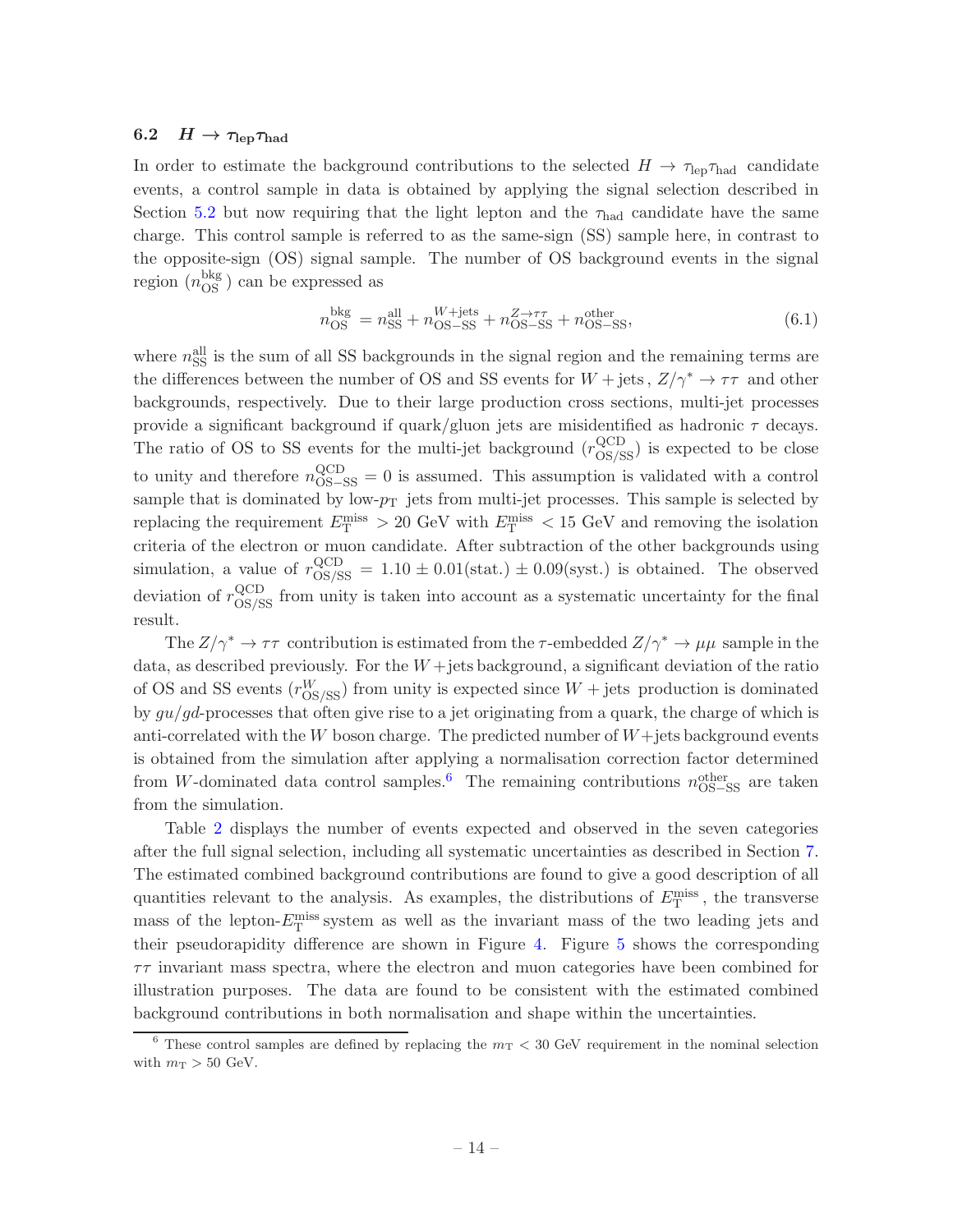Table 2. Predicted number of signal events (for  $m_H = 120$  GeV) and predicted backgrounds obtained as described in the text, together with the observed number of events in data for the  $H \to \tau_{\rm lep} \tau_{\rm had}$  categories. The total background yield predicted by the alternative<br>estimation mathed is given as well for comparison. The listed uncertainties are s estimation method is <sup>g</sup>iven as well for comparison. The listed uncertainties are statistical and systematic, in that order.

|                                                                                       | $H+0$ -jet (low $E_{\rm T}^{\rm miss}$ )    |                                               | $H+0$ -jet (high $E_{\rm T}^{\rm miss}$ ) |                                                  |
|---------------------------------------------------------------------------------------|---------------------------------------------|-----------------------------------------------|-------------------------------------------|--------------------------------------------------|
|                                                                                       | Electron                                    | Muon                                          | Electron                                  | Muon                                             |
| $ggH$ signal                                                                          | $+2$<br>$+$ 1                               | 17<br>$+4$<br>$+1$                            | 7.1 $\pm$ 0.8<br>$+1.5$                   | $\pm 0.9 \pm 2.1$<br>9.8                         |
| VBF $H$ signal                                                                        | $0.08 \pm 0.02 \pm 0.12$                    | $0.11 \pm 0.03 \pm 0.03$                      | $0.09 \pm 0.02 \pm 0.02$                  | $0.14 \pm 0.03 \pm 0.03$                         |
| $VH$ signal                                                                           | $0.07 \pm 0.02 \pm 0.05$                    | $0.10 \pm 0.03 \pm 0.01$                      | $0.08 \pm 0.02 \pm 0.01$                  | $0.08 \pm 0.02 \pm 0.01$                         |
| $\begin{array}{l} n_\text{SS}^\text{all} \\ n_\text{OS-SS}^\text{W+jets} \end{array}$ | $(3.3 \pm 0.2 \pm 0.7) \cdot 10^3$          | $(2.0 \pm 0.1 \pm 0.4) \cdot 10^3$            | $(0.69 \pm 0.06 \pm 0.14) \cdot 10^3$     | $(0.47 \pm 0.04 \pm 0.09) \cdot 10^3$            |
|                                                                                       | $(0.33 \pm 0.02 \pm 0.04) \cdot 10^3$       | $(0.50 \pm 0.02 \pm 0.07) \cdot 10^3$         | $(0.15 \pm 0.01 \pm 0.02) \cdot 10^3$     | $(0.18 \pm 0.01 \pm 0.03) \cdot 10^3$            |
| $n_{\text{OS-SS}}^{Z\rightarrow\tau\tau}$                                             | $(3.70 \pm 0.06 \pm 0.61) \cdot 10^3$       | $(7.29 \pm 0.06 \pm 1.21) \cdot 10^3$         | $(1.49 \pm 0.04 \pm 0.23) \cdot 10^3$     | $(2.80 \pm 0.04 \pm 0.42) \cdot 10^3$            |
| $n_{\text{OS-SS}}^{\text{other}}$                                                     | $(0.97 \pm 0.04 \pm 0.22) \cdot 10^3$       | $(0.59 \pm 0.04 \pm 0.14) \cdot 10^3$         | $(0.27 \pm 0.02 \pm 0.08) \cdot 10^3$     | $(0.14 \pm 0.02 \pm 0.04) \cdot 10^3$            |
| Total background                                                                      | $(8.2 \pm 0.2 \pm 0.8) \cdot 10^3$          | $(10.4 \pm 0.2 \pm 1.2) \cdot 10^3$           | $(2.59 \pm 0.07 \pm 0.26) \cdot 10^3$     | $(3.59 \pm 0.06 \pm 0.43) \cdot 10^3$            |
| Observed data                                                                         | 8363                                        | 10911                                         | 2545                                      | 3570                                             |
| Altern. estimate                                                                      | $1\cdot 10^3$<br>(8.7)<br>$\pm 0.1 \pm 0.8$ | $\pm 1.0$ ) $\cdot 10^3$<br>10.7<br>$\pm 0.1$ | $(2.76 \pm 0.05 \pm 0.33) \cdot 10^3$     | $(3.75 \pm 0.05 \pm 0.47) \cdot \overline{10^3}$ |

<span id="page-16-0"></span>

|                                                                                       | $H+1$ -jet                            |                                       | $H$ +2-jet VBF                        |
|---------------------------------------------------------------------------------------|---------------------------------------|---------------------------------------|---------------------------------------|
|                                                                                       | Electron                              | Muon                                  | $Electron + Muon$                     |
| $ggH$ signal                                                                          | $8.1 \pm 0.7 \pm 1.6$                 | $10.8 \pm 0.8 \pm 2.2$                | $\pm 0.2 \pm 0.3$<br>0.9 <sup>°</sup> |
| $VBFH$ signal                                                                         | $1.6 \pm 0.1 \pm 0.1$                 | $1.9 \pm 0.1 \pm 0.1$                 | $\pm 0.1 \pm 0.2$<br>2.2              |
| $VH$ signal                                                                           | $1.1 \pm 0.1 \pm 0.1$                 | $1.4 \pm 0.1 \pm 0.1$                 | $0.02 \pm 0.01 \pm 0.01$              |
| $\begin{array}{l} n_\text{SS}^\text{all} \\ n_\text{OS-SS}^\text{W+jets} \end{array}$ | $(0.93 \pm 0.07 \pm 0.19) \cdot 10^3$ | $(0.49 \pm 0.04 \pm 0.10) \cdot 10^3$ | $45 \pm 7$<br>$\pm$ 9                 |
|                                                                                       | $(0.25 \pm 0.01 \pm 0.03) \cdot 10^3$ | $(0.26 \pm 0.01 \pm 0.03) \cdot 10^3$ | $\pm$ 2<br>$5 \pm 1$                  |
| $n_{\text{OS-SS}}^{Z\rightarrow\tau\tau}$                                             | $(1.23 \pm 0.03 \pm 0.17) \cdot 10^3$ | $(1.76 \pm 0.03 \pm 0.25) \cdot 10^3$ | $54 \pm 6$<br>$\pm$ 8                 |
| $n_{\text{OS-SS}}^{\text{other}}$                                                     | $(0.28 \pm 0.02 \pm 0.04) \cdot 10^3$ | $(0.24 \pm 0.01 \pm 0.03) \cdot 10^3$ | $20 \pm 3$<br>$\pm$ 5                 |
| Total background                                                                      | $(2.69 \pm 0.08 \pm 0.26) \cdot 10^3$ | $(2.75 \pm 0.05 \pm 0.27) \cdot 10^3$ | $124 \pm 10$<br>$\pm$ 13              |
| Observed data                                                                         | 2610                                  | 2711                                  | 122                                   |
| Altern. estimate                                                                      | $(2.63 \pm 0.05 \pm 0.25) \cdot 10^3$ | $(2.72 \pm 0.04 \pm 0.28) \cdot 10^3$ | 131<br>$\pm 23$<br>$\pm 11$           |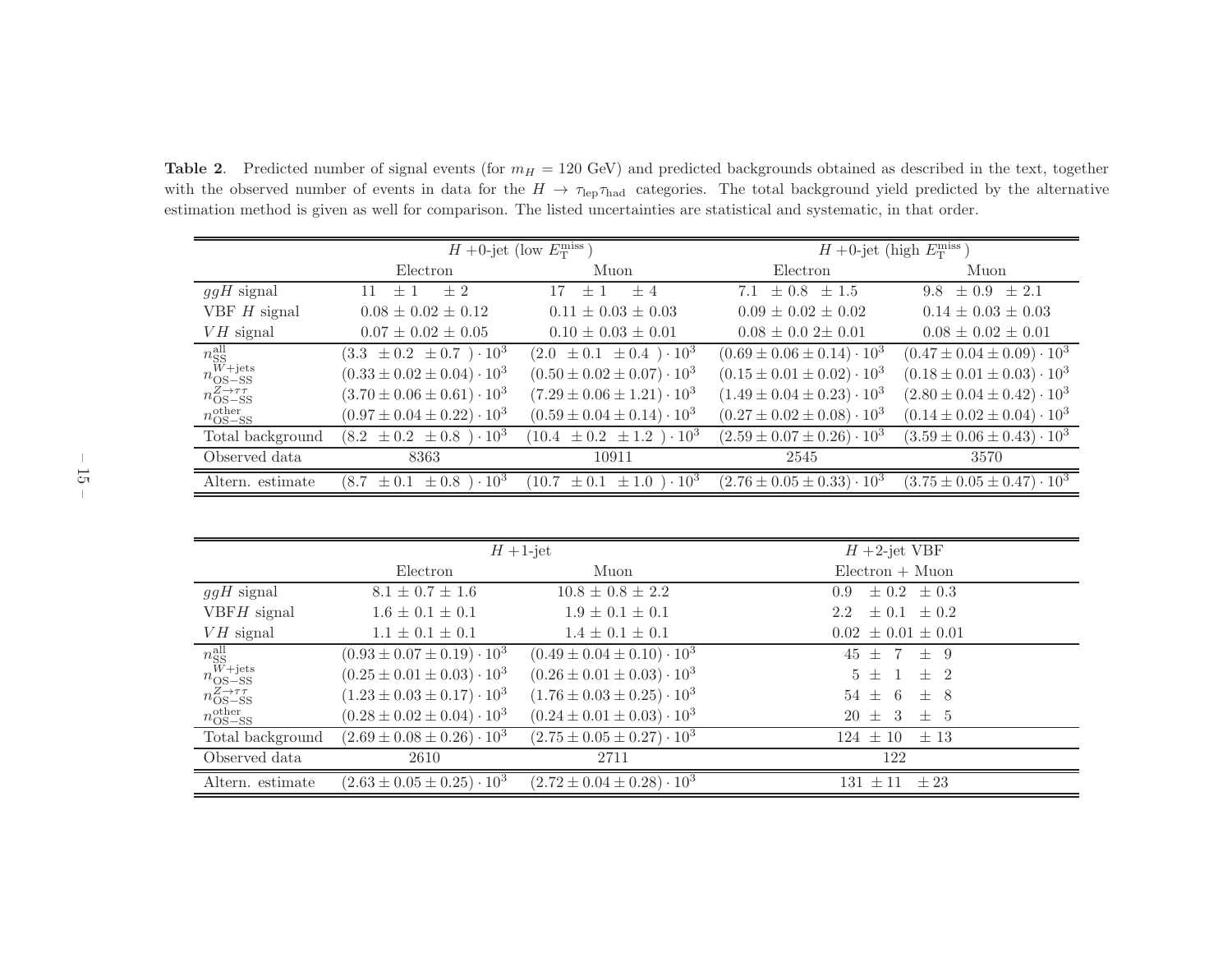In order to validate these results, an alternative background estimation is performed. This second method provides an estimate of the multi-jet background using control samples that are defined by separately inverting the light-lepton isolation and the  $\tau_{\text{had}}\text{-}\ell$  charge cor-



<span id="page-17-0"></span>(c) Invariant mass of the two leading jets

(d)  $\eta$  difference of the two leading jets

**Figure 4.** (a) Missing transverse momentum, (b) transverse mass of the lepton- $E_T^{\text{miss}}$  system as well as (c) invariant mass and (d) pseudorapidity difference of the two leading jets in the  $H \to \tau_{\rm lep} \tau_{\rm had}$ channel. The preselection criteria and an  $E_{\rm T}^{\rm miss} > 20$  GeV requirement are applied except those for the displayed quantity; for (c) and (d) the presence of at least two jets with  $p_T > 25$  GeV is required in addition. Simulated samples are normalised to an integrated luminosity of 4.7 fb<sup>−</sup><sup>1</sup> . The selected events in data are shown together with the predicted Higgs boson signal  $(m_H = 120 \text{ GeV})$  stacked above the background contributions (see text). For illustration only, the signal contributions have been scaled by factors given in the legends.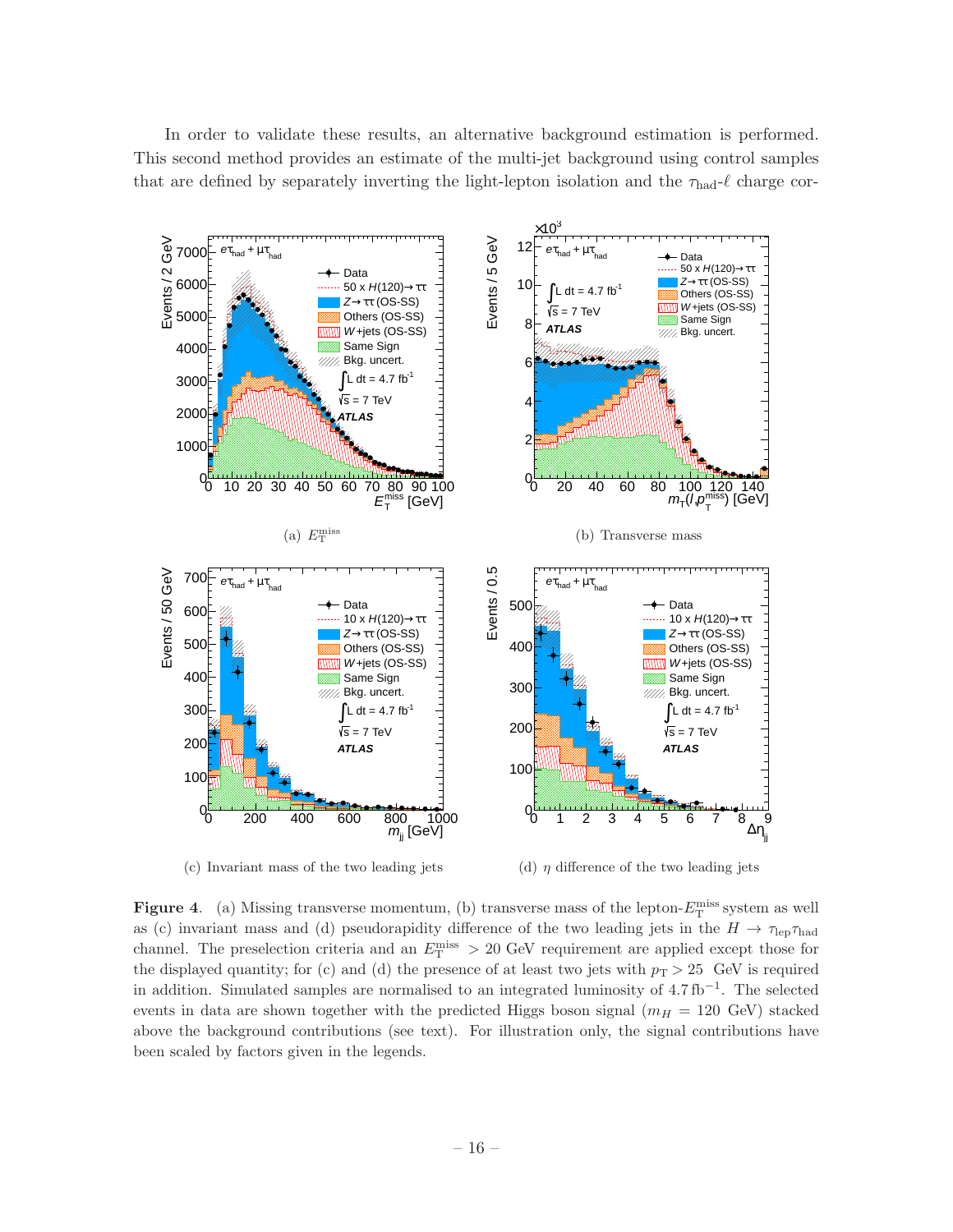relation requirements, respectively. In addition to the signal region (A) this results in three background-dominated regions B (SS  $\ell\tau_{\text{had}}$ ,  $\ell$  isolated), C (OS  $\ell\tau_{\text{had}}$ ,  $\ell$  anti-isolated) and D (SS  $\ell_{\text{Thad}}$ ,  $\ell$  anti-isolated). The shape of the MMC mass distribution for multi-jet contributions in the signal region A is taken from the control region B and the normalisation is derived from the relation  $n_A = n_C/n_D \times n_B$ . Here,  $n_B$ ,  $n_C$  and  $n_D$  denote the event yields in regions



<span id="page-18-0"></span>**Figure 5.** MMC mass (defined in Section [5\)](#page-7-2) distributions of the selected events in the  $H \to \tau_{\rm lep} \tau_{\rm had}$ channel. The corresponding electron and muon categories for the  $H$  +0-jet and  $H$  +1-jet categories are shown combined here, while in the data analysis they are considered separately. The selected events in data are shown together with the predicted Higgs boson signal  $(m_H = 120 \text{ GeV})$  stacked above the background contributions (see text). For illustration only, the signal contributions have been scaled by factors given in the legends.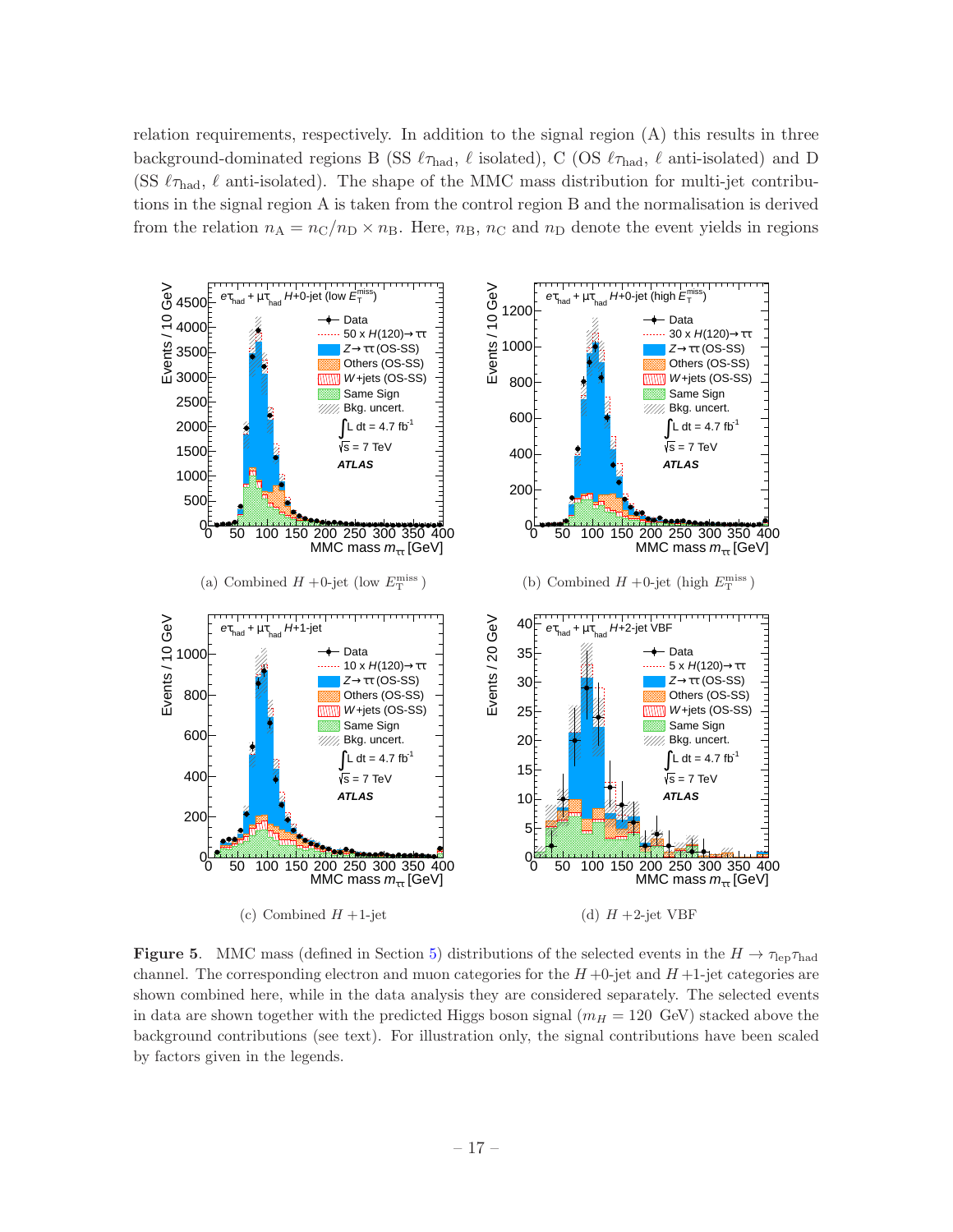B, C and D, after subtracting the contribution from non-multi-jet backgrounds in all control regions. The  $Z/\gamma^* \to \tau\tau$  contribution is estimated from the  $\tau$ -embedded  $Z/\gamma^* \to \mu\mu$  data and the estimate of the  $W +$  jets background is obtained from the simulation after applying normalisation correction factors determined from W-dominated (high- $m<sub>T</sub>$ ) OS and SS data control samples. The remaining contributions are obtained from the simulation. The resulting total background estimates are also included in Table [2](#page-16-0) and are found to be consistent with both the observed number of data events and the predictions of the default background estimate within the uncertainties.

Further studies of specific background contributions are performed by estimating the probability to misidentify jets as  $\tau_{\text{had}}$  candidates in the signal region and using data control regions for the background from  $t\bar{t}$  production processes. Results are consistent with the background estimates in Table [2](#page-16-0) in both cases.

#### <span id="page-19-0"></span>6.3  $H \to \tau_{\text{had}} \tau_{\text{had}}$

The dominant backgrounds in the  $H \to \tau_{\text{had}} \tau_{\text{had}}$  channel are  $Z/\gamma^* \to \tau \tau$  and multi-jet production. For both, the normalisation and shape of the mass distribution are estimated using data-driven methods.

The normalisation of the  $Z/\gamma^* \to \tau\tau$  background is obtained by using collision data events at an early stage of the event selection. This data-driven control sample is defined by requiring that events contain two  $\tau_{\text{had}}$  candidates that pass the hadronic selections including the collinear approximation cuts ( $0 < x_{1,2} < 1$  and  $\Delta R(\tau \tau) < 2.8$ ). To avoid signal contamination in this control sample, a requirement that  $m_{\tau\tau} < 100 \text{ GeV}$  is applied; this results in a SM Higgs signal contamination of less than 0.2%. The  $Z/\gamma^* \to \tau\tau$  contribution is obtained by fitting the track multiplicity of the two  $\tau$  candidates simultaneously. The tracks associated to the  $\tau_{\text{had}}$  candidates are counted in the cone defined by  $\Delta R$  < 0.6, as motivated by the momentum correlation between tracks in  $\tau_{\text{had}}$  candidates [\[56](#page-29-18)]. A two-dimensional distribution of the track multiplicities for these two  $\tau$  candidates is formed, and a track multiplicity fit is performed. The multi-jet template is modelled from the same-sign (SS) candidates in the data while the  $Z/\gamma^* \to \tau\tau$  contribution is modelled by the simulation. The less significant backgrounds are estimated from the simulation and subtracted before the fit is performed. The result of the fit is used to normalise the  $\tau$ -embedded  $Z/\gamma^* \to \mu\mu$  sample described above, and then this sample is used to model the acceptance of the later cuts and the mass shape in the signal region.

The multi-jet contribution is estimated by the same two-dimensional track multiplicity fitting technique, where the fit is now performed in the signal region. The contribution from di-τ events is allowed to float in the fit, where the shape comes from the simulation. It is assumed that the shape of the two-dimensional track multiplicity in the  $Z/\gamma^* \to \tau\tau$  and Higgs boson signal processes are the same.

The systematic uncertainties considered for the background prediction arise from the jet template statistics, alternative multi-jet track multiplicity templates, the presence of non-di-τ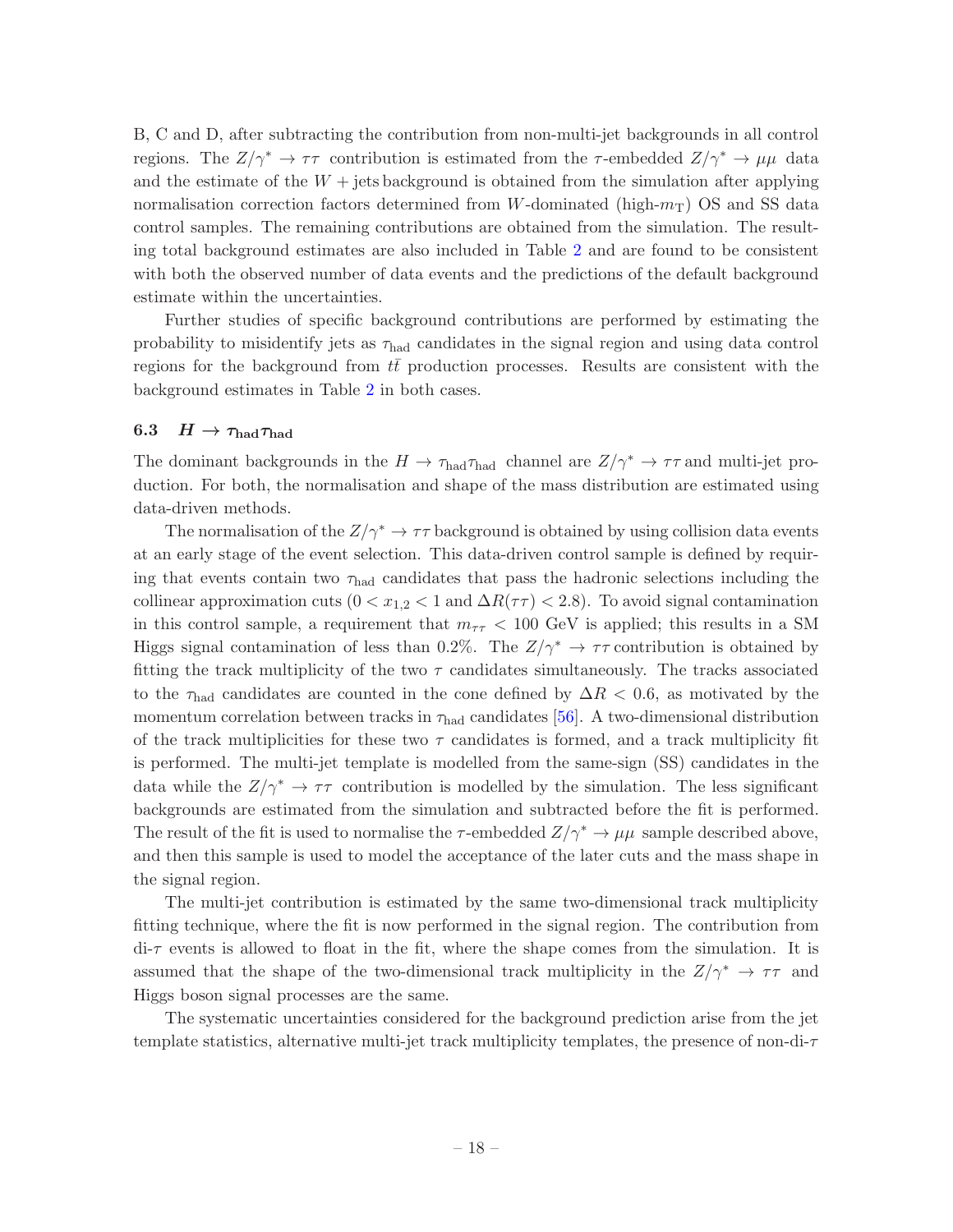background, signal contamination, charge misidentification probability and variations in the pileup conditions.

Instead of using the SS events for the multi-jet track template, the alternative multi-jet track multiplicity template is built from events with one additional electron or muon which enhances the contribution of  $W +$ jets events, where two jets are misidentified as the hadronic



<span id="page-20-0"></span>**Figure 6.** (a)  $\Delta R$  of the two  $\tau$  candidates, (b) missing transverse momentum, (c) collinear mass and (d) invariant mass of the reconstructed Higgs boson and the leading jet in the  $H \to \tau_{had}\tau_{had}$ control region. Expectations from the Higgs boson signal ( $m_H = 120$  GeV) and from backgrounds are given. The error band indicates the total background uncertainty. For illustration only, the signal contributions, which are expected to be small in this control region, have been scaled by factors given in the legends.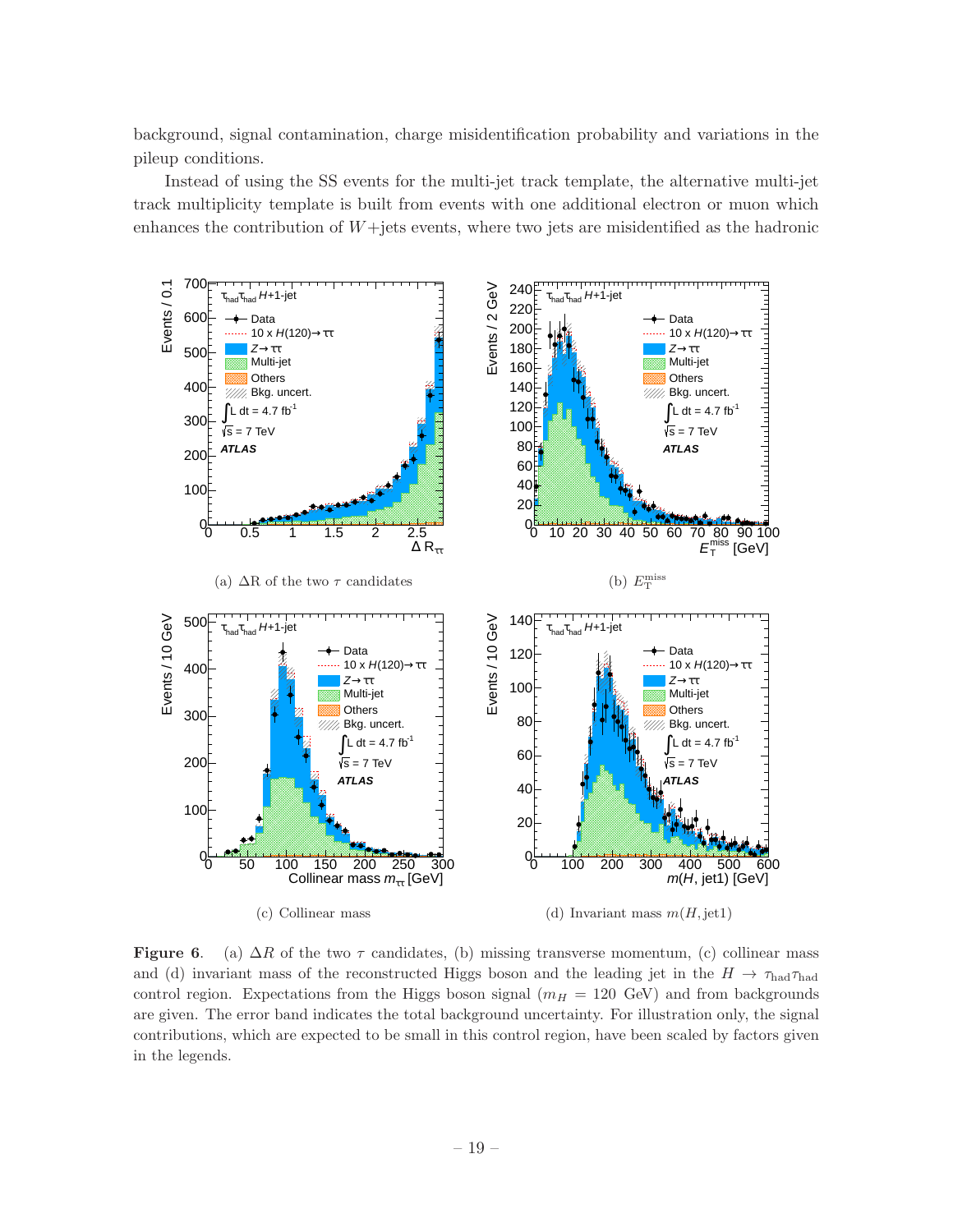taus. This provides a different mix of quark- and gluon-initiated jets from the inclusive multijet sample, addressing a possible flavour dependence of the track multiplicity distribution.

The overall systematic uncertainties are 11.6% and 22% for  $Z/\gamma^* \rightarrow \tau \tau$  and multi-jet backgrounds, respectively.

The mass shape from the multi-jet events is modelled by dropping the opposite-sign and  $\tau_{\text{had}}$  track multiplicity requirements. In order to obtain a data sample that is enriched with the multi-jet background, events are accepted if they are same-sign events or if the sum of the charges of the products of a single  $\tau$  decay is 0 or  $\pm 2$ . This mass shape model is tested against several other hypothesis obtained, e.g., from pure SS samples or events selected with looser  $\tau$  identification criteria.

Figure [6](#page-20-0) shows the kinematic distributions of (a) the  $\Delta R$  of the two  $\tau$  candidates, (b) the missing transverse momentum, (c) the collinear mass and (d) the invariant mass of the reconstructed Higgs boson and the leading jet in the  $H \to \tau_{\text{had}} \tau_{\text{had}}$  control region.

Table [3](#page-21-0) presents the event yields after the full event selection, where the yields are normalised to 4.7fb<sup>-1</sup>. The collinear mass distribution after full selection is presented in Figure [7.](#page-22-0)

<span id="page-21-0"></span>**Table 3.** Number of events after the  $H \to \tau_{\text{had}} \tau_{\text{had}}$  selection in data and predicted number of background events, for an integrated luminosity of 4.7 fb<sup>-1</sup>. Predictions for the Higgs boson signal  $(m_H = 120 \text{ GeV})$  are also given. Statistical errors and systematic uncertainties are quoted, in that order.

|                                   | $H \to \tau_{\text{had}} \tau_{\text{had}}$ |
|-----------------------------------|---------------------------------------------|
|                                   | $H+1$ -jet                                  |
| $gg \to H$ signal                 | 3.1 $\pm$ 0.2 $\pm$ 0.6                     |
| VBF $H$ signal                    | $1.51 \pm 0.05 \pm 0.18$                    |
| $VH$ signal                       | $0.61 \pm 0.04 \pm 0.06$                    |
| $Z/\gamma^* \to \tau^+\tau^-$     | $287 \pm 23 \pm 34$                         |
| $W+{\text{jets}}/Z+{\text{jets}}$ | $6.1 \pm 1.3 \pm 1.4$                       |
| $tt + single$ top                 | $1.9 \pm 0.3 \pm 0.4$                       |
| WW/WZ/ZZ                          | $2.1 \pm 0.4 \pm 0.4$                       |
| Multi-jet                         | $54 \pm 21 \pm 12$                          |
| Total background                  | $348 \pm 31 \pm 36$                         |
| Observed data                     | 317                                         |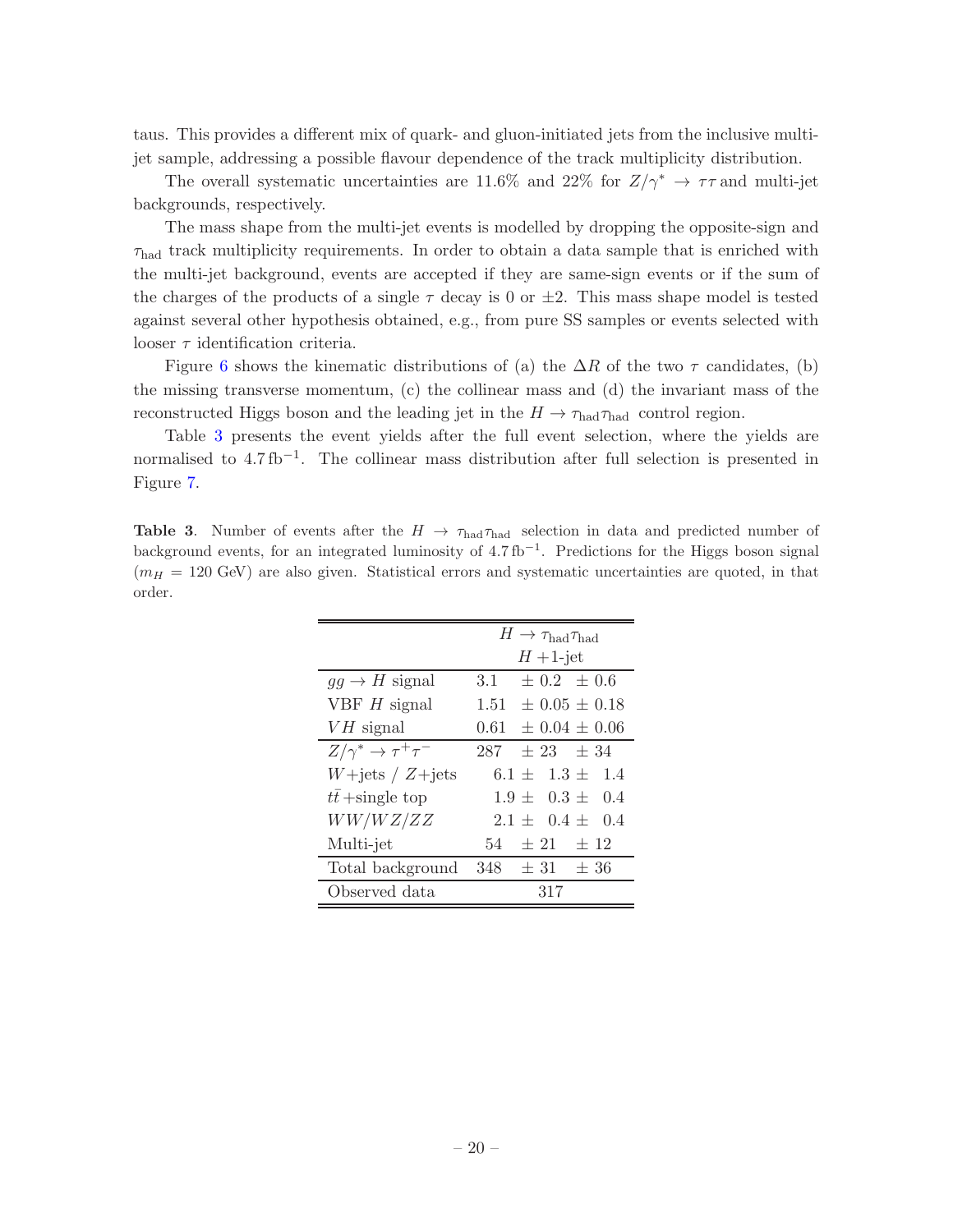

<span id="page-22-0"></span>**Figure 7.** Reconstructed  $m_{\tau\tau}$  of the selected events in the  $H \to \tau_{\text{had}} \tau_{\text{had}}$  channel. Expectations from the Higgs boson signal ( $m_H = 120$  GeV) and from backgrounds are given. Results are shown after all selection criteria (see text). For illustration only, the signal contribution has been scaled by a factor given in the legend.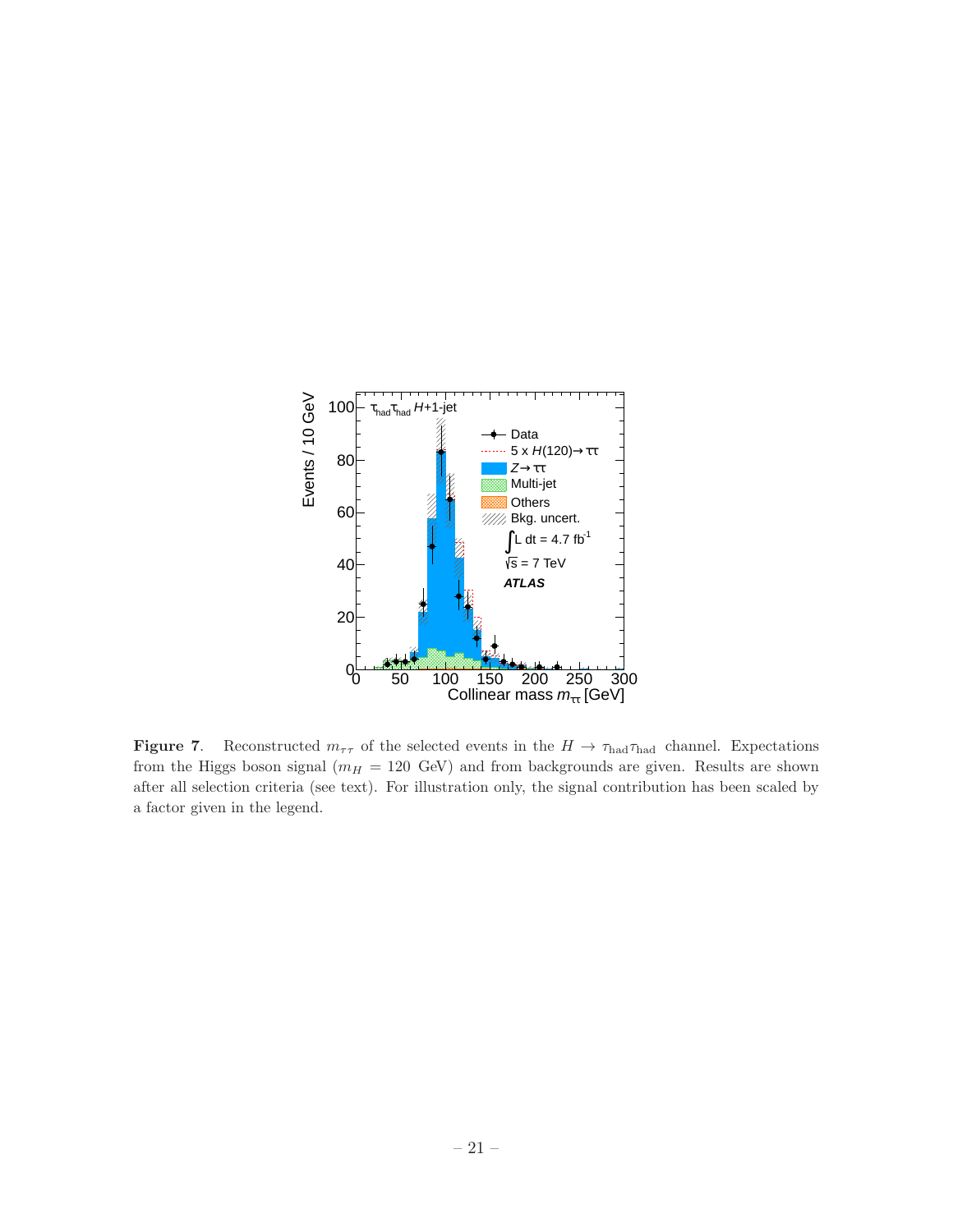#### <span id="page-23-0"></span>7 Systematic uncertainties

Systematic uncertainties on the normalisation and shape of the signal and background mass distributions are taken into account. These are treated either as fully correlated or uncorrelated across categories. In the case of partial correlations, the source is separated into correlated and uncorrelated components. The dominant correlated systematic uncertainties are those on the measurement of the integrated luminosity and on the theoretical predictions of the signal production cross sections and decay branching ratios, as well as those related to detector response that impact the analyses through the reconstruction of electrons, muons, hadronic  $\tau$  decays, jets,  $E_{\rm T}^{\rm miss}$  and b-tagging.

Theoretical uncertainties: The Higgs boson cross section, branching ratios and their uncertainties are compiled in Refs. [\[65](#page-29-26), [66](#page-29-27)]. The QCD scale uncertainties on the signal cross sections depend on  $m_H$  and are of the order of 1% for the VBF and VH production modes and in the range of 8–25% for  $gg \to H$  depending on jet multiplicity [\[67](#page-29-28), [68\]](#page-29-29). An uncertainty of 4–5% is assumed for the inclusive cross section of the single vector boson and di-boson production mechanisms and a relative uncertainty of 24% is added in quadrature per additional jet. For both  $t\bar{t}$  production and single top-quark production, the QCD scale uncertainties are in the range of  $3-6\%$  [\[69](#page-30-0)[–71\]](#page-30-1). The uncertainties related to the PDF amount to 8% for the predominantly gluon-initiated processes,  $gg \to H$  and  $t\bar{t}$ , and 4% for the predominantly quark-initiated processes, VBF,  $VH$ , single vector boson and di-boson production  $[72-75]$ . The systematic uncertainty arising from the choice of different sets of PDF is included. In addition to the theoretical errors considered in Ref. [\[66\]](#page-29-27), other effects are taken into account. Uncertainties related to hadronisation effects are estimated by replacing PYTHIA with HER-WIG. Effects due to initial and final state radiation are assessed with PYTHIA samples where the gluon emission is changed according to Ref. [\[76\]](#page-30-4). The effect of a different choice of parton shower and underlying event parametrisation yields a total uncertainty of about 10% on the acceptance of the Higgs boson produced via the VBF mechanism in the H+2jet VBF channel.

Detector-related uncertainties: The uncertainty on the integrated luminosity is considered as fully correlated across all analysis categories and amounts to 3.9% [\[77,](#page-30-5) [78\]](#page-30-6). The effect of pileup on the signal and background expectations is modelled in the Monte Carlo simulations and the corresponding uncertainty is taken into account.

Appropriate scale factors for the trigger efficiencies of electron, muon and hadronic  $\tau$ triggers are obtained from data and applied to the Monte Carlo simulations. The associated systematic uncertainties are typically 1–2%. Differences between data and Monte Carlo simulations in the reconstruction and identification efficiencies of  $\tau$  leptons, electrons and muons are taken into account, as well as the differences in the momentum scales and resolutions.

The systematic uncertainties on the hadronic  $\tau$  decay identification efficiency are estimated from data samples enriched in  $W \to \tau \nu$  and  $Z/\gamma^* \to \tau \tau$  events and they are less than 4%. The energy scale uncertainties on the hadronic  $\tau$  and jets are evaluated based on the single hadron response in the calorimeters [\[79\]](#page-30-7). In addition, the  $\tau_{\text{had}}$  energy scale is validated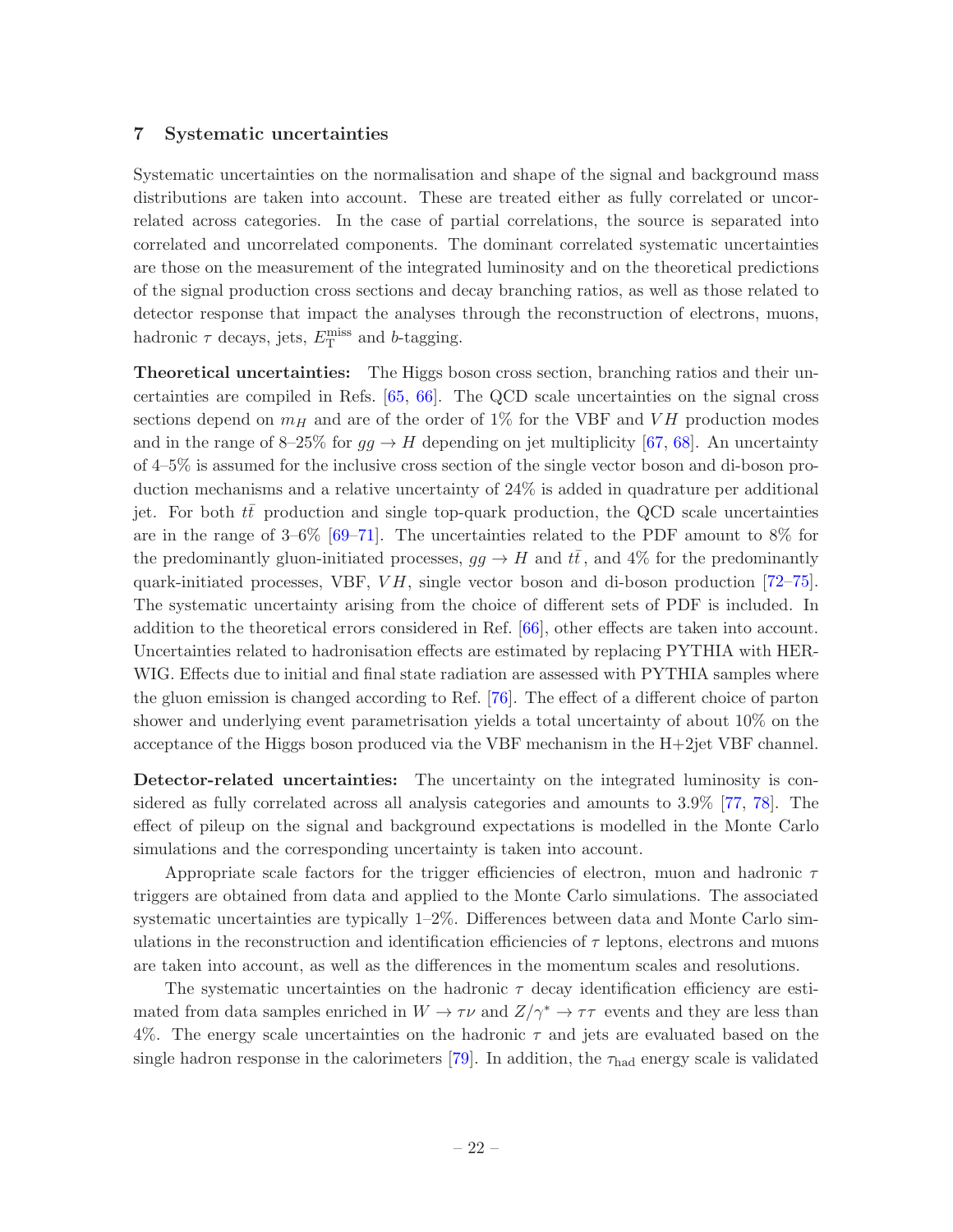in data samples enriched in  $Z/\gamma^* \to \tau\tau$  events. The systematic uncertainties related to the  $\tau$  and jet energy scale, resolution and b-veto are modelled as functions of  $\eta$  and  $p<sub>T</sub>$ . The jet and  $\tau$  energy scale and resolution uncertainties are treated as correlated and propagated to the  $E_{\rm T}^{\rm miss}$  calculation. Uncertainties associated with the remaining pileup noise and cluster activity in the calorimeters are also considered as independent  $E_{\rm T}^{\rm miss}$  uncertainties.

The detector-related uncertainties depend on the event topology and are typically small compared to the theoretical uncertainties. The main exceptions are the jet energy scale uncertainty, which reaches up to 12%, and the  $\tau$  energy scale uncertainty, which is in the range 2–5%.

**Background modelling uncertainties:** The modelling of the  $Z/\gamma^* \to \tau\tau$  background is performed with the data, as described in Section [2.](#page-3-0) Corresponding uncertainties are obtained by propagating variations of the  $Z/\gamma^* \to \mu\mu$  event selection and the muon energy subtraction procedure through the  $\tau$ -embedding procedure. Backgrounds with misreconstructed leptons and  $\tau_{\text{had}}$  candidates are estimated with data and the uncertainty in the estimation lies in the range of 6–40%. The uncertainty takes into account the dependence on the number of jets. The treatment of the other background processes varies across channels and the uncertainties related to the modelling are taken into account as described in Section [6.](#page-9-1)

#### <span id="page-24-0"></span>8 Statistical analysis

The statistical analysis of the data employs a binned likelihood function constructed as the product of the likelihood terms for each category. A total of twelve categories are considered from the  $H \to \tau_{\rm lep} \tau_{\rm lep}$ ,  $H \to \tau_{\rm lep} \tau_{\rm had}$  and  $H \to \tau_{\rm had} \tau_{\rm had}$  channels. The likelihood in each category is a product over bins in the distributions of the MMC mass, collinear mass or effective mass shown in Figs. [3,](#page-14-0) [5](#page-18-0) and [7.](#page-22-0)

The expected signal and background, as well as the observed number of events, in each bin of the mass distributions enter in the definition of the likelihood function  $\mathcal{L}(\mu, \theta)$ . A "signal" strength" parameter  $(\mu)$  multiplies the expected signal in each bin. The signal strength is a free parameter in the fit procedure. The value  $\mu = 0$  ( $\mu = 1$ ) corresponds to the absence (presence) of a Higgs boson signal with the SM production cross-section. Signal and background predictions (s and b) depend on systematic uncertainties that are parametrised by nuisance parameters  $\theta$ , which in turn are constrained using Gaussian functions. The correlation of the systematic uncertainties across categories are taken into account:

$$
\mathcal{L}(\mu,\theta) = \prod_{\text{bin }j} \text{Poisson}(N_j|\mu(s_j) + b_j) \prod_{\theta} \text{Gaussian}(\theta|0,1). \tag{8.1}
$$

The expected signal and background event counts in each bin are functions of  $\theta$ . The parametrisation is chosen such that the rates in each channel are log-normally distributed for a normally distributed  $\theta$ .

The test statistic  $q_{\mu}$  is defined as:

$$
q_{\mu} = -2\ln\left(\mathcal{L}(\mu, \hat{\boldsymbol{\theta}}_{\mu})/\mathcal{L}(\hat{\mu}, \hat{\boldsymbol{\theta}})\right),
$$
\n(8.2)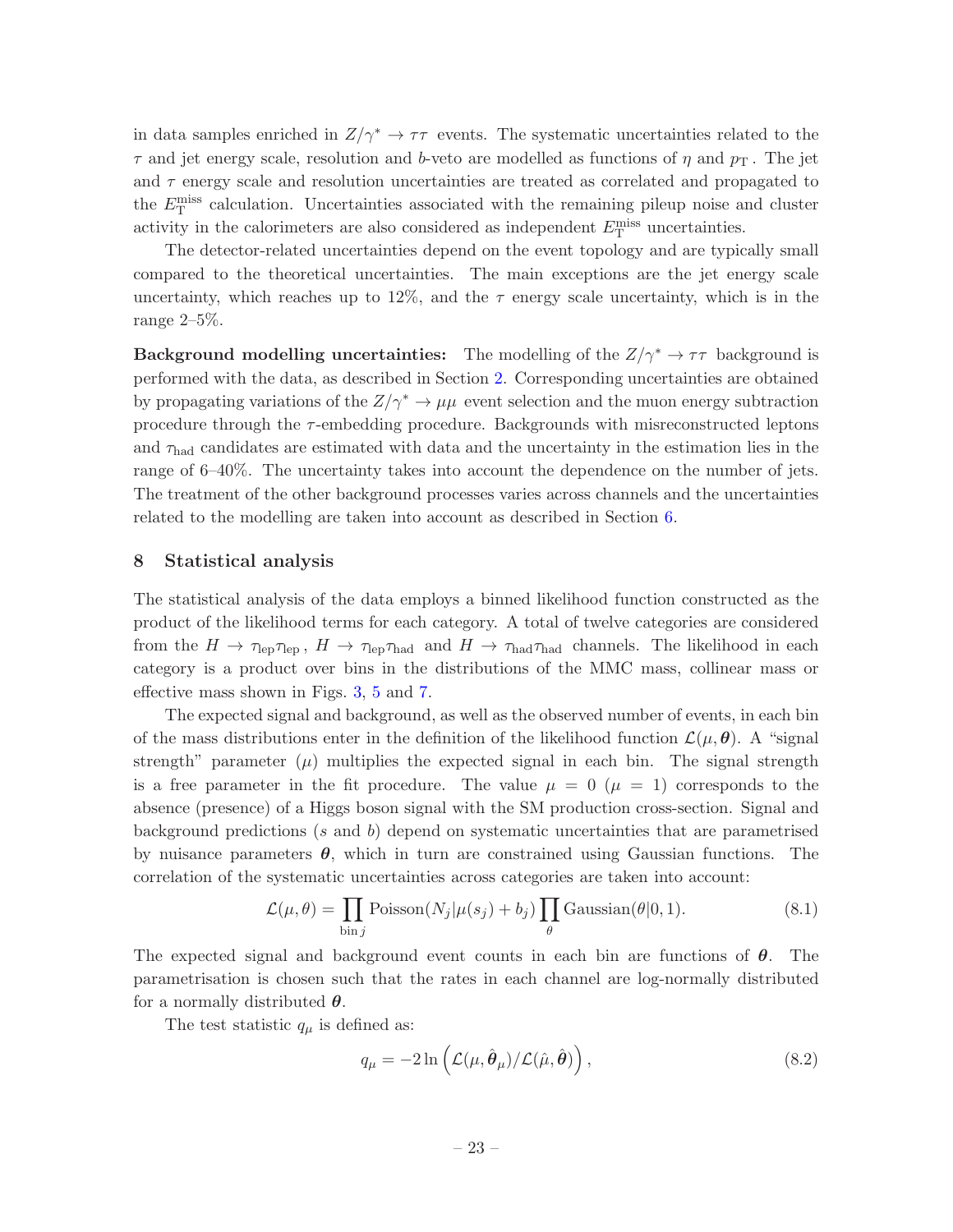where  $\hat{\mu}$  and  $\hat{\theta}$  refer to the global maximum of the likelihood (with the constraint  $0 \leq \hat{\mu} \leq \mu$ ) and  $\hat{\theta}_{\mu}$  corresponds to the conditional maximum likelihood of  $\theta$  for a given  $\mu$ . This test statistic is used to compute exclusion limits following the modified frequentist method known as  $CL_s$  [\[80](#page-30-8)]. The asymptotic approximation [\[81](#page-30-9)] is used to evaluate the Gaussian probability density functions rather than performing pseudo-experiments and the procedure has been validated using ensemble tests.

The profile likelihood formalism used in this statistical analysis incorporates the information on the observed and expected number of events, nuisance parameters, probability density functions and parameters of interest. The statistical significance of an excess is evaluated in terms of the same profile likelihood test statistic. The expected sensitivity and the  $\pm 1, 2\sigma$ bands are obtained for the background expectation in the absence of a Standard Model Higgs boson signal. The consistency with the background-only hypothesis is quantified using the p-value, the probability that the test statistic of a background-only experiment fluctuates to at least the observed one.

#### <span id="page-25-0"></span>9 Results

No significant excess is observed in the data compared to the SM expectation in any of the channels studied here. Exclusion limits at the 95% confidence level, normalised to the Standard Model cross section times the branching ratio of  $H \to \tau^+\tau^-$  ( $\sigma_{\rm SM}$ ), are set as a function of the Higgs boson mass. Figure [8](#page-26-0) shows expected and observed limits for the individual channels and for the combined result. The combined expected limits vary between 3.4 and 8.2 times the predicted Standard Model cross section times branching ratio for the mass range 100–150 GeV. The most sensitive categories are the  $H + 1$ -jet category in the  $\tau_{\text{had}}\tau_{\text{had}}$  channel, the H +2-jet VBF category in the  $\tau_{\text{lep}}\tau_{\text{had}}$  channel and the H +2-jet VBF category in the  $\tau_{\rm lep} \tau_{\rm lep}$  channel. The observed limits are in the range between 2.9 and 11.7 times the predicted Standard Model cross section times branching ratio for the same mass range. The most significant deviation from the background-only hypothesis is observed in the combined limit for  $m_H = 150$  GeV with a local p-value of 10%, corresponding to a significance of 1.3  $\sigma$ .

#### <span id="page-25-1"></span>10 Conclusions

A search for a Higgs boson decaying in the  $H \to \tau\tau$  channel has been performed with the ATLAS detector at the Large Hadron Collider. It uses the full 2011 data sample of 4.7 fb<sup>-1</sup> collected at a centre-of-mass energy of 7 TeV. The  $H \to \tau_{\rm lep} \tau_{\rm lep}$ ,  $H \to \tau_{\rm lep} \tau_{\rm had}$  and  $H \to \tau_{\text{had}} \tau_{\text{had}}$  decays are considered in this search. No significant excess is observed in the mass range of 100–150 GeV. The observed (expected) upper limits on the cross section times the branching ratio of  $H \to \tau\tau$  are between 2.9 (3.4) and 11.7 (8.2) times the SM prediction. These limits are similar to results recently reported by the CMS experiment [\[82](#page-30-10)].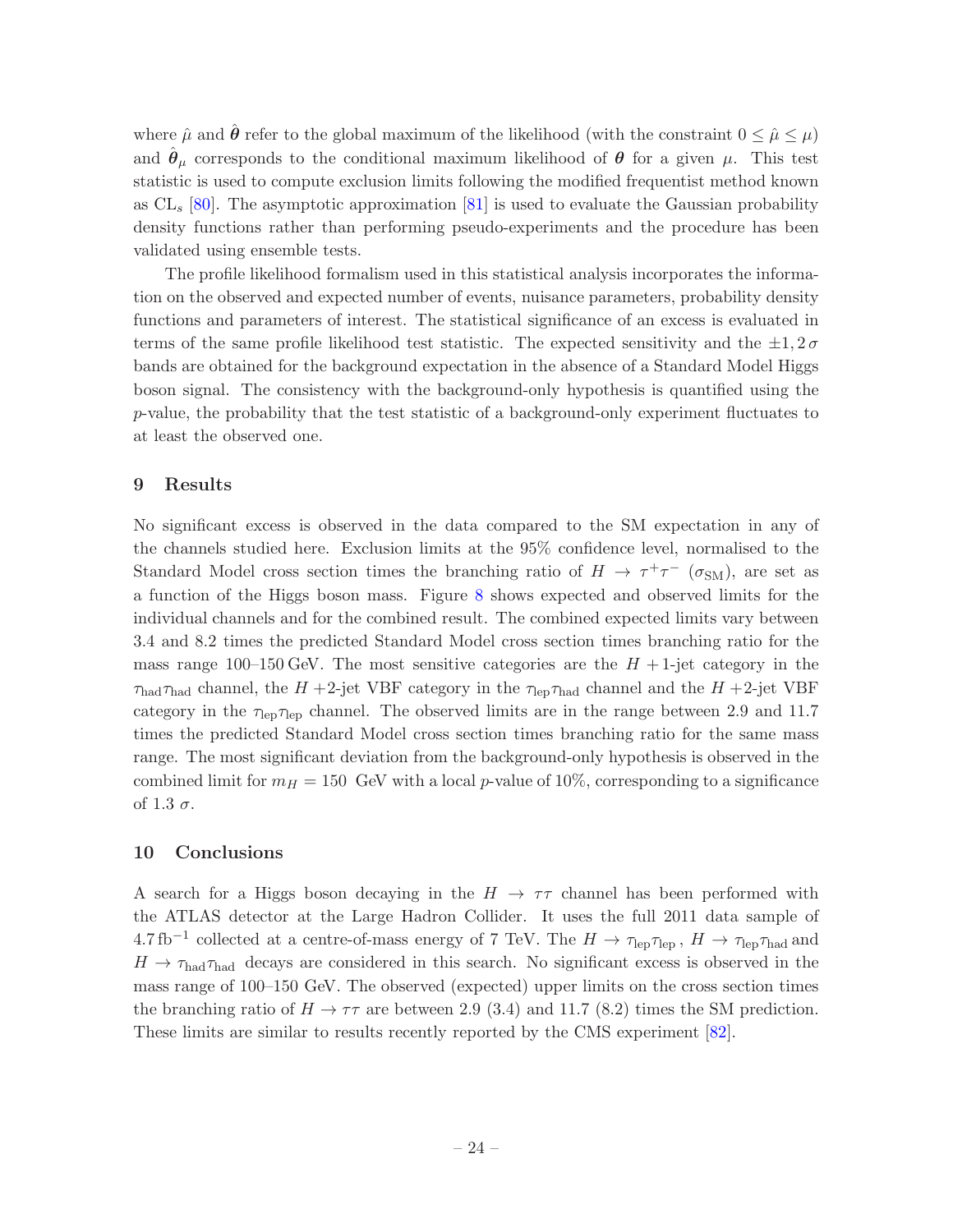

<span id="page-26-0"></span>Figure 8. Observed (solid) and expected (dashed) 95% confidence level upper limits on the Higgs boson cross section times branching ratio, normalised to the Standard Model expectation, as a function of the Higgs boson mass. Expected limits are given for the scenario with no signal. The bands around the dashed line indicate the expected statistical fluctuations of the limit. Results are given for the  $H \to \tau_{\rm lep} \tau_{\rm lep}$ ,  $H \to \tau_{\rm lep} \tau_{\rm had}$ , and  $H \to \tau_{\rm had} \tau_{\rm had}$  channels independently and for all channels combined.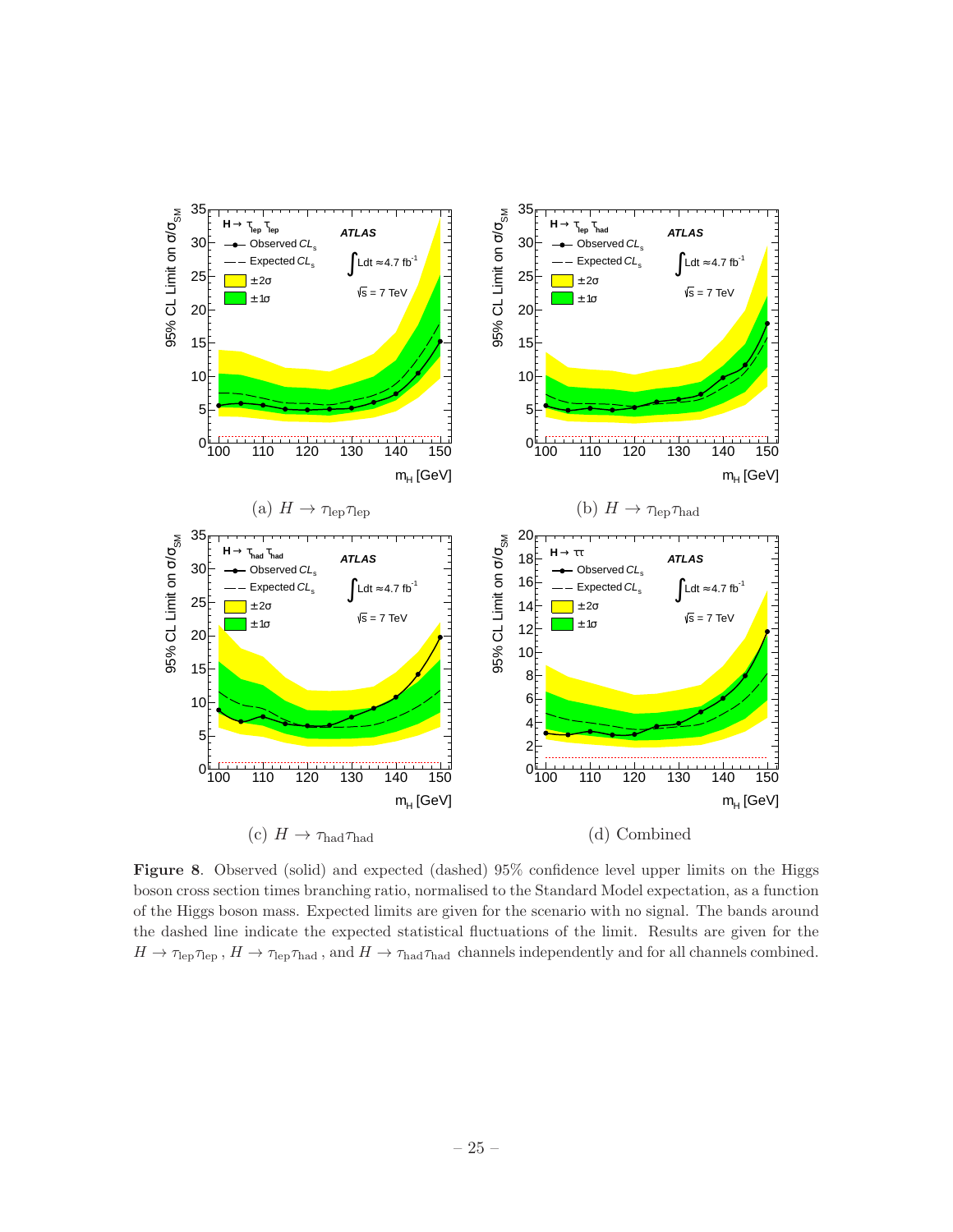#### Acknowledgments

We thank CERN for the very successful operation of the LHC, as well as the support staff from our institutions without whom ATLAS could not be operated efficiently.

We acknowledge the support of ANPCyT, Argentina; YerPhI, Armenia; ARC, Australia; BMWF, Austria; ANAS, Azerbaijan; SSTC, Belarus; CNPq and FAPESP, Brazil; NSERC, NRC and CFI, Canada; CERN; CONICYT, Chile; CAS, MOST and NSFC, China; COL-CIENCIAS, Colombia; MSMT CR, MPO CR and VSC CR, Czech Republic; DNRF, DNSRC and Lundbeck Foundation, Denmark; EPLANET and ERC, European Union; IN2P3-CNRS, CEA-DSM/IRFU, France; GNAS, Georgia; BMBF, DFG, HGF, MPG and AvH Foundation, Germany; GSRT, Greece; ISF, MINERVA, GIF, DIP and Benoziyo Center, Israel; INFN, Italy; MEXT and JSPS, Japan; CNRST, Morocco; FOM and NWO, Netherlands; RCN, Norway; MNiSW, Poland; GRICES and FCT, Portugal; MERYS (MECTS), Romania; MES of Russia and ROSATOM, Russian Federation; JINR; MSTD, Serbia; MSSR, Slovakia; ARRS and MVZT, Slovenia; DST/NRF, South Africa; MICINN, Spain; SRC and Wallenberg Foundation, Sweden; SER, SNSF and Cantons of Bern and Geneva, Switzerland; NSC, Taiwan; TAEK, Turkey; STFC, the Royal Society and Leverhulme Trust, United Kingdom; DOE and NSF, United States of America.

The crucial computing support from all WLCG partners is acknowledged gratefully, in particular from CERN and the ATLAS Tier-1 facilities at TRIUMF (Canada), NDGF (Denmark, Norway, Sweden), CC-IN2P3 (France), KIT/GridKA (Germany), INFN-CNAF (Italy), NL-T1 (Netherlands), PIC (Spain), ASGC (Taiwan), RAL (UK) and BNL (USA) and in the Tier-2 facilities worldwide.

#### References

- <span id="page-27-0"></span>[1] F. Englert and R. Brout, Phys. Rev. Lett. 13 (1964) 321.
- [2] P. W. Higgs, *Phys. Lett.* **12** (1964) 132.
- [3] P. W. Higgs, Phys. Rev. Lett. 13 (1964) 508.
- [4] G. S. Guralnik, C. R. Hagen, and T. W. B. Kibble, Phys. Rev. Lett. 13 (1964) 585–587.
- [5] P. W. Higgs, *Phys. Rev. D* **145** (1966) 1156.
- <span id="page-27-1"></span>[6] T. W. B. Kibble, Phys. Rev. 155 (1967) 1554–1561.
- <span id="page-27-2"></span>[7] ALEPH, DELPHI, L3, OPAL, SLD, CDF, and DØ Collaborations, The LEP Tevatron SLD Electroweak Working Group, [arXiv:1012.2367](http://xxx.lanl.gov/abs/1012.2367).
- <span id="page-27-3"></span>[8] ALEPH, DELPHI, L3, and OPAL Collaborations, The LEP Working Group for Higgs Boson Searches, Phys. Lett. B 565 (2003) 61, [[hep-ex/0306033](http://xxx.lanl.gov/abs/hep-ex/0306033)].
- <span id="page-27-4"></span>[9] TEVNPH (Tevatron New Phenomena and Higgs Working Group), CDF and D0 Collaboration, [arXiv:1203.3774](http://xxx.lanl.gov/abs/1203.3774). Preliminary results prepared for the Winter 2012 Conferences.
- <span id="page-27-5"></span>[10] **ATLAS** Collaboration, *Phys. Lett. B* 710 (2012) 49,  $\left[ \ar{\text{Xiv}} : 1202.1408 \right]$ .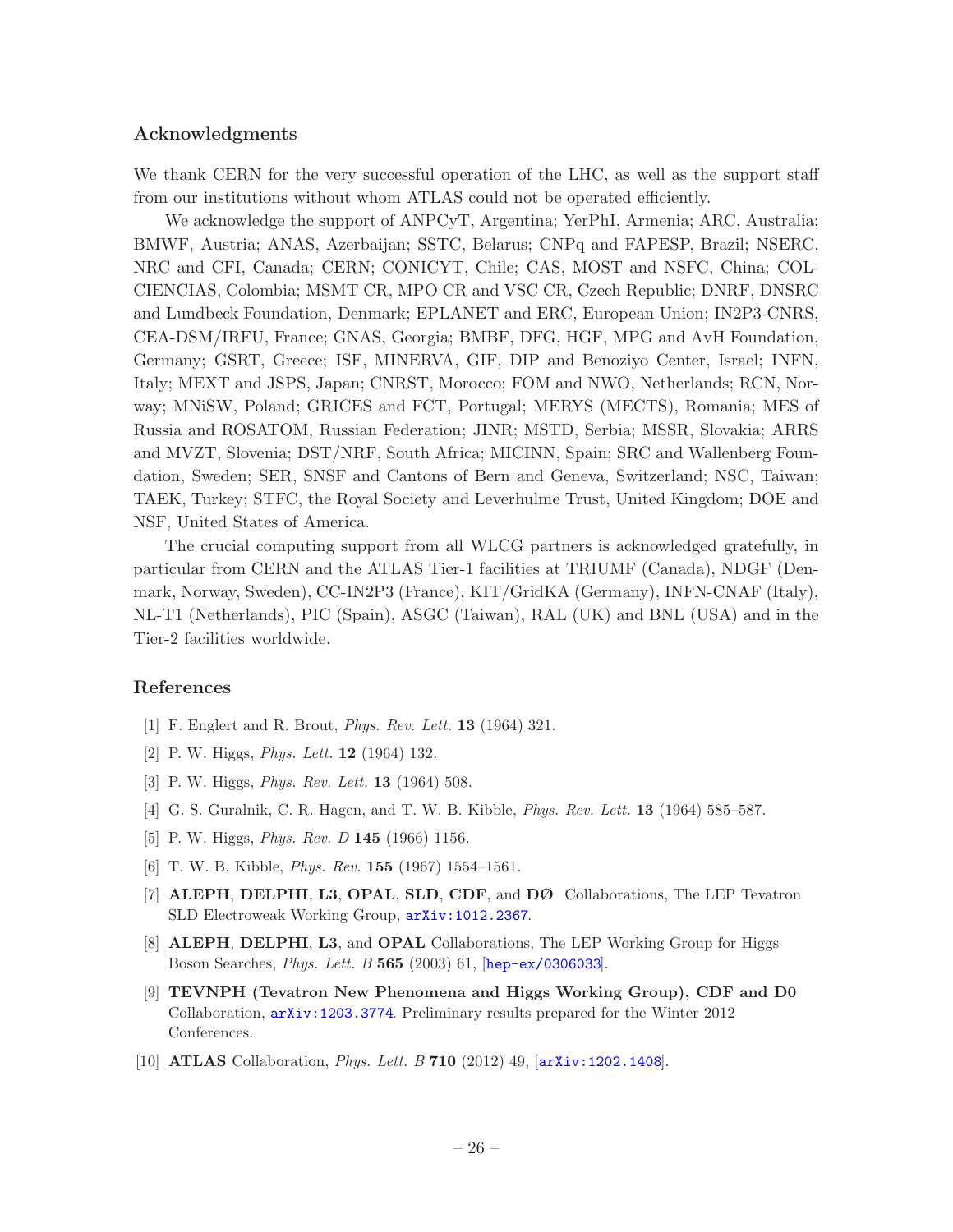- <span id="page-28-0"></span>[11] **CMS** Collaboration, *Phys. Lett. B* 710 (2012) 26,  $\left[$ [arXiv:1202.1488](http://xxx.lanl.gov/abs/1202.1488).
- <span id="page-28-1"></span>[12] **ATLAS** Collaboration, *JINST* **3** (2008) S08003.
- <span id="page-28-2"></span>[13] A. Djouadi, M. Spira, and P. M. Zerwas, Phys. Lett. B 264 (1991) 440–446.
- [14] S. Dawson, *Nucl. Phys. B* **359** (1991) 283-300.
- [15] M. Spira, A. Djouadi, D. Graudenz, and P. M. Zerwas, Nucl. Phys. B 453 (1995) 17–82, [[hep-ph/9504378](http://xxx.lanl.gov/abs/hep-ph/9504378)].
- [16] R. Harlander and W. B. Kilgore, Phys. Rev. Lett. 88 (2002) 201801, [[hep-ph/0201206](http://xxx.lanl.gov/abs/hep-ph/0201206)].
- [17] C. Anastasiou and K. Melnikov, Nucl. Phys. B 646 (2002) 220, [[hep-ph/0207004](http://xxx.lanl.gov/abs/hep-ph/0207004)].
- [18] V. Ravindran, J. Smith, W. L. van Neerven, Nucl. Phys. B 665 (2003) 325, [[hep-ph/0302135](http://xxx.lanl.gov/abs/hep-ph/0302135)].
- [19] S. Catani, D. de Florian, M. Grazzini, and P. Nason, JHEP 0307 (2003) 028, [[hep-ph/0306211](http://xxx.lanl.gov/abs/hep-ph/0306211)].
- [20] U. Aglietti, R. Bonciani, G. Degrassi, and A. Vicini, Phys. Lett. B 595 (2004) 432, [[hep-ph/0404071](http://xxx.lanl.gov/abs/hep-ph/0404071)].
- [21] S. Actis, G. Passarino, C. Sturm, and S. Uccirati, Phys. Lett. B 670 (2008) 12–17, [[arXiv:0809.1301](http://xxx.lanl.gov/abs/0809.1301)].
- [22] C. Anastasiou, R. Boughezal, and F. Petriello, JHEP 0904 (2009) 003, [[arXiv:0811.3458](http://xxx.lanl.gov/abs/0811.3458)].
- [23] D. de Florian and M. Grazzini, Phys. Lett. B 674 (2009) 291, [[arXiv:0901.2427](http://xxx.lanl.gov/abs/0901.2427)].
- <span id="page-28-3"></span>[24] J. Baglio and A. Djouadi, *JHEP* 1103 (2011) 055, [[arXiv:1012.0530](http://xxx.lanl.gov/abs/1012.0530)].
- <span id="page-28-4"></span>[25] M. Ciccolini, A. Denner, and S. Dittmaier, Phys. Rev. Lett. 99 (2007) 161803, [[arXiv:0707.0381](http://xxx.lanl.gov/abs/0707.0381)].
- [26] M. Ciccolini, A. Denner, and S. Dittmaier, *Phys. Rev. D* **77** (2008) 013002,  $\left[$ [arXiv:0710.4749](http://xxx.lanl.gov/abs/0710.4749).
- <span id="page-28-5"></span>[27] K. Arnold, M. Bahr, G. Bozzi, F. Campanario, C. Englert, et. al., Comput.Phys.Commun. 180  $(2009)$  1661–1670,  $\overline{arXiv:0811.4559}$  $\overline{arXiv:0811.4559}$  $\overline{arXiv:0811.4559}$ .
- <span id="page-28-6"></span>[28] P. Bolzoni, F. Maltoni, S.-O. Moch, and M. Zaro, Phys. Rev. Lett. 105 (2010) 011801, [[arXiv:1003.4451](http://xxx.lanl.gov/abs/1003.4451)].
- <span id="page-28-7"></span>[29] T. Han and S. Willenbrock, Phys. Lett. B 273 (1991) 167–172.
- <span id="page-28-8"></span>[30] O. Brein, A. Djouadi, and R. Harlander, Phys. Lett. B 579 (2004) 149, [[hep-ph/0307206](http://xxx.lanl.gov/abs/hep-ph/0307206)].
- <span id="page-28-9"></span>[31] M. L. Ciccolini, S. Dittmaier, and M. Kramer, Phys. Rev. D 68 (2003) 073003, [[hep-ph/0306234](http://xxx.lanl.gov/abs/hep-ph/0306234)].
- <span id="page-28-10"></span>[32] A. Djouadi, J. Kalinowski, and M. Spira, Comput. Phys. Commun. 108 (1998) 56, [[hep-ph/9704448](http://xxx.lanl.gov/abs/hep-ph/9704448)].
- <span id="page-28-11"></span>[33] S. Alioli, P. Nason, and C. Oleari, and E. Re, *JHEP* 0904 (2009) 002, [[arXiv:0812.0578](http://xxx.lanl.gov/abs/0812.0578)].
- <span id="page-28-12"></span>[34] P. Nason and C. Oleari, *JHEP* 1002 (2010) 037,  $\ar{xiv:}$  0911.5299.
- <span id="page-28-13"></span>[35] T. Sjostrand, S. Mrenna, and P. Z. Skands, JHEP 0605 (2006) 026.
- <span id="page-28-14"></span>[36] D. de Florian et al., *JHEP* 11 (2011) 064,  $[\text{arXiv}:1109.2109]$ . For Higgs boson  $p_T > m_H$ , the calculation is switched from NLO+NLL to NLO.
- <span id="page-28-15"></span>[37] M. L. Mangano et. al., JHEP 0307 (2003) 001.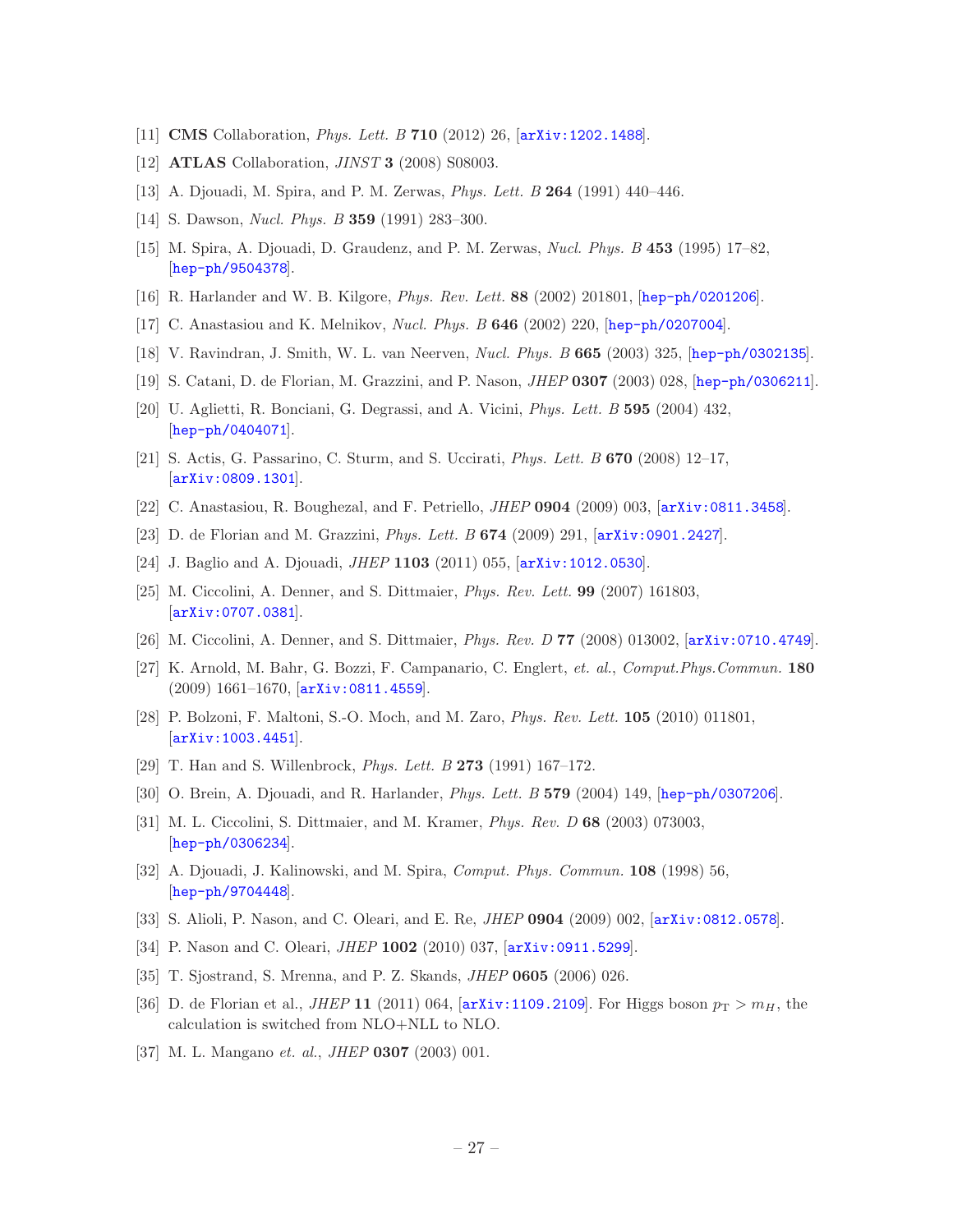- <span id="page-29-0"></span>[38] G. Corcella *et. al., JHEP* **0101** (2001) 010.
- <span id="page-29-1"></span>[39] J. Alwall et al., Eur. Phys. J. C 53 (2008) 473.
- <span id="page-29-2"></span>[40] S. Frixione and B. R. Webber, JHEP 06 (2002) 029, [[hep-ph/0204244](http://xxx.lanl.gov/abs/hep-ph/0204244)].
- <span id="page-29-3"></span>[41] J. M. Butterworth, J. R. Forshaw, and M. H. Seymour, Z. Phys. C 72 (1996) 637–646, [[hep-ph/9601371](http://xxx.lanl.gov/abs/hep-ph/9601371)].
- <span id="page-29-4"></span>[42] B. P. Kersevan and E. Richter-Was, [hep-ph/0405247](http://xxx.lanl.gov/abs/hep-ph/0405247).
- <span id="page-29-5"></span>[43] S. Jadach, Z. Was, R. Decker, and J. H. Kuhn, Comput. Phys. Commun. 76 (1993) 361–380.
- <span id="page-29-6"></span>[44] P. Golonka and Z. Was, *Eur. Phys. J. C* 45 (2006) 97-107, [[hep-ph/0506026](http://xxx.lanl.gov/abs/hep-ph/0506026)].
- <span id="page-29-7"></span>[45] H.-L. Lai et. al., *Phys. Rev. D* 82 (2010) 074024, [[arXiv:1007.2241](http://xxx.lanl.gov/abs/1007.2241)].
- <span id="page-29-8"></span>[46] J. Pumplin *et. al., JHEP* **07** (2002) 012, [[hep-ph/0201195](http://xxx.lanl.gov/abs/hep-ph/0201195)].
- <span id="page-29-9"></span>[47] A. Sherstnev and R. S. Thorne, *Eur. Phys. J C* 55 (2009) 553.
- <span id="page-29-10"></span>[48] S. Agostinelli et al., *Nucl. Instrum. Meth. A* **506** (2003) 250.
- <span id="page-29-11"></span>[49] ATLAS Collaboration, Eur. Phys. J. C 70 (2010) 823–874, [[arXiv:1005.4568](http://xxx.lanl.gov/abs/1005.4568)].
- <span id="page-29-12"></span>[50] **ATLAS** Collaboration, *Eur.Phys.J.* C **72** (2012) 1909,  $\left[ \text{arXiv:1110.3174} \right]$  $\left[ \text{arXiv:1110.3174} \right]$  $\left[ \text{arXiv:1110.3174} \right]$ .
- <span id="page-29-13"></span>[51] ATLAS Collaboration, *JHEP* 1012 (2010) 060, [arXiv: 1010.2130].
- <span id="page-29-14"></span>[52] M. Cacciari, G. P. Salam, and G. Soyez, JHEP 0804 (2008) 063, [[arXiv:0802.1189](http://xxx.lanl.gov/abs/0802.1189)].
- <span id="page-29-15"></span>[53] ATLAS Collaboration, ATLAS-CONF-2011-102, [http://cdsweb.cern.ch/record/1369219].
- <span id="page-29-16"></span>[54] ATLAS Collaboration, ATLAS-CONF-2012-043, [http://cdsweb.cern.ch/record/1435197].
- <span id="page-29-17"></span>[55] ATLAS Collaboration, ATLAS-CONF-2012-040, [http://cdsweb.cern.ch/record/1435194].
- <span id="page-29-18"></span>[56] ATLAS Collaboration, ATLAS-CONF-2011-152, [http://cdsweb.cern.ch/record/1398195].
- <span id="page-29-19"></span>[57] ATLAS Collaboration, Eur. Phys. J. C 72 (2012) 1844,  $arXiv:1108.5602$ .
- <span id="page-29-20"></span>[58] ATLAS Collaboration, *Eur.Phys.J.* **C72** (2012) 1849,  $arXiv:1110.1530$ .
- <span id="page-29-21"></span>[59] D. L. Rainwater, D. Zeppenfeld, and K. Hagiwara, Phys. Rev. D 59 (1998) 014037, [[hep-ph/9808468](http://xxx.lanl.gov/abs/hep-ph/9808468)].
- [60] T. Plehn, D. L. Rainwater and D. Zeppenfeld, Phys. Rev. D 61 (2000) 093005, [[hep-ph/9911385](http://xxx.lanl.gov/abs/hep-ph/9911385)].
- <span id="page-29-22"></span>[61] S. Asai et. al., Eur. Phys. J. C 32S2 (2004) 19-54, [[hep-ph/0402254](http://xxx.lanl.gov/abs/hep-ph/0402254)].
- <span id="page-29-23"></span>[62] B. Mellado, W. Quayle, and S. L. Wu, Phys. Lett. B 611 (2005) 60–65, [[hep-ph/0406095](http://xxx.lanl.gov/abs/hep-ph/0406095)].
- <span id="page-29-24"></span>[63] R.K. Ellis, I. Hinchliffe, M. Soldate and J.J. Van der Bij, Nucl. Phys. B 297 (1988) 221.
- <span id="page-29-25"></span>[64] A. Elagin, P. Murat, A. Pranko, and A. Safonov, Nucl. Instrum. Meth. A 654 (2011) 481–489, [[arXiv:1012.4686](http://xxx.lanl.gov/abs/1012.4686)].
- <span id="page-29-26"></span>[65] S. Dittmaier et al. (LHC Higgs Cross Section Working Group), [arXiv:1101.0593](http://xxx.lanl.gov/abs/1101.0593).
- <span id="page-29-27"></span>[66] S. Dittmaier et al. (LHC Higgs Cross Section Working Group), [arXiv:1201.3084](http://xxx.lanl.gov/abs/1201.3084).
- <span id="page-29-28"></span>[67] I. W. Stewart and F. J. Tackmann, Phys. Rev. D 85 (2012) 034011, [[arXiv:1107.2117](http://xxx.lanl.gov/abs/1107.2117)].
- <span id="page-29-29"></span>[68] ATLAS and CMS Collaborations, ATL-PHYS-PUB-2011-011, CMS-NOTE-2011-005.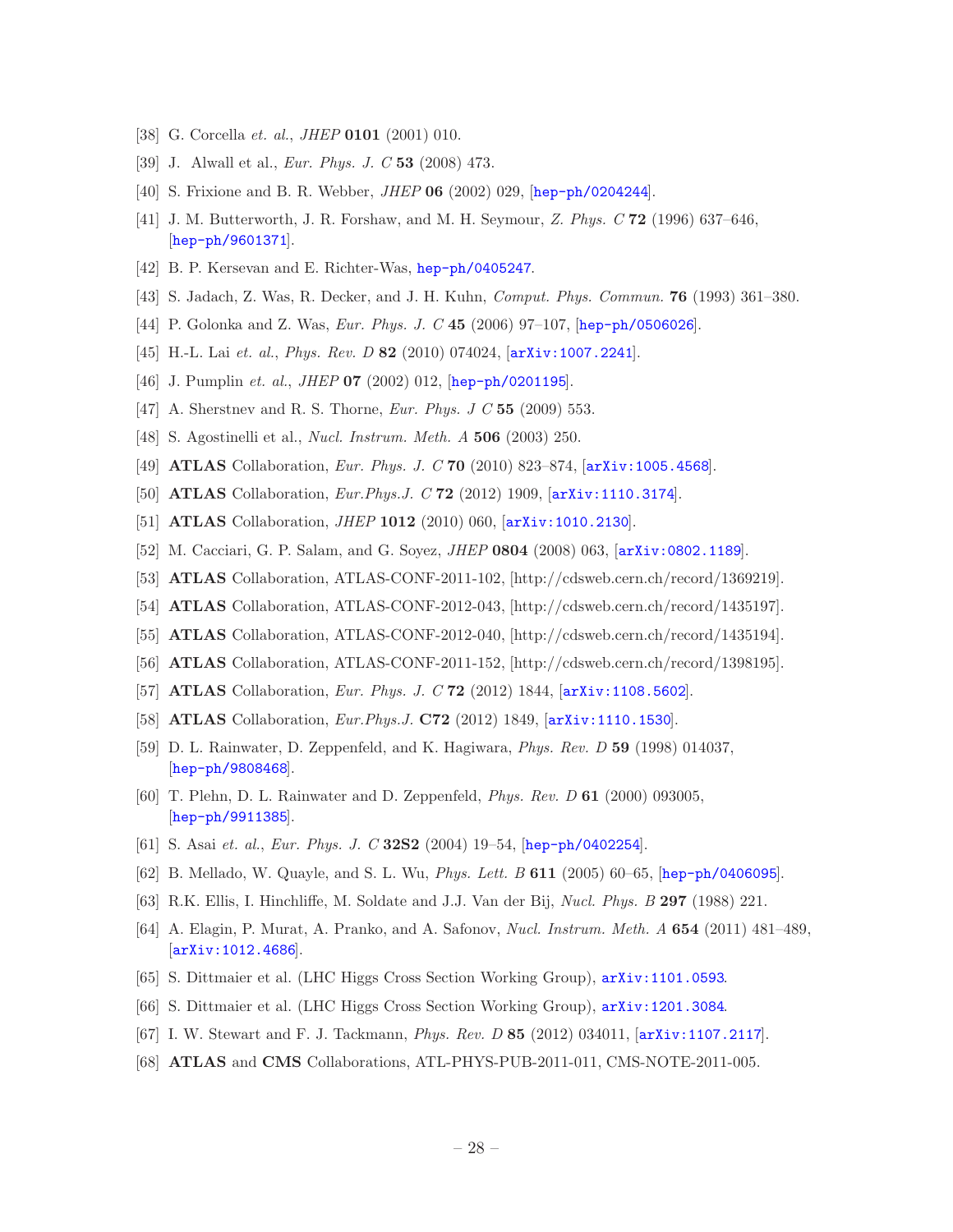- <span id="page-30-0"></span>[69] S. Moch and P. Uwer, Phys. Rev. D 78 (2008) 034003.
- [70] M. Beneke et al., *Phys. Lett. B* **690** (2010) 483.
- <span id="page-30-1"></span>[71] N. Kidonakis, Phys. Rev. D 83 (2011) 091503, [[arXiv:1103.2792](http://xxx.lanl.gov/abs/1103.2792)].
- <span id="page-30-2"></span>[72] M. Botje et al., [arXiv:1101.0538](http://xxx.lanl.gov/abs/1101.0538).
- [73] H.-L. Lai et al., Phys. Rev. D 82 (2010) [[arXiv:1007.2241](http://xxx.lanl.gov/abs/1007.2241)].
- [74] A. D. Martin, W. J. Stirling, R. S. Thorne, and G. Watt, Eur. Phys. J. C 63 (2009) 189–285, [[arXiv:0901.0002](http://xxx.lanl.gov/abs/0901.0002)].
- <span id="page-30-3"></span>[75] R. D. Ball et al., *Nucl. Phys. B* 849 (2011) [[arXiv:1101.1300](http://xxx.lanl.gov/abs/1101.1300)].
- <span id="page-30-4"></span>[76] P. Z. Skands, Phys. Rev. D 82 (2010) 074018, [[arXiv:1005.3457](http://xxx.lanl.gov/abs/1005.3457)].
- <span id="page-30-5"></span>[77] **ATLAS** Collaboration, *Eur. Phys. J. C* **71** (2011) 1630,  $\left[$ [arXiv:1101.2185](http://xxx.lanl.gov/abs/1101.2185).
- <span id="page-30-6"></span>[78] ATLAS Collaboration, ATLAS-CONF-2011-116 [http://cdsweb.cern.ch/record/1376384].
- <span id="page-30-7"></span>[79] ATLAS Collaboration, [arXiv:1112.6426](http://xxx.lanl.gov/abs/1112.6426). Submitted to EPJC.
- <span id="page-30-8"></span>[80] A.L. Read, *J. Phys. G* **28** (2002) 2693.
- <span id="page-30-9"></span>[81] G. Cowan, K. Cranmer, E. Gross, and O. Vitells, Eur. Phys. J. C 71 (2011) 1554.
- <span id="page-30-10"></span>[82] **CMS** Collaboration, *Phys. Lett. B* 713 (2012) 68,  $\overline{arXiv:1202.4083}$  $\overline{arXiv:1202.4083}$  $\overline{arXiv:1202.4083}$ .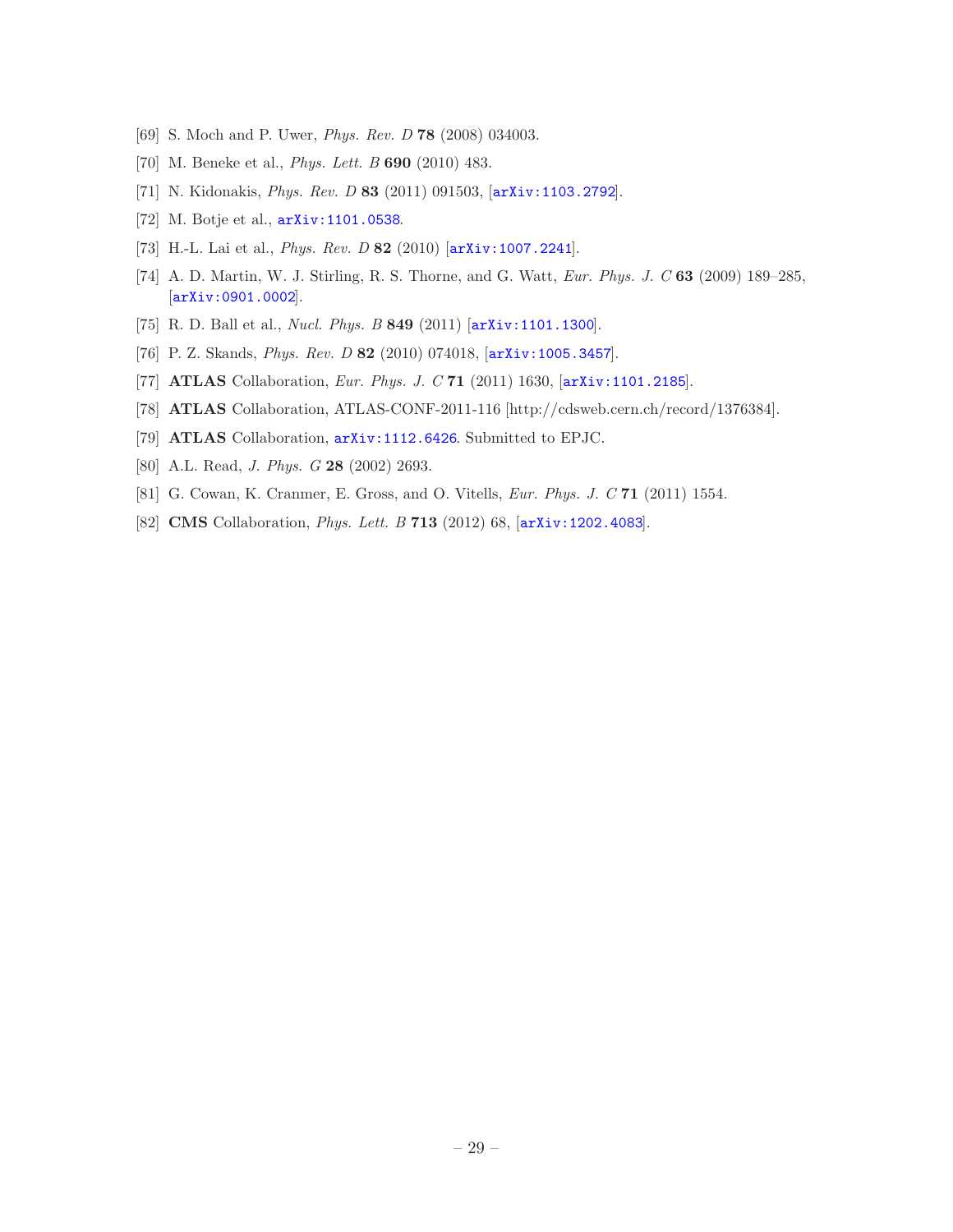## The ATLAS Collaboration

G. Aad<sup>48</sup>, B. Abbott<sup>111</sup>, J. Abdallah<sup>11</sup>, S. Abdel Khalek<sup>115</sup>, A.A. Abdelalim<sup>49</sup>,

- O. Abdinov<sup>10</sup>, B. Abi<sup>112</sup>, M. Abolins<sup>88</sup>, O.S. AbouZeid<sup>158</sup>, H. Abramowicz<sup>153</sup>, H. Abreu<sup>136</sup>,
- E. Acerbi<sup>89a,89b</sup>, B.S. Acharya<sup>164a,164b</sup>, L. Adamczyk<sup>37</sup>, D.L. Adams<sup>24</sup>, T.N. Addy<sup>56</sup>,
- J. Adelman<sup>176</sup>, S. Adomeit<sup>98</sup>, P. Adragna<sup>75</sup>, T. Adye<sup>129</sup>, S. Aefsky<sup>22</sup>,
- J.A. Aguilar-Saavedra<sup>124b,a</sup>, M. Agustoni<sup>16</sup>, M. Aharrouche<sup>81</sup>, S.P. Ahlen<sup>21</sup>, F. Ahles<sup>48</sup>,
- A. Ahmad<sup>148</sup>, M. Ahsan<sup>40</sup>, G. Aielli<sup>133a,133b</sup>, T. Akdogan<sup>18a</sup>, T.P.A. Åkesson<sup>79</sup>,
- G. Akimoto<sup>155</sup>, A.V. Akimov<sup>94</sup>, M.S. Alam<sup>1</sup>, M.A. Alam<sup>76</sup>, J. Albert<sup>169</sup>, S. Albrand<sup>55</sup>,
- M. Aleksa<sup>29</sup>, I.N. Aleksandrov<sup>64</sup>, F. Alessandria<sup>89a</sup>, C. Alexa<sup>25a</sup>, G. Alexander<sup>153</sup>,
- G. Alexandre<sup>49</sup>, T. Alexopoulos<sup>9</sup>, M. Alhroob<sup>164a,164c</sup>, M. Aliev<sup>15</sup>, G. Alimonti<sup>89a</sup>,
- J. Alison<sup>120</sup>, B.M.M. Allbrooke<sup>17</sup>, P.P. Allport<sup>73</sup>, S.E. Allwood-Spiers<sup>53</sup>, J. Almond<sup>82</sup>,
- A. Aloisio<sup>102a,102b</sup>, R. Alon<sup>172</sup>, A. Alonso<sup>79</sup>, B. Alvarez Gonzalez<sup>88</sup>, M.G. Alviggi<sup>102a,102b</sup>,
- K. Amako<sup>65</sup>, C. Amelung<sup>22</sup>, V.V. Ammosov<sup>128</sup>, A. Amorim<sup>124a,b</sup>, N. Amram<sup>153</sup>,
- C. Anastopoulos<sup>29</sup>, L.S. Ancu<sup>16</sup>, N. Andari<sup>115</sup>, T. Andeen<sup>34</sup>, C.F. Anders<sup>58b</sup>, G. Anders<sup>58a</sup>,
- K.J. Anderson<sup>30</sup>, A. Andreazza<sup>89a,89b</sup>, V. Andrei<sup>58a</sup>, X.S. Anduaga<sup>70</sup>, P. Anger<sup>43</sup>,
- A. Angerami<sup>34</sup>, F. Anghinolfi<sup>29</sup>, A. Anisenkov<sup>107</sup>, N. Anjos<sup>124a</sup>, A. Annovi<sup>47</sup>, A. Antonaki<sup>8</sup>,
- M. Antonelli<sup>47</sup>, A. Antonov<sup>96</sup>, J. Antos<sup>144b</sup>, F. Anulli<sup>132a</sup>, S. Aoun<sup>83</sup>, L. Aperio Bella<sup>4</sup>,
- R. Apolle<sup>118,c</sup>, G. Arabidze<sup>88</sup>, I. Aracena<sup>143</sup>, Y. Arai<sup>65</sup>, A.T.H. Arce<sup>44</sup>, S. Arfaoui<sup>148</sup>,
- J-F. Arguin<sup>14</sup>, E. Arik<sup>18a,\*</sup>, M. Arik<sup>18a</sup>, A.J. Armbruster<sup>87</sup>, O. Arnaez<sup>81</sup>, V. Arnal<sup>80</sup>,
- C. Arnault<sup>115</sup>, A. Artamonov<sup>95</sup>, G. Artoni<sup>132a,132b</sup>, D. Arutinov<sup>20</sup>, S. Asai<sup>155</sup>,
- R. Asfandiyarov<sup>173</sup>, S. Ask<sup>27</sup>, B. Åsman<sup>146a,146b</sup>, L. Asquith<sup>5</sup>, K. Assamagan<sup>24</sup>,
- A. Astbury<sup>169</sup>, B. Aubert<sup>4</sup>, E. Auge<sup>115</sup>, K. Augsten<sup>127</sup>, M. Aurousseau<sup>145a</sup>, G. Avolio<sup>163</sup>,
- R. Avramidou<sup>9</sup>, D. Axen<sup>168</sup>, G. Azuelos<sup>93,d</sup>, Y. Azuma<sup>155</sup>, M.A. Baak<sup>29</sup>, G. Baccaglioni<sup>89a</sup>,
- C. Bacci<sup>134a,134b</sup>, A.M. Bach<sup>14</sup>, H. Bachacou<sup>136</sup>, K. Bachas<sup>29</sup>, M. Backes<sup>49</sup>, M. Backhaus<sup>20</sup>,
- E. Badescu<sup>25a</sup>, P. Bagnaia<sup>132a,132b</sup>, S. Bahinipati<sup>2</sup>, Y. Bai<sup>32a</sup>, D.C. Bailey<sup>158</sup>, T. Bain<sup>158</sup>,
- J.T. Baines<sup>129</sup>, O.K. Baker<sup>176</sup>, M.D. Baker<sup>24</sup>, S. Baker<sup>77</sup>, E. Banas<sup>38</sup>, P. Banerjee<sup>93</sup>,
- Sw. Banerjee<sup>173</sup>, D. Banfi<sup>29</sup>, A. Bangert<sup>150</sup>, V. Bansal<sup>169</sup>, H.S. Bansil<sup>17</sup>, L. Barak<sup>172</sup>,
- S.P. Baranov<sup>94</sup>, A. Barbaro Galtieri<sup>14</sup>, T. Barber<sup>48</sup>, E.L. Barberio<sup>86</sup>, D. Barberis<sup>50a,50b</sup>,
- M. Barbero<sup>20</sup>, D.Y. Bardin<sup>64</sup>, T. Barillari<sup>99</sup>, M. Barisonzi<sup>175</sup>, T. Barklow<sup>143</sup>, N. Barlow<sup>27</sup>,
- B.M. Barnett<sup>129</sup>, R.M. Barnett<sup>14</sup>, A. Baroncelli<sup>134a</sup>, G. Barone<sup>49</sup>, A.J. Barr<sup>118</sup>,
- F. Barreiro<sup>80</sup>, J. Barreiro Guimarães da Costa<sup>57</sup>, P. Barrillon<sup>115</sup>, R. Bartoldus<sup>143</sup>,
- A.E. Barton<sup>71</sup>, V. Bartsch<sup>149</sup>, R.L. Bates<sup>53</sup>, L. Batkova<sup>144a</sup>, J.R. Batley<sup>27</sup>, A. Battaglia<sup>16</sup>,
- M. Battistin<sup>29</sup>, F. Bauer<sup>136</sup>, H.S. Bawa<sup>143,e</sup>, S. Beale<sup>98</sup>, T. Beau<sup>78</sup>, P.H. Beauchemin<sup>161</sup>,
- R. Beccherle<sup>50a</sup>, P. Bechtle<sup>20</sup>, H.P. Beck<sup>16</sup>, A.K. Becker<sup>175</sup>, S. Becker<sup>98</sup>, M. Beckingham<sup>138</sup>,
- K.H. Becks<sup>175</sup>, A.J. Beddall<sup>18c</sup>, A. Beddall<sup>18c</sup>, S. Bedikian<sup>176</sup>, V.A. Bednyakov<sup>64</sup>,
- C.P. Bee<sup>83</sup>, M. Begel<sup>24</sup>, S. Behar Harpaz<sup>152</sup>, M. Beimforde<sup>99</sup>, C. Belanger-Champagne<sup>85</sup>,
- P.J. Bell<sup>49</sup>, W.H. Bell<sup>49</sup>, G. Bella<sup>153</sup>, L. Bellagamba<sup>19a</sup>, F. Bellina<sup>29</sup>, M. Bellomo<sup>29</sup>,
- A. Belloni<sup>57</sup>, O. Beloborodova<sup>107, f</sup>, K. Belotskiy<sup>96</sup>, O. Beltramello<sup>29</sup>, O. Benary<sup>153</sup>,
- D. Benchekroun<sup>135a</sup>, K. Bendtz<sup>146a,146b</sup>, N. Benekos<sup>165</sup>, Y. Benhammou<sup>153</sup>,
- E. Benhar Noccioli<sup>49</sup>, J.A. Benitez Garcia<sup>159b</sup>, D.P. Benjamin<sup>44</sup>, M. Benoit<sup>115</sup>,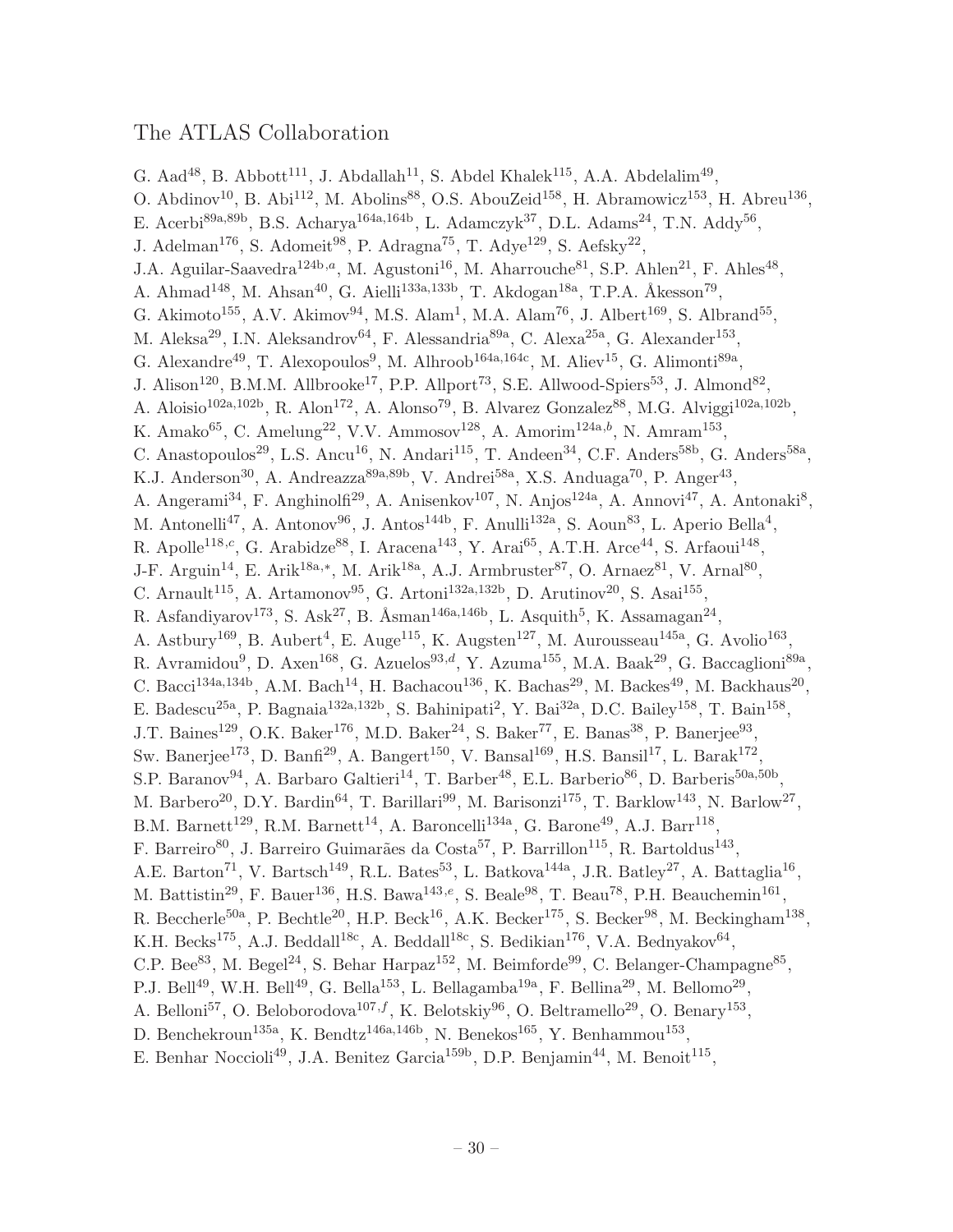J.R. Bensinger<sup>22</sup>, K. Benslama<sup>130</sup>, S. Bentvelsen<sup>105</sup>, D. Berge<sup>29</sup>, E. Bergeaas Kuutmann<sup>41</sup>, N. Berger<sup>4</sup>, F. Berghaus<sup>169</sup>, E. Berglund<sup>105</sup>, J. Beringer<sup>14</sup>, P. Bernat<sup>77</sup>, R. Bernhard<sup>48</sup>, C. Bernius<sup>24</sup>, T. Berry<sup>76</sup>, C. Bertella<sup>83</sup>, A. Bertin<sup>19a,19b</sup>, F. Bertolucci<sup>122a,122b</sup>, M.I. Besana<sup>89a,89b</sup>, G.J. Besjes<sup>104</sup>, N. Besson<sup>136</sup>, S. Bethke<sup>99</sup>, W. Bhimji<sup>45</sup>, R.M. Bianchi<sup>29</sup>, M. Bianco<sup>72a,72b</sup>, O. Biebel<sup>98</sup>, S.P. Bieniek<sup>77</sup>, K. Bierwagen<sup>54</sup>, J. Biesiada<sup>14</sup>, M. Biglietti<sup>134a</sup>, H. Bilokon<sup>47</sup>, M. Bindi<sup>19a,19b</sup>, S. Binet<sup>115</sup>, A. Bingul<sup>18c</sup>, C. Bini<sup>132a,132b</sup>, C. Biscarat<sup>178</sup>, U. Bitenc<sup>48</sup>, K.M. Black<sup>21</sup>, R.E. Blair<sup>5</sup>, J.-B. Blanchard<sup>136</sup>, G. Blanchot<sup>29</sup>, T. Blazek<sup>144a</sup>, C. Blocker<sup>22</sup>, J. Blocki<sup>38</sup>, A. Blondel<sup>49</sup>, W. Blum<sup>81</sup>, U. Blumenschein<sup>54</sup>, G.J. Bobbink<sup>105</sup>, V.B. Bobrovnikov<sup>107</sup>, S.S. Bocchetta<sup>79</sup>, A. Bocci<sup>44</sup>, C.R. Boddy<sup>118</sup>, M. Boehler<sup>41</sup>, J. Boek<sup>175</sup>, N. Boelaert<sup>35</sup>, J.A. Bogaerts<sup>29</sup>, A. Bogdanchikov<sup>107</sup>, A. Bogouch<sup>90,\*</sup>, C. Bohm<sup>146a</sup>, J. Bohm<sup>125</sup>, V. Boisvert<sup>76</sup>, T. Bold<sup>37</sup>, V. Boldea<sup>25a</sup>, N.M. Bolnet<sup>136</sup>, M. Bomben<sup>78</sup>, M. Bona<sup>75</sup>, M. Boonekamp<sup>136</sup>, C.N. Booth<sup>139</sup>, S. Bordoni<sup>78</sup>, C. Borer<sup>16</sup>, A. Borisov<sup>128</sup>, G. Borissov<sup>71</sup>, I. Borjanovic<sup>12a</sup>, M. Borri<sup>82</sup>, S. Borroni<sup>87</sup>, V. Bortolotto<sup>134a,134b</sup>, K. Bos<sup>105</sup>, D. Boscherini<sup>19a</sup>, M. Bosman<sup>11</sup>, H. Boterenbrood<sup>105</sup>, D. Botterill<sup>129</sup>, J. Bouchami<sup>93</sup>, J. Boudreau<sup>123</sup>, E.V. Bouhova-Thacker<sup>71</sup>, D. Boumediene<sup>33</sup>, C. Bourdarios<sup>115</sup>, N. Bousson<sup>83</sup>, A. Boveia<sup>30</sup>, J. Boyd<sup>29</sup>, I.R. Boyko<sup>64</sup>, I. Bozovic-Jelisavcic<sup>12b</sup>, J. Bracinik<sup>17</sup>, P. Branchini<sup>134a</sup>, A. Brandt<sup>7</sup>, G. Brandt<sup>118</sup>, O. Brandt<sup>54</sup>, U. Bratzler<sup>156</sup>, B. Brau<sup>84</sup>, J.E. Brau<sup>114</sup>, H.M. Braun<sup>175</sup>, S.F. Brazzale<sup>164a,164c</sup>, B. Brelier<sup>158</sup>, J. Bremer<sup>29</sup>, K. Brendlinger<sup>120</sup>, R. Brenner<sup>166</sup>, S. Bressler<sup>172</sup>, D. Britton<sup>53</sup>, F.M. Brochu<sup>27</sup>, I. Brock<sup>20</sup>, R. Brock<sup>88</sup>, E. Brodet<sup>153</sup>, F. Broggi<sup>89a</sup>, C. Bromberg<sup>88</sup>, J. Bronner<sup>99</sup>, G. Brooijmans<sup>34</sup>, T. Brooks<sup>76</sup>, W.K. Brooks<sup>31b</sup>, G. Brown<sup>82</sup>, H. Brown<sup>7</sup>, P.A. Bruckman de Renstrom<sup>38</sup>, D. Bruncko<sup>144b</sup>, R. Bruneliere<sup>48</sup>, S. Brunet<sup>60</sup>, A. Bruni<sup>19a</sup>, G. Bruni<sup>19a</sup>, M. Bruschi<sup>19a</sup>, T. Buanes<sup>13</sup>, Q. Buat<sup>55</sup>, F. Bucci<sup>49</sup>, J. Buchanan<sup>118</sup>, P. Buchholz<sup>141</sup>, R.M. Buckingham<sup>118</sup>, A.G. Buckley<sup>45</sup>, S.I. Buda<sup>25a</sup>, I.A. Budagov<sup>64</sup>, B. Budick<sup>108</sup>, V. Büscher<sup>81</sup>, L. Bugge<sup>117</sup>, O. Bulekov<sup>96</sup>, A.C. Bundock<sup>73</sup>, M. Bunse<sup>42</sup>, T. Buran<sup>117</sup>, H. Burckhart<sup>29</sup>, S. Burdin<sup>73</sup>, T. Burgess<sup>13</sup>, S. Burke<sup>129</sup>, E. Busato<sup>33</sup>, P. Bussey<sup>53</sup>, C.P. Buszello<sup>166</sup>, B. Butler<sup>143</sup>, J.M. Butler<sup>21</sup>, C.M. Buttar<sup>53</sup>, J.M. Butterworth<sup>77</sup>, W. Buttinger<sup>27</sup>, S. Cabrera Urbán<sup>167</sup>, D. Caforio<sup>19a,19b</sup>, O. Cakir<sup>3a</sup>, P. Calafiura<sup>14</sup>, G. Calderini<sup>78</sup>, P. Calfayan<sup>98</sup>, R. Calkins<sup>106</sup>, L.P. Caloba<sup>23a</sup>, R. Caloi<sup>132a,132b</sup>, D. Calvet<sup>33</sup>, S. Calvet<sup>33</sup>, R. Camacho Toro<sup>33</sup>, P. Camarri<sup>133a,133b</sup>, D. Cameron<sup>117</sup>, L.M. Caminada<sup>14</sup>, S. Campana<sup>29</sup>, M. Campanelli<sup>77</sup>, V. Canale<sup>102a,102b</sup>, F. Canelli<sup>30,g</sup>, A. Canepa<sup>159a</sup>, J. Cantero<sup>80</sup>, R. Cantrill<sup>76</sup>, L. Capasso<sup>102a,102b</sup>, M.D.M. Capeans Garrido<sup>29</sup>, I. Caprini<sup>25a</sup>, M. Caprini<sup>25a</sup>, D. Capriotti<sup>99</sup>, M. Capua<sup>36a,36b</sup>, R. Caputo<sup>81</sup>, R. Cardarelli<sup>133a</sup>, T. Carli<sup>29</sup>, G. Carlino<sup>102a</sup>, L. Carminati<sup>89a,89b</sup>, B. Caron<sup>85</sup>, S. Caron<sup>104</sup>, E. Carquin<sup>31b</sup>, G.D. Carrillo Montoya<sup>173</sup>, A.A. Carter<sup>75</sup>, J.R. Carter<sup>27</sup>, J. Carvalho<sup>124a,h</sup>, D. Casadei<sup>108</sup>, M.P. Casado<sup>11</sup>, M. Cascella<sup>122a,122b</sup>, C. Caso<sup>50a,50b,\*</sup>, A.M. Castaneda Hernandez<sup>173,*i*</sup>, E. Castaneda-Miranda<sup>173</sup>, V. Castillo Gimenez<sup>167</sup>, N.F. Castro<sup>124a</sup>, G. Cataldi<sup>72a</sup>, P. Catastini<sup>57</sup>, A. Catinaccio<sup>29</sup>, J.R. Catmore<sup>29</sup>, A. Cattai<sup>29</sup>, G. Cattani<sup>133a,133b</sup>, S. Caughron<sup>88</sup>, P. Cavalleri<sup>78</sup>, D. Cavalli<sup>89a</sup>, M. Cavalli-Sforza<sup>11</sup>, V. Cavasinni<sup>122a,122b</sup>, F. Ceradini<sup>134a,134b</sup>, A.S. Cerqueira<sup>23b</sup>, A. Cerri<sup>29</sup>, L. Cerrito<sup>75</sup>, F. Cerutti<sup>47</sup>, S.A. Cetin<sup>18b</sup>, A. Chafaq<sup>135a</sup>, D. Chakraborty<sup>106</sup>, I. Chalupkova<sup>126</sup>, K. Chan<sup>2</sup>,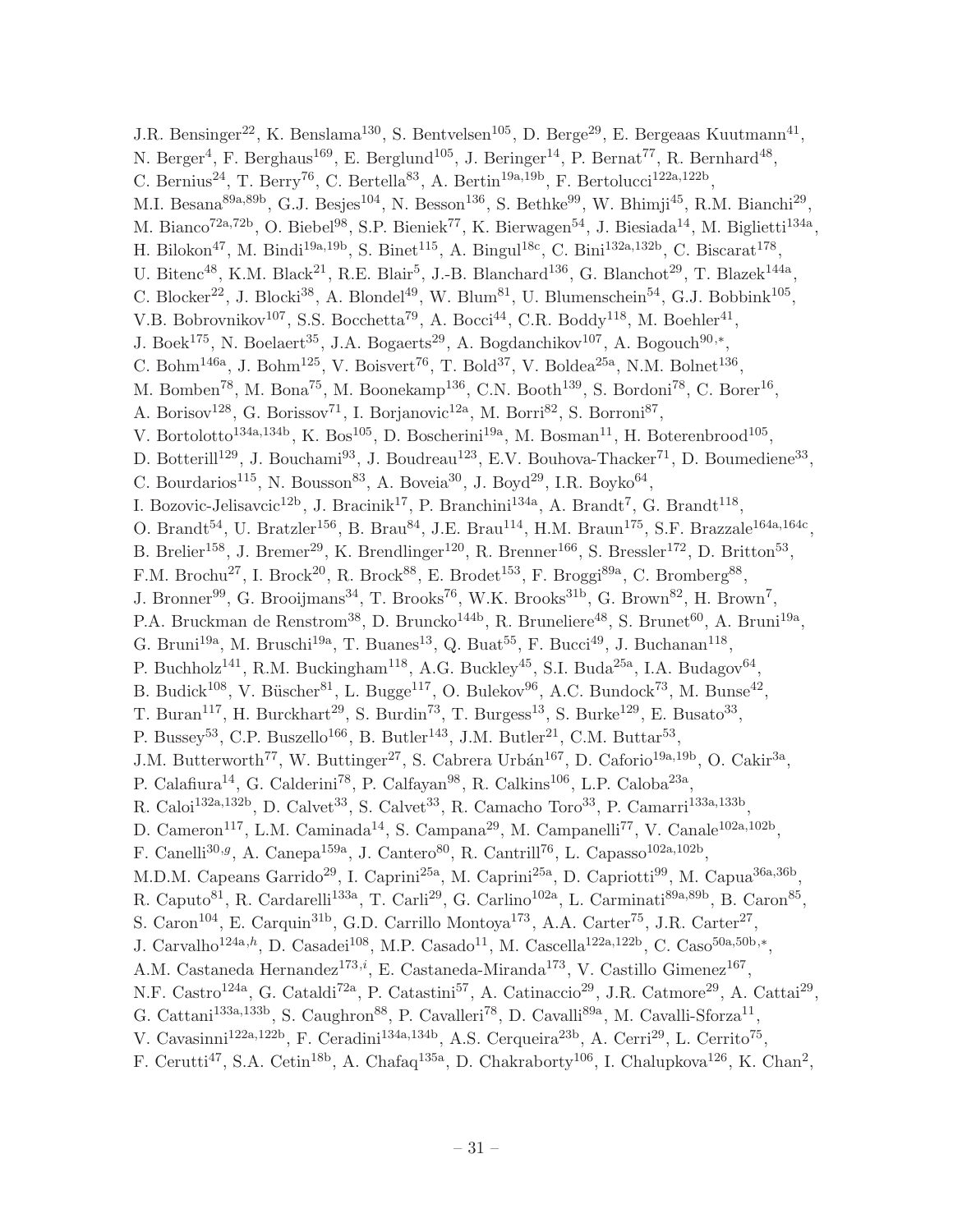B. Chapleau<sup>85</sup>, J.D. Chapman<sup>27</sup>, J.W. Chapman<sup>87</sup>, E. Chareyre<sup>78</sup>, D.G. Charlton<sup>17</sup>, V. Chavda<sup>82</sup>, C.A. Chavez Barajas<sup>29</sup>, S. Cheatham<sup>85</sup>, S. Chekanov<sup>5</sup>, S.V. Chekulaev<sup>159a</sup>, G.A. Chelkov<sup>64</sup>, M.A. Chelstowska<sup>104</sup>, C. Chen<sup>63</sup>, H. Chen<sup>24</sup>, S. Chen<sup>32c</sup>, X. Chen<sup>173</sup>, Y. Chen<sup>34</sup>, A. Cheplakov<sup>64</sup>, R. Cherkaoui El Moursli<sup>135e</sup>, V. Chernyatin<sup>24</sup>, E. Cheu<sup>6</sup>, S.L. Cheung<sup>158</sup>, L. Chevalier<sup>136</sup>, G. Chiefari<sup>102a,102b</sup>, L. Chikovani<sup>51a</sup>, J.T. Childers<sup>29</sup>, A. Chilingarov<sup>71</sup>, G. Chiodini<sup>72a</sup>, A.S. Chisholm<sup>17</sup>, R.T. Chislett<sup>77</sup>, A. Chitan<sup>25a</sup>, M.V. Chizhov<sup>64</sup>, G. Choudalakis<sup>30</sup>, S. Chouridou<sup>137</sup>, I.A. Christidi<sup>77</sup>, A. Christov<sup>48</sup>, D. Chromek-Burckhart<sup>29</sup>, M.L. Chu<sup>151</sup>, J. Chudoba<sup>125</sup>, G. Ciapetti<sup>132a,132b</sup>, A.K. Ciftci<sup>3a</sup>, R. Ciftci<sup>3a</sup>, D. Cinca<sup>33</sup>, V. Cindro<sup>74</sup>, C. Ciocca<sup>19a,19b</sup>, A. Ciocio<sup>14</sup>, M. Cirilli<sup>87</sup>, P. Cirkovic<sup>12b</sup>, M. Citterio<sup>89a</sup>, M. Ciubancan<sup>25a</sup>, A. Clark<sup>49</sup>, P.J. Clark<sup>45</sup>, R.N. Clarke<sup>14</sup>, W. Cleland<sup>123</sup>, J.C. Clemens<sup>83</sup>, B. Clement<sup>55</sup>, C. Clement<sup>146a,146b</sup>, Y. Coadou<sup>83</sup>, M. Cobal<sup>164a,164c</sup>, A. Coccaro<sup>138</sup>, J. Cochran<sup>63</sup>, J.G. Cogan<sup>143</sup>, J. Coggeshall<sup>165</sup>, E. Cogneras<sup>178</sup>, J. Colas<sup>4</sup>, A.P. Colijn<sup>105</sup>, N.J. Collins<sup>17</sup>, C. Collins-Tooth<sup>53</sup>, J. Collot<sup>55</sup>, T. Colombo<sup>119a,119b</sup>, G. Colon<sup>84</sup>, P. Conde Muiño<sup>124a</sup>, E. Coniavitis<sup>118</sup>, M.C. Conidi<sup>11</sup>, S.M. Consonni<sup>89a,89b</sup>, V. Consorti<sup>48</sup>, S. Constantinescu<sup>25a</sup>, C. Conta<sup>119a,119b</sup>, G. Conti<sup>57</sup>, F. Conventi<sup>102a,j</sup>, M. Cooke<sup>14</sup>, B.D. Cooper<sup>77</sup>, A.M. Cooper-Sarkar<sup>118</sup>, K. Copic<sup>14</sup>, T. Cornelissen<sup>175</sup>, M. Corradi<sup>19a</sup>, F. Corriveau<sup>85,k</sup>, A. Cortes-Gonzalez<sup>165</sup>, G. Cortiana<sup>99</sup>, G. Costa<sup>89a</sup>, M.J. Costa<sup>167</sup>, D. Costanzo<sup>139</sup>, T. Costin<sup>30</sup>, D. Côté<sup>29</sup>, L. Courneyea<sup>169</sup>, G. Cowan<sup>76</sup>, C. Cowden<sup>27</sup>, B.E. Cox<sup>82</sup>, K. Cranmer<sup>108</sup>, F. Crescioli<sup>122a,122b</sup>, M. Cristinziani<sup>20</sup>, G. Crosetti<sup>36a,36b</sup>, R. Crupi<sup>72a,72b</sup>, S. Crépé-Renaudin<sup>55</sup>, C.-M. Cuciuc<sup>25a</sup>, C. Cuenca Almenar<sup>176</sup>, T. Cuhadar Donszelmann<sup>139</sup>, M. Curatolo<sup>47</sup>, C.J. Curtis<sup>17</sup>, C. Cuthbert<sup>150</sup>, P. Cwetanski<sup>60</sup>, H. Czirr<sup>141</sup>, P. Czodrowski<sup>43</sup>, Z. Czyczula<sup>176</sup>, S. D'Auria<sup>53</sup>, M. D'Onofrio<sup>73</sup>, A. D'Orazio<sup>132a,132b</sup>, M.J. Da Cunha Sargedas De Sousa<sup>124a</sup>, C. Da Via<sup>82</sup>, W. Dabrowski<sup>37</sup>, A. Dafinca<sup>118</sup>, T. Dai<sup>87</sup>, C. Dallapiccola<sup>84</sup>, M. Dam<sup>35</sup>, M. Dameri<sup>50a,50b</sup>, D.S. Damiani<sup>137</sup>, H.O. Danielsson<sup>29</sup>, V. Dao<sup>49</sup>, G. Darbo<sup>50a</sup>, G.L. Darlea<sup>25b</sup>, W. Davey<sup>20</sup>, T. Davidek<sup>126</sup>, N. Davidson<sup>86</sup>, R. Davidson<sup>71</sup>, E. Davies<sup>118,*c*</sup>, M. Davies<sup>93</sup>, A.R. Davison<sup>77</sup>, Y. Davygora<sup>58a</sup>, E. Dawe<sup>142</sup>, I. Dawson<sup>139</sup>, R.K. Daya-Ishmukhametova<sup>22</sup>, K. De<sup>7</sup>, R. de Asmundis<sup>102a</sup>, S. De Castro<sup>19a, 19b</sup>, S. De Cecco<sup>78</sup>, J. de Graat<sup>98</sup>, N. De Groot<sup>104</sup>, P. de Jong<sup>105</sup>, C. De La Taille<sup>115</sup>, H. De la Torre<sup>80</sup>, F. De Lorenzi<sup>63</sup>, L. de Mora<sup>71</sup>, L. De Nooij<sup>105</sup>, D. De Pedis<sup>132a</sup>, A. De Salvo<sup>132a</sup>, U. De Sanctis<sup>164a,164c</sup>, A. De Santo<sup>149</sup>, J.B. De Vivie De Regie<sup>115</sup>, G. De Zorzi<sup>132a,132b</sup>, W.J. Dearnaley<sup>71</sup>, R. Debbe<sup>24</sup>, C. Debenedetti<sup>45</sup>, B. Dechenaux<sup>55</sup>, D.V. Dedovich<sup>64</sup>, J. Degenhardt<sup>120</sup>, C. Del Papa<sup>164a,164c</sup>, J. Del Peso<sup>80</sup>, T. Del Prete<sup>122a,122b</sup>, T. Delemontex<sup>55</sup>, M. Deliyergiyev<sup>74</sup>, A. Dell'Acqua<sup>29</sup>, L. Dell'Asta<sup>21</sup>, M. Della Pietra<sup>102a,j</sup>, D. della Volpe<sup>102a,102b</sup>, M. Delmastro<sup>4</sup>, P.A. Delsart<sup>55</sup>, C. Deluca<sup>105</sup>, S. Demers<sup>176</sup>, M. Demichev<sup>64</sup>, B. Demirkoz<sup>11,*l*</sup>, J. Deng<sup>163</sup>, S.P. Denisov<sup>128</sup>, D. Derendarz<sup>38</sup>, J.E. Derkaoui<sup>135d</sup>, F. Derue<sup>78</sup>, P. Dervan<sup>73</sup>, K. Desch<sup>20</sup>, E. Devetak<sup>148</sup>, P.O. Deviveiros<sup>105</sup>, A. Dewhurst<sup>129</sup>, B. DeWilde<sup>148</sup>, S. Dhaliwal<sup>158</sup>, R. Dhullipudi<sup>24,*m*</sup>, A. Di Ciaccio<sup>133a,133b</sup>, L. Di Ciaccio<sup>4</sup>, A. Di Girolamo<sup>29</sup>, B. Di Girolamo<sup>29</sup>, S. Di Luise<sup>134a,134b</sup>, A. Di Mattia<sup>173</sup>, B. Di Micco<sup>29</sup>, R. Di Nardo<sup>47</sup>, A. Di Simone<sup>133a,133b</sup>, R. Di Sipio<sup>19a,19b</sup>, M.A. Diaz<sup>31a</sup>, E.B. Diehl<sup>87</sup>, J. Dietrich<sup>41</sup>, T.A. Dietzsch<sup>58a</sup>, S. Diglio<sup>86</sup>, K. Dindar Yagci<sup>39</sup>, J. Dingfelder<sup>20</sup>, F. Dinut<sup>25a</sup>, C. Dionisi<sup>132a,132b</sup>, P. Dita<sup>25a</sup>, S. Dita<sup>25a</sup>,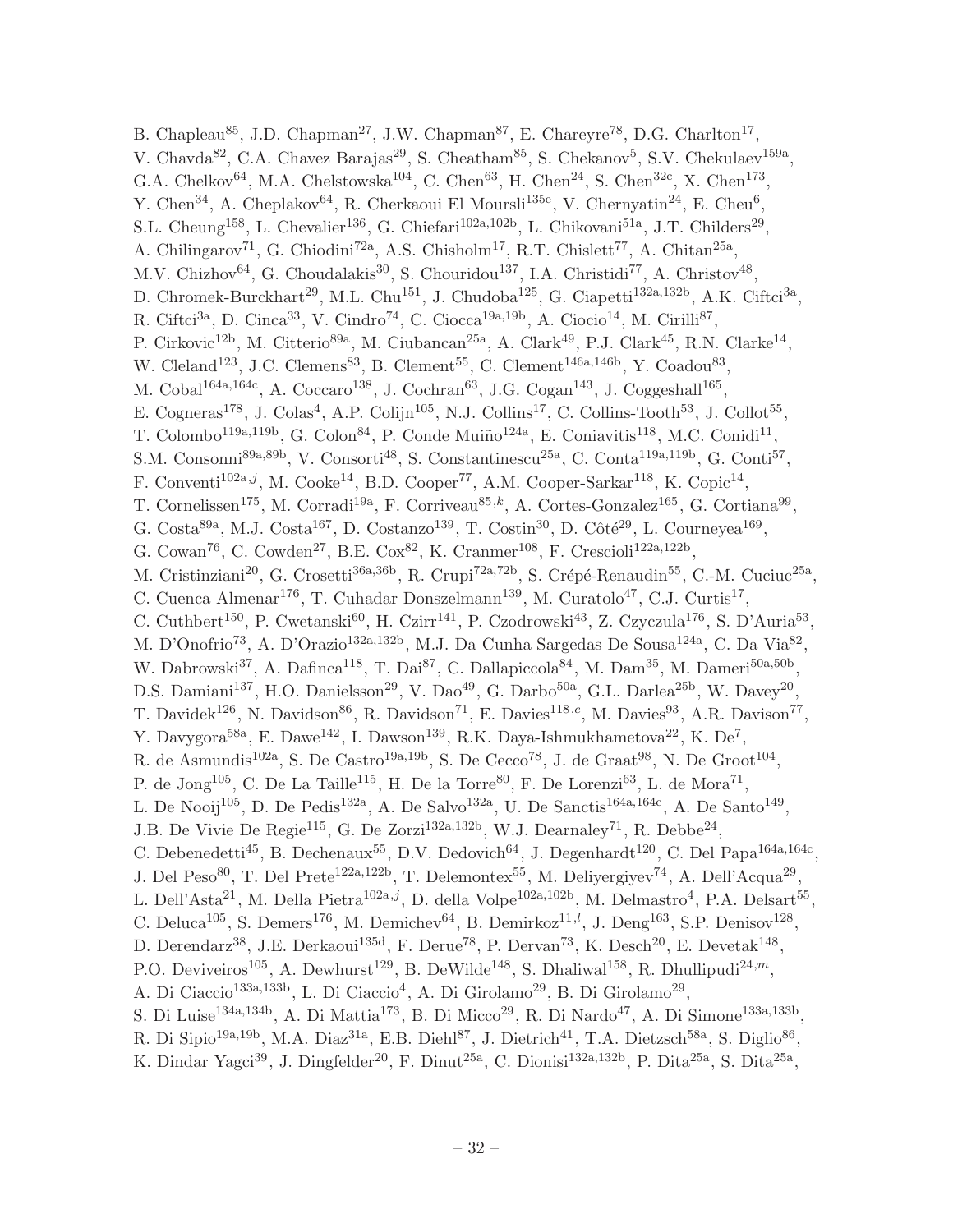F. Dittus<sup>29</sup>, F. Djama<sup>83</sup>, T. Djobava<sup>51b</sup>, M.A.B. do Vale<sup>23c</sup>, A. Do Valle Wemans<sup>124a,n</sup>, T.K.O. Doan<sup>4</sup>, M. Dobbs<sup>85</sup>, R. Dobinson<sup>29,\*</sup>, D. Dobos<sup>29</sup>, E. Dobson<sup>29,*o*</sup>, J. Dodd<sup>34</sup>, C. Doglioni<sup>49</sup>, T. Doherty<sup>53</sup>, Y. Doi<sup>65,\*</sup>, J. Dolejsi<sup>126</sup>, I. Dolenc<sup>74</sup>, Z. Dolezal<sup>126</sup>, B.A. Dolgoshein<sup>96,\*</sup>, T. Dohmae<sup>155</sup>, M. Donadelli<sup>23d</sup>, J. Donini<sup>33</sup>, J. Dopke<sup>29</sup>, A. Doria<sup>102a</sup>, A. Dos Anjos<sup>173</sup>, A. Dotti<sup>122a,122b</sup>, M.T. Dova<sup>70</sup>, A.D. Doxiadis<sup>105</sup>, A.T. Doyle<sup>53</sup>, M. Dris<sup>9</sup>, J. Dubbert<sup>99</sup>, S. Dube<sup>14</sup>, E. Duchovni<sup>172</sup>, G. Duckeck<sup>98</sup>, A. Dudarev<sup>29</sup>, F. Dudziak<sup>63</sup>, M. Dührssen<sup>29</sup>, I.P. Duerdoth<sup>82</sup>, L. Duflot<sup>115</sup>, M-A. Dufour<sup>85</sup>, M. Dunford<sup>29</sup>, H. Duran Yildiz<sup>3a</sup>, R. Duxfield<sup>139</sup>, M. Dwuznik<sup>37</sup>, F. Dydak<sup>29</sup>, M. Düren<sup>52</sup>, J. Ebke<sup>98</sup>, S. Eckweiler<sup>81</sup>, K. Edmonds<sup>81</sup>, W. Edson<sup>1</sup>, C.A. Edwards<sup>76</sup>, N.C. Edwards<sup>53</sup>, W. Ehrenfeld<sup>41</sup>, T. Eifert<sup>143</sup>, G. Eigen<sup>13</sup>, K. Einsweiler<sup>14</sup>, E. Eisenhandler<sup>75</sup>, T. Ekelof<sup>166</sup>, M. El Kacimi<sup>135c</sup>, M. Ellert<sup>166</sup>, S. Elles<sup>4</sup>, F. Ellinghaus<sup>81</sup>, K. Ellis<sup>75</sup>, N. Ellis<sup>29</sup>, J. Elmsheuser<sup>98</sup>, M. Elsing<sup>29</sup>, D. Emeliyanov<sup>129</sup>, R. Engelmann<sup>148</sup>, A. Engl<sup>98</sup>, B. Epp<sup>61</sup>, J. Erdmann<sup>54</sup>, A. Ereditato<sup>16</sup>, D. Eriksson<sup>146a</sup>, J. Ernst<sup>1</sup>, M. Ernst<sup>24</sup>, J. Ernwein<sup>136</sup>, D. Errede<sup>165</sup>, S. Errede<sup>165</sup>, E. Ertel<sup>81</sup>, M. Escalier<sup>115</sup>, H. Esch<sup>42</sup>, C. Escobar<sup>123</sup>, X. Espinal Curull<sup>11</sup>, B. Esposito<sup>47</sup>, F. Etienne<sup>83</sup>, A.I. Etienvre<sup>136</sup>, E. Etzion<sup>153</sup>, D. Evangelakou<sup>54</sup>, H. Evans<sup>60</sup>, L. Fabbri<sup>19a, 19b</sup>, C. Fabre<sup>29</sup>, R.M. Fakhrutdinov<sup>128</sup>, S. Falciano<sup>132a</sup>, Y. Fang<sup>173</sup>, M. Fanti<sup>89a,89b</sup>, A. Farbin<sup>7</sup>, A. Farilla<sup>134a</sup>, J. Farley<sup>148</sup>, T. Farooque<sup>158</sup>, S. Farrell<sup>163</sup>, S.M. Farrington<sup>118</sup>, P. Farthouat<sup>29</sup>, P. Fassnacht<sup>29</sup>, D. Fassouliotis<sup>8</sup>, B. Fatholahzadeh<sup>158</sup>, A. Favareto<sup>89a,89b</sup>, L. Fayard<sup>115</sup>, S. Fazio<sup>36a,36b</sup>, R. Febbraro<sup>33</sup>, P. Federic<sup>144a</sup>, O.L. Fedin<sup>121</sup>, W. Fedorko<sup>88</sup>, M. Fehling-Kaschek<sup>48</sup>, L. Feligioni<sup>83</sup>, D. Fellmann<sup>5</sup>, C. Feng<sup>32d</sup>, E.J. Feng<sup>5</sup>, A.B. Fenyuk<sup>128</sup>, J. Ferencei<sup>144b</sup>, W. Fernando<sup>5</sup>, S. Ferrag<sup>53</sup>, J. Ferrando<sup>53</sup>, V. Ferrara<sup>41</sup>, A. Ferrari<sup>166</sup>, P. Ferrari<sup>105</sup>, R. Ferrari<sup>119a</sup>, D.E. Ferreira de Lima<sup>53</sup>, A. Ferrer<sup>167</sup>, D. Ferrere<sup>49</sup>, C. Ferretti<sup>87</sup>, A. Ferretto Parodi<sup>50a,50b</sup>, M. Fiascaris<sup>30</sup>, F. Fiedler<sup>81</sup>, A. Filipčič<sup>74</sup>, F. Filthaut<sup>104</sup>, M. Fincke-Keeler<sup>169</sup>, M.C.N. Fiolhais<sup>124a,h</sup>, L. Fiorini<sup>167</sup>, A. Firan<sup>39</sup>, G. Fischer<sup>41</sup>, M.J. Fisher<sup>109</sup>, M. Flechl<sup>48</sup>, I. Fleck<sup>141</sup>, J. Fleckner<sup>81</sup>, P. Fleischmann<sup>174</sup>, S. Fleischmann<sup>175</sup>, T. Flick<sup>175</sup>, A. Floderus<sup>79</sup>, L.R. Flores Castillo<sup>173</sup>, M.J. Flowerdew<sup>99</sup>, T. Fonseca Martin<sup>16</sup>, A. Formica<sup>136</sup>, A. Forti<sup>82</sup>, D. Fortin<sup>159a</sup>, D. Fournier<sup>115</sup>, H. Fox<sup>71</sup>, P. Francavilla<sup>11</sup>, M. Franchini<sup>19a,19b</sup>, S. Franchino<sup>119a,119b</sup>, D. Francis<sup>29</sup>, T. Frank<sup>172</sup>, S. Franz<sup>29</sup>, M. Fraternali<sup>119a,119b</sup>, S. Fratina<sup>120</sup>, S.T. French<sup>27</sup>, C. Friedrich<sup>41</sup>, F. Friedrich<sup>43</sup>, R. Froeschl<sup>29</sup>, D. Froidevaux<sup>29</sup>, J.A. Frost<sup>27</sup>, C. Fukunaga<sup>156</sup>, E. Fullana Torregrosa<sup>29</sup>, B.G. Fulsom<sup>143</sup>, J. Fuster<sup>167</sup>, C. Gabaldon<sup>29</sup>, O. Gabizon<sup>172</sup>, T. Gadfort<sup>24</sup>, S. Gadomski<sup>49</sup>, G. Gagliardi<sup>50a, 50b</sup>, P. Gagnon<sup>60</sup>, C. Galea<sup>98</sup>, E.J. Gallas<sup>118</sup>, V. Gallo<sup>16</sup>, B.J. Gallop<sup>129</sup>, P. Gallus<sup>125</sup>, K.K. Gan<sup>109</sup>, Y.S. Gao<sup>143,e</sup>, A. Gaponenko<sup>14</sup>, F. Garberson<sup>176</sup>, M. Garcia-Sciveres<sup>14</sup>, C. García<sup>167</sup>, J.E. García Navarro<sup>167</sup>, R.W. Gardner<sup>30</sup>, N. Garelli<sup>29</sup>, H. Garitaonandia<sup>105</sup>, V. Garonne<sup>29</sup>, J. Garvey<sup>17</sup>, C. Gatti<sup>47</sup>, G. Gaudio<sup>119a</sup>, B. Gaur<sup>141</sup>, L. Gauthier<sup>136</sup>, P. Gauzzi<sup>132a,132b</sup>, I.L. Gavrilenko<sup>94</sup>, C. Gay<sup>168</sup>, G. Gaycken<sup>20</sup>, E.N. Gazis<sup>9</sup>, P.  $\rm{Ge^{32d}}$ , Z.  $\rm{Geese^{168}}$ , C.N.P.  $\rm{Gee^{129}}$ , D.A.A.  $\rm{Geerts^{105}}$ , Ch.  $\rm{Geich\text{-}Gimbel^{20}}$ , K. Gellerstedt<sup>146a,146b</sup>, C. Gemme<sup>50a</sup>, A. Gemmell<sup>53</sup>, M.H. Genest<sup>55</sup>, S. Gentile<sup>132a,132b</sup>, M. George<sup>54</sup>, S. George<sup>76</sup>, P. Gerlach<sup>175</sup>, A. Gershon<sup>153</sup>, C. Geweniger<sup>58a</sup>, H. Ghazlane<sup>135b</sup>, N. Ghodbane<sup>33</sup>, B. Giacobbe<sup>19a</sup>, S. Giagu<sup>132a,132b</sup>, V. Giakoumopoulou<sup>8</sup>, V. Giangiobbe<sup>11</sup>,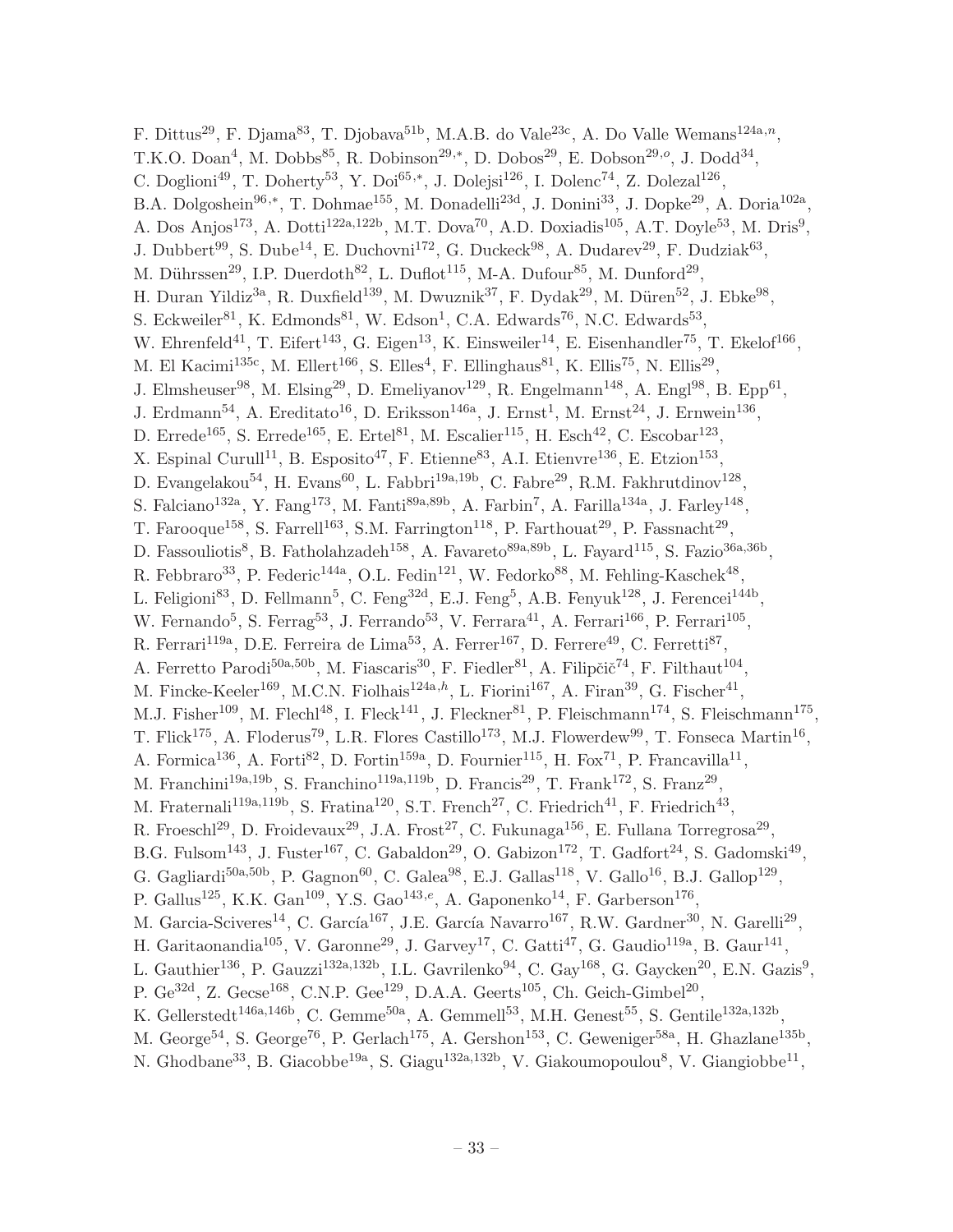F. Gianotti<sup>29</sup>, B. Gibbard<sup>24</sup>, A. Gibson<sup>158</sup>, S.M. Gibson<sup>29</sup>, D. Gillberg<sup>28</sup>, A.R. Gillman<sup>129</sup>, D.M. Gingrich<sup>2,d</sup>, J. Ginzburg<sup>153</sup>, N. Giokaris<sup>8</sup>, M.P. Giordani<sup>164c</sup>, R. Giordano<sup>102a,102b</sup>, F.M. Giorgi<sup>15</sup>, P. Giovannini<sup>99</sup>, P.F. Giraud<sup>136</sup>, D. Giugni<sup>89a</sup>, M. Giunta<sup>93</sup>, P. Giusti<sup>19a</sup>, B.K. Gjelsten<sup>117</sup>, L.K. Gladilin<sup>97</sup>, C. Glasman<sup>80</sup>, J. Glatzer<sup>48</sup>, A. Glazov<sup>41</sup>, K.W. Glitza<sup>175</sup>, G.L. Glonti<sup>64</sup>, J.R. Goddard<sup>75</sup>, J. Godfrey<sup>142</sup>, J. Godlewski<sup>29</sup>, M. Goebel<sup>41</sup>, T. Göpfert<sup>43</sup>, C. Goeringer<sup>81</sup>, C. Gössling<sup>42</sup>, S. Goldfarb<sup>87</sup>, T. Golling<sup>176</sup>, A. Gomes<sup>124a,b</sup>, L.S. Gomez Fajardo<sup>41</sup>, R. Gonçalo<sup>76</sup>, J. Goncalves Pinto Firmino Da Costa<sup>41</sup>, L. Gonella<sup>20</sup>, S. Gonzalez<sup>173</sup>, S. González de la Hoz<sup>167</sup>, G. Gonzalez Parra<sup>11</sup>, M.L. Gonzalez Silva<sup>26</sup>, S. Gonzalez-Sevilla<sup>49</sup>, J.J. Goodson<sup>148</sup>, L. Goossens<sup>29</sup>, P.A. Gorbounov<sup>95</sup>, H.A. Gordon<sup>24</sup>, I. Gorelov<sup>103</sup>, G. Gorfine<sup>175</sup>, B. Gorini<sup>29</sup>, E. Gorini<sup>72a,72b</sup>, A. Gorišek<sup>74</sup>, E. Gornicki<sup>38</sup>, B. Gosdzik<sup>41</sup>, A.T. Goshaw<sup>5</sup>, M. Gosselink<sup>105</sup>, M.I. Gostkin<sup>64</sup>, I. Gough Eschrich<sup>163</sup>, M. Gouighri<sup>135a</sup>, D. Goujdami<sup>135c</sup>, M.P. Goulette<sup>49</sup>, A.G. Goussiou<sup>138</sup>, C. Goy<sup>4</sup>, S. Gozpinar<sup>22</sup>, I. Grabowska-Bold<sup>37</sup>, P. Grafström<sup>19a,19b</sup>, K-J. Grahn<sup>41</sup>, F. Grancagnolo<sup>72a</sup>, S. Grancagnolo<sup>15</sup>, V. Grassi<sup>148</sup>, V. Gratchev<sup>121</sup>, N. Grau<sup>34</sup>, H.M. Gray<sup>29</sup>, J.A. Gray<sup>148</sup>, E. Graziani<sup>134a</sup>, O.G. Grebenyuk<sup>121</sup>, T. Greenshaw<sup>73</sup>, Z.D. Greenwood<sup>24,*m*</sup>, K. Gregersen<sup>35</sup>, I.M. Gregor<sup>41</sup>, P. Grenier<sup>143</sup>, J. Griffiths<sup>138</sup>, N. Grigalashvili<sup>64</sup>, A.A. Grillo<sup>137</sup>, S. Grinstein<sup>11</sup>, Y.V. Grishkevich<sup>97</sup>, J.-F. Grivaz<sup>115</sup>, E. Gross<sup>172</sup>, J. Grosse-Knetter<sup>54</sup>, J. Groth-Jensen<sup>172</sup>, K. Grybel<sup>141</sup>, D. Guest<sup>176</sup>, C. Guicheney<sup>33</sup>, A. Guida<sup>72a,72b</sup>, S. Guindon<sup>54</sup>, U. Gul<sup>53</sup>, H. Guler<sup>85,p</sup>, J. Gunther<sup>125</sup>, B. Guo<sup>158</sup>, J. Guo<sup>34</sup>, P. Gutierrez<sup>111</sup>, N. Guttman<sup>153</sup>, O. Gutzwiller<sup>173</sup>, C. Guyot<sup>136</sup>, C. Gwenlan<sup>118</sup>, C.B. Gwilliam<sup>73</sup>, A. Haas<sup>143</sup>, S. Haas<sup>29</sup>, C. Haber<sup>14</sup>, H.K. Hadavand<sup>39</sup>, D.R. Hadley<sup>17</sup>, P. Haefner<sup>20</sup>, F. Hahn<sup>29</sup>, S. Haider<sup>29</sup>, Z. Hajduk<sup>38</sup>, H. Hakobyan<sup>177</sup>, D. Hall<sup>118</sup>, J. Haller<sup>54</sup>, K. Hamacher<sup>175</sup>, P. Hamal<sup>113</sup>, M. Hamer<sup>54</sup>, A. Hamilton<sup>145b,q</sup>, S. Hamilton<sup>161</sup>, L. Han<sup>32b</sup>, K. Hanagaki<sup>116</sup>, K. Hanawa<sup>160</sup>, M. Hance<sup>14</sup>, C. Handel<sup>81</sup>, P. Hanke<sup>58a</sup>, J.R. Hansen<sup>35</sup>, J.B. Hansen<sup>35</sup>, J.D. Hansen<sup>35</sup>, P.H. Hansen<sup>35</sup>, P. Hansson<sup>143</sup>, K. Hara<sup>160</sup>, G.A. Hare<sup>137</sup>, T. Harenberg<sup>175</sup>, S. Harkusha<sup>90</sup>, D. Harper<sup>87</sup>, R.D. Harrington<sup>45</sup>, O.M. Harris<sup>138</sup>, J. Hartert<sup>48</sup>, F. Hartjes<sup>105</sup>, T. Haruyama<sup>65</sup>, A. Harvey<sup>56</sup>, S. Hasegawa<sup>101</sup>, Y. Hasegawa<sup>140</sup>, S. Hassani<sup>136</sup>, S. Haug<sup>16</sup>, M. Hauschild<sup>29</sup>, R. Hauser<sup>88</sup>, M. Havranek<sup>20</sup>, C.M. Hawkes<sup>17</sup>, R.J. Hawkings<sup>29</sup>, A.D. Hawkins<sup>79</sup>, D. Hawkins<sup>163</sup>, T. Hayakawa<sup>66</sup>, T. Hayashi<sup>160</sup>, D. Hayden<sup>76</sup>, C.P. Hays<sup>118</sup>, H.S. Hayward<sup>73</sup>, S.J. Haywood<sup>129</sup>, M. He<sup>32d</sup>, S.J. Head<sup>17</sup>, V. Hedberg<sup>79</sup>, L. Heelan<sup>7</sup>, S. Heim<sup>88</sup>, B. Heinemann<sup>14</sup>, S. Heisterkamp<sup>35</sup>, L. Helary<sup>21</sup>, C. Heller<sup>98</sup>, M. Heller<sup>29</sup>, S. Hellman<sup>146a,146b</sup>, D. Hellmich<sup>20</sup>, C. Helsens<sup>11</sup>, R.C.W. Henderson<sup>71</sup>, M. Henke<sup>58a</sup>, A. Henrichs<sup>54</sup>, A.M. Henriques Correia<sup>29</sup>, S. Henrot-Versille<sup>115</sup>, C. Hensel<sup>54</sup>, T. Henß<sup>175</sup>, C.M. Hernandez<sup>7</sup>, Y. Hernández Jiménez<sup>167</sup>, R. Herrberg<sup>15</sup>, G. Herten<sup>48</sup>, R. Hertenberger<sup>98</sup>, L. Hervas<sup>29</sup>, G.G. Hesketh<sup>77</sup>, N.P. Hessey<sup>105</sup>, E. Higón-Rodriguez<sup>167</sup>, J.C. Hill<sup>27</sup>, K.H. Hiller<sup>41</sup>, S. Hillert<sup>20</sup>, S.J. Hillier<sup>17</sup>, I. Hinchliffe<sup>14</sup>, E. Hines<sup>120</sup>, M. Hirose<sup>116</sup>, F. Hirsch<sup>42</sup>, D. Hirschbuehl<sup>175</sup>, J. Hobbs<sup>148</sup>, N. Hod<sup>153</sup>, M.C. Hodgkinson<sup>139</sup>, P. Hodgson<sup>139</sup>, A. Hoecker<sup>29</sup>, M.R. Hoeferkamp<sup>103</sup>, J. Hoffman<sup>39</sup>, D. Hoffmann<sup>83</sup>, M. Hohlfeld<sup>81</sup>, M. Holder<sup>141</sup>, S.O. Holmgren<sup>146a</sup>, T. Holy<sup>127</sup>, J.L. Holzbauer<sup>88</sup>, T.M. Hong<sup>120</sup>, L. Hooft van Huysduynen<sup>108</sup>, C. Horn<sup>143</sup>, S. Horner<sup>48</sup>, J-Y. Hostachy<sup>55</sup>, S. Hou<sup>151</sup>, A. Hoummada<sup>135a</sup>, J. Howard<sup>118</sup>, J. Howarth<sup>82</sup>, I. Hristova<sup>15</sup>, J. Hrivnac<sup>115</sup>, T. Hryn'ova<sup>4</sup>,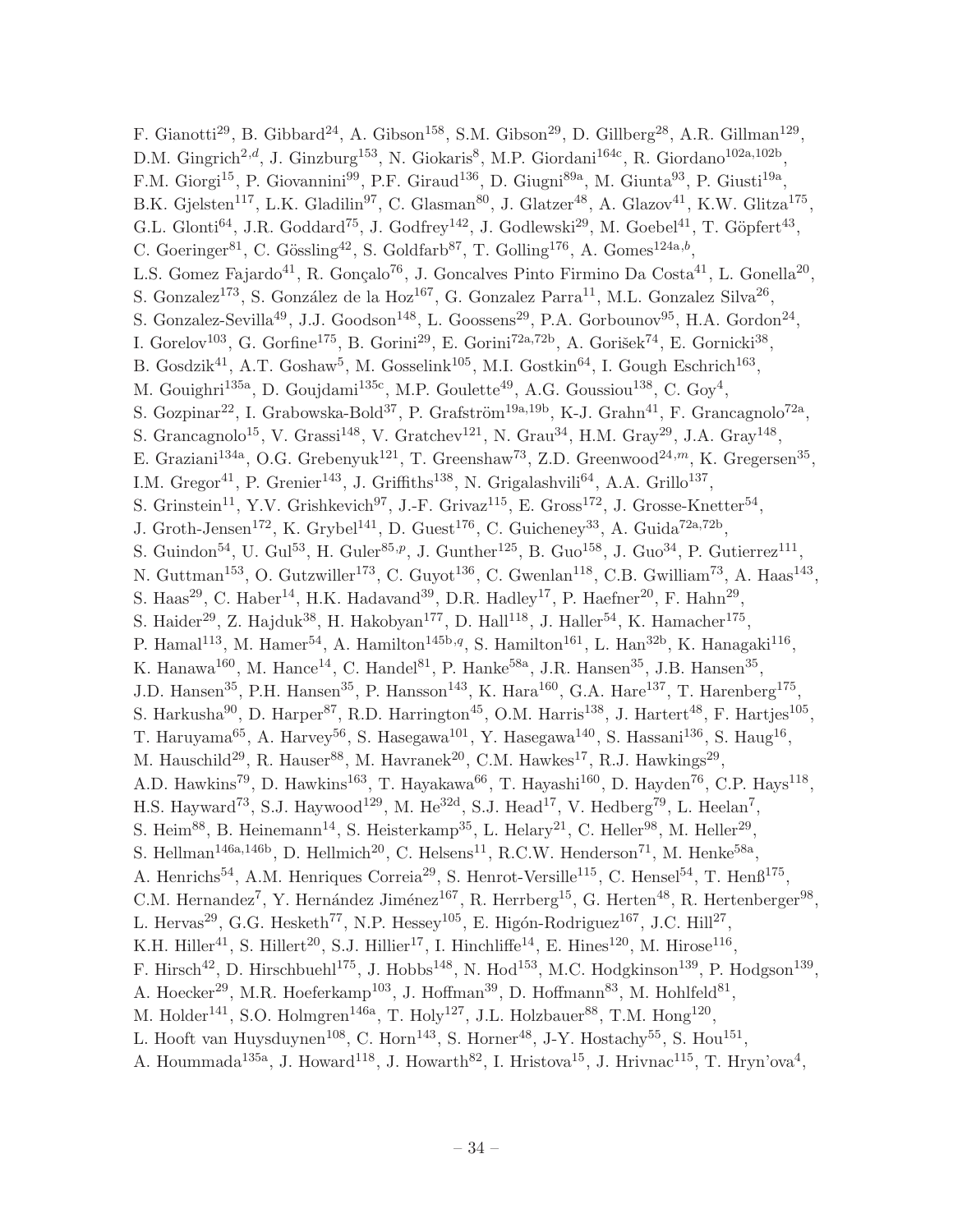P.J. Hsu<sup>81</sup>, S.-C. Hsu<sup>14</sup>, Z. Hubacek<sup>127</sup>, F. Hubaut<sup>83</sup>, F. Huegging<sup>20</sup>, A. Huettmann<sup>41</sup>, T.B. Huffman<sup>118</sup>, E.W. Hughes<sup>34</sup>, G. Hughes<sup>71</sup>, M. Huhtinen<sup>29</sup>, M. Hurwitz<sup>14</sup>, U. Husemann<sup>41</sup>, N. Huseynov<sup>64, $r$ </sup>, J. Huston<sup>88</sup>, J. Huth<sup>57</sup>, G. Iacobucci<sup>49</sup>, G. Iakovidis<sup>9</sup>, M. Ibbotson<sup>82</sup>, I. Ibragimov<sup>141</sup>, L. Iconomidou-Fayard<sup>115</sup>, J. Idarraga<sup>115</sup>, P. Iengo<sup>102a</sup>, O. Igonkina<sup>105</sup>, Y. Ikegami<sup>65</sup>, M. Ikeno<sup>65</sup>, D. Iliadis<sup>154</sup>, N. Ilic<sup>158</sup>, T. Ince<sup>20</sup>, J. Inigo-Golfin<sup>29</sup>, P. Ioannou<sup>8</sup>, M. Iodice<sup>134a</sup>, K. Iordanidou<sup>8</sup>, V. Ippolito<sup>132a,132b</sup>, A. Irles Quiles<sup>167</sup>, C. Isaksson<sup>166</sup>, M. Ishino<sup>67</sup>, M. Ishitsuka<sup>157</sup>, R. Ishmukhametov<sup>39</sup>, C. Issever<sup>118</sup>, S. Istin<sup>18a</sup>, A.V. Ivashin<sup>128</sup>, W. Iwanski<sup>38</sup>, H. Iwasaki<sup>65</sup>, J.M. Izen<sup>40</sup>, V. Izzo<sup>102a</sup>, B. Jackson<sup>120</sup>, J.N. Jackson<sup>73</sup>, P. Jackson<sup>143</sup>, M.R. Jaekel<sup>29</sup>, V. Jain<sup>60</sup>, K. Jakobs<sup>48</sup>, S. Jakobsen<sup>35</sup>, T. Jakoubek<sup>125</sup>, J. Jakubek<sup>127</sup>, D.K. Jana<sup>111</sup>, E. Jansen<sup>77</sup>, H. Jansen<sup>29</sup>, A. Jantsch<sup>99</sup>, M. Janus<sup>48</sup>, G. Jarlskog<sup>79</sup>, L. Jeanty<sup>57</sup>, I. Jen-La Plante<sup>30</sup>, P. Jenni<sup>29</sup>, A. Jeremie<sup>4</sup>, P. Jež<sup>35</sup>, S. Jézéquel<sup>4</sup>, M.K. Jha<sup>19a</sup>, H. Ji<sup>173</sup>, W. Ji<sup>81</sup>, J. Jia<sup>148</sup>, Y. Jiang<sup>32b</sup>, M. Jimenez Belenguer<sup>41</sup>, S. Jin<sup>32a</sup>, O. Jinnouchi<sup>157</sup>, M.D. Joergensen<sup>35</sup>, D. Joffe<sup>39</sup>, M. Johansen<sup>146a,146b</sup>, K.E. Johansson<sup>146a</sup>, P. Johansson<sup>139</sup>, S. Johnert<sup>41</sup>, K.A. Johns<sup>6</sup>, K. Jon-And<sup>146a,146b</sup>, G. Jones<sup>170</sup>, R.W.L. Jones<sup>71</sup>, T.J. Jones<sup>73</sup>, C. Joram<sup>29</sup>, P.M. Jorge<sup>124a</sup>, K.D. Joshi<sup>82</sup>, J. Jovicevic<sup>147</sup>, T. Jovin<sup>12b</sup>, X. Ju<sup>173</sup>, C.A. Jung<sup>42</sup>, R.M. Jungst<sup>29</sup>, V. Juranek<sup>125</sup>, P. Jussel<sup>61</sup>, A. Juste Rozas<sup>11</sup>, S. Kabana<sup>16</sup>, M. Kaci<sup>167</sup>, A. Kaczmarska<sup>38</sup>, P. Kadlecik<sup>35</sup>, M. Kado<sup>115</sup>, H. Kagan<sup>109</sup>, M. Kagan<sup>57</sup>, E. Kajomovitz<sup>152</sup>, S. Kalinin<sup>175</sup>, L.V. Kalinovskaya<sup>64</sup>, S. Kama<sup>39</sup>, N. Kanaya<sup>155</sup>, M. Kaneda<sup>29</sup>, S. Kaneti<sup>27</sup>, T. Kanno<sup>157</sup>, V.A. Kantserov<sup>96</sup>, J. Kanzaki<sup>65</sup>, B. Kaplan<sup>176</sup>, A. Kapliy<sup>30</sup>, J. Kaplon<sup>29</sup>, D. Kar<sup>53</sup>, M. Karagounis<sup>20</sup>, K. Karakostas<sup>9</sup>, M. Karnevskiy<sup>41</sup>, V. Kartvelishvili<sup>71</sup>, A.N. Karyukhin<sup>128</sup>, L. Kashif<sup>173</sup>, G. Kasieczka<sup>58b</sup>, R.D. Kass<sup>109</sup>, A. Kastanas<sup>13</sup>, M. Kataoka<sup>4</sup>, Y. Kataoka<sup>155</sup>, E. Katsoufis<sup>9</sup>, J. Katzy<sup>41</sup>, V. Kaushik<sup>6</sup>, K. Kawagoe<sup>69</sup>, T. Kawamoto<sup>155</sup>, G. Kawamura<sup>81</sup>, M.S. Kayl<sup>105</sup>, V.A. Kazanin<sup>107</sup>, M.Y. Kazarinov<sup>64</sup>, R. Keeler<sup>169</sup>, R. Kehoe<sup>39</sup>, M. Keil<sup>54</sup>, G.D. Kekelidze<sup>64</sup>, J.S. Keller<sup>138</sup>, M. Kenyon<sup>53</sup>, O. Kepka<sup>125</sup>, N. Kerschen<sup>29</sup>, B.P. Kerševan<sup>74</sup>, S. Kersten<sup>175</sup>, K. Kessoku<sup>155</sup>, J. Keung<sup>158</sup>, F. Khalil-zada<sup>10</sup>, H. Khandanyan<sup>165</sup>, A. Khanov<sup>112</sup>, D. Kharchenko<sup>64</sup>, A. Khodinov<sup>96</sup>, A. Khomich<sup>58a</sup>, T.J. Khoo<sup>27</sup>, G. Khoriauli<sup>20</sup>, A. Khoroshilov<sup>175</sup>, V. Khovanskiy<sup>95</sup>, E. Khramov<sup>64</sup>, J. Khubua<sup>51b</sup>, H. Kim<sup>146a,146b</sup>, S.H. Kim<sup>160</sup>, N. Kimura<sup>171</sup>, O. Kind<sup>15</sup>, B.T. King<sup>73</sup>, M. King<sup>66</sup>, R.S.B. King<sup>118</sup>, J. Kirk<sup>129</sup>, A.E. Kiryunin<sup>99</sup>, T. Kishimoto<sup>66</sup>, D. Kisielewska<sup>37</sup>, T. Kittelmann<sup>123</sup>, E. Kladiva<sup>144b</sup>, M. Klein<sup>73</sup>, U. Klein<sup>73</sup>, K. Kleinknecht $^{81}$ , M. Klemetti $^{85}$ , A. Klier<sup>172</sup>, P. Klimek<sup>146a,146b</sup>, A. Klimentov<sup>24</sup>, R. Klingenberg<sup>42</sup>, J.A. Klinger<sup>82</sup>, E.B. Klinkby<sup>35</sup>, T. Klioutchnikova<sup>29</sup>, P.F. Klok<sup>104</sup>, S. Klous<sup>105</sup>, E.-E. Kluge<sup>58a</sup>, T. Kluge<sup>73</sup>, P. Kluit<sup>105</sup>, S. Kluth<sup>99</sup>, N.S. Knecht<sup>158</sup>, E. Kneringer<sup>61</sup>, E.B.F.G. Knoops<sup>83</sup>, A. Knue<sup>54</sup>, B.R. Ko<sup>44</sup>, T. Kobayashi<sup>155</sup>, M. Kobel<sup>43</sup>, M. Kocian<sup>143</sup>, P. Kodys<sup>126</sup>, K. Köneke<sup>29</sup>, A.C. König<sup>104</sup>, S. Koenig<sup>81</sup>, L. Köpke<sup>81</sup>, F. Koetsveld<sup>104</sup>, P. Koevesarki<sup>20</sup>, T. Koffas<sup>28</sup>, E. Koffeman<sup>105</sup>, L.A. Kogan<sup>118</sup>, S. Kohlmann<sup>175</sup>, F. Kohn<sup>54</sup>, Z. Kohout<sup>127</sup>, T. Kohriki<sup>65</sup>, T. Koi<sup>143</sup>, G.M. Kolachev<sup>107</sup>, H. Kolanoski<sup>15</sup>, V. Kolesnikov<sup>64</sup>, I. Koletsou<sup>89a</sup>, J. Koll<sup>88</sup>, M. Kollefrath<sup>48</sup>, A.A. Komar<sup>94</sup>, Y. Komori<sup>155</sup>, T. Kondo<sup>65</sup>, T. Kono<sup>41,s</sup>, A.I. Kononov<sup>48</sup>, R. Konoplich<sup>108,t</sup>,

N. Konstantinidis<sup>77</sup>, S. Koperny<sup>37</sup>, K. Korcyl<sup>38</sup>, K. Kordas<sup>154</sup>, A. Korn<sup>118</sup>, A. Korol<sup>107</sup>,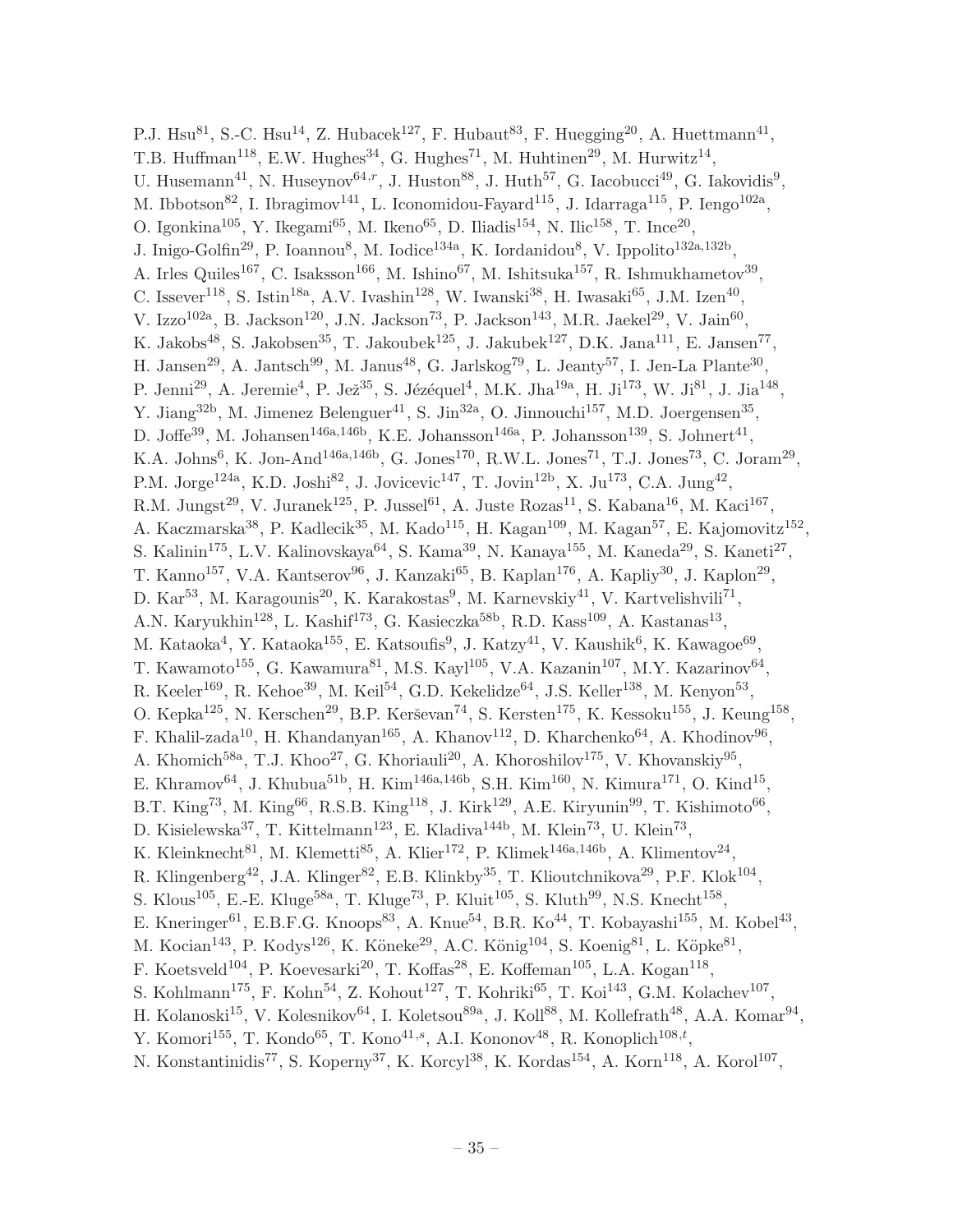I. Korolkov<sup>11</sup>, E.V. Korolkova<sup>139</sup>, V.A. Korotkov<sup>128</sup>, O. Kortner<sup>99</sup>, S. Kortner<sup>99</sup>, V.V. Kostyukhin<sup>20</sup>, S. Kotov<sup>99</sup>, V.M. Kotov<sup>64</sup>, A. Kotwal<sup>44</sup>, C. Kourkoumelis<sup>8</sup>, V. Kouskoura<sup>154</sup>, A. Koutsman<sup>159a</sup>, R. Kowalewski<sup>169</sup>, T.Z. Kowalski<sup>37</sup>, W. Kozanecki<sup>136</sup>, A.S. Kozhin<sup>128</sup>, V. Kral<sup>127</sup>, V.A. Kramarenko<sup>97</sup>, G. Kramberger<sup>74</sup>, M.W. Krasny<sup>78</sup>, A. Krasznahorkay<sup>108</sup>, J. Kraus<sup>88</sup>, J.K. Kraus<sup>20</sup>, S. Kreiss<sup>108</sup>, F. Krejci<sup>127</sup>, J. Kretzschmar<sup>73</sup>, N. Krieger<sup>54</sup>, P. Krieger<sup>158</sup>, K. Kroeninger<sup>54</sup>, H. Kroha<sup>99</sup>, J. Kroll<sup>120</sup>, J. Kroseberg<sup>20</sup>, J. Krstic<sup>12a</sup>, U. Kruchonak<sup>64</sup>, H. Krüger<sup>20</sup>, T. Kruker<sup>16</sup>, N. Krumnack<sup>63</sup>, Z.V. Krumshteyn<sup>64</sup>, A. Kruth<sup>20</sup>, T. Kubota<sup>86</sup>, S. Kuday<sup>3a</sup>, S. Kuehn<sup>48</sup>, A. Kugel<sup>58c</sup>, T. Kuhl<sup>41</sup>, D. Kuhn<sup>61</sup>, V. Kukhtin<sup>64</sup>, Y. Kulchitsky<sup>90</sup>, S. Kuleshov<sup>31b</sup>, C. Kummer<sup>98</sup>, M. Kuna<sup>78</sup>, J. Kunkle<sup>120</sup>, A. Kupco<sup>125</sup>, H. Kurashige<sup>66</sup>, M. Kurata<sup>160</sup>, Y.A. Kurochkin<sup>90</sup>, V. Kus<sup>125</sup>, E.S. Kuwertz<sup>147</sup>, M. Kuze<sup>157</sup>, J. Kvita<sup>142</sup>, R. Kwee<sup>15</sup>, A. La Rosa<sup>49</sup>, L. La Rotonda<sup>36a,36b</sup>, L. Labarga<sup>80</sup>, J. Labbe<sup>4</sup>, S. Lablak<sup>135a</sup>, C. Lacasta<sup>167</sup>, F. Lacava<sup>132a,132b</sup>, H. Lacker<sup>15</sup>, D. Lacour<sup>78</sup>, V.R. Lacuesta<sup>167</sup>, E. Ladygin<sup>64</sup>, R. Lafaye<sup>4</sup>, B. Laforge<sup>78</sup>, T. Lagouri<sup>80</sup>, S. Lai<sup>48</sup>, E. Laisne<sup>55</sup>, M. Lamanna<sup>29</sup>, L. Lambourne<sup>77</sup>, C.L. Lampen<sup>6</sup>, W. Lampl<sup>6</sup>, E. Lancon<sup>136</sup>, U. Landgraf<sup>48</sup>, M.P.J. Landon<sup>75</sup>, J.L. Lane<sup>82</sup>, V.S. Lang<sup>58a</sup>, C. Lange<sup>41</sup>, A.J. Lankford<sup>163</sup>, F. Lanni<sup>24</sup>, K. Lantzsch<sup>175</sup>, S. Laplace<sup>78</sup>, C. Lapoire<sup>20</sup>, J.F. Laporte<sup>136</sup>, T. Lari<sup>89a</sup>, A. Larner<sup>118</sup>, M. Lassnig<sup>29</sup>, P. Laurelli<sup>47</sup>, V. Lavorini<sup>36a, 36b</sup>, W. Lavrijsen<sup>14</sup>, P. Laycock<sup>73</sup>, O. Le Dortz<sup>78</sup>, E. Le Guirriec<sup>83</sup>, C. Le Maner<sup>158</sup>, E. Le Menedeu<sup>11</sup>, T. LeCompte<sup>5</sup>, F. Ledroit-Guillon<sup>55</sup>, H. Lee<sup>105</sup>, J.S.H. Lee<sup>116</sup>, S.C. Lee<sup>151</sup>, L. Lee<sup>176</sup>, M. Lefebvre<sup>169</sup>, M. Legendre<sup>136</sup>, F. Legger<sup>98</sup>, C. Leggett<sup>14</sup>, M. Lehmacher<sup>20</sup>, G. Lehmann Miotto<sup>29</sup>, X. Lei<sup>6</sup>, M.A.L. Leite<sup>23d</sup>, R. Leitner<sup>126</sup>, D. Lellouch<sup>172</sup>, B. Lemmer<sup>54</sup>, V. Lendermann<sup>58a</sup>, K.J.C. Leney<sup>145b</sup>, T. Lenz<sup>105</sup>, G. Lenzen<sup>175</sup>, B. Lenzi<sup>29</sup>, K. Leonhardt<sup>43</sup>, S. Leontsinis<sup>9</sup>, F. Lepold<sup>58a</sup>, C. Leroy<sup>93</sup>, J-R. Lessard<sup>169</sup>, C.G. Lester<sup>27</sup>, C.M. Lester<sup>120</sup>, J. Levêque<sup>4</sup>, D. Levin<sup>87</sup>, L.J. Levinson<sup>172</sup>, A. Lewis<sup>118</sup>, G.H. Lewis<sup>108</sup>, A.M. Leyko<sup>20</sup>, M. Leyton<sup>15</sup>, B. Li<sup>83</sup>, H. Li<sup>173,*u*</sup>, S. Li<sup>32b,v</sup>, X. Li<sup>87</sup>, Z. Liang<sup>118,w</sup>, H. Liao<sup>33</sup>, B. Liberti<sup>133a</sup>, P. Lichard<sup>29</sup>, M. Lichtnecker<sup>98</sup>, K. Lie<sup>165</sup>, W. Liebig<sup>13</sup>, C. Limbach<sup>20</sup>, A. Limosani<sup>86</sup>, M. Limper<sup>62</sup>, S.C. Lin<sup>151,x</sup>, F. Linde<sup>105</sup>, J.T. Linnemann<sup>88</sup>, E. Lipeles<sup>120</sup>, A. Lipniacka<sup>13</sup>, T.M. Liss<sup>165</sup>, D. Lissauer<sup>24</sup>, A. Lister<sup>49</sup>, A.M. Litke<sup>137</sup>, C. Liu<sup>28</sup>, D. Liu<sup>151</sup>, H. Liu<sup>87</sup>, J.B. Liu<sup>87</sup>, L. Liu<sup>87</sup>, M. Liu<sup>32b</sup>, Y. Liu<sup>32b</sup>, M. Livan<sup>119a,119b</sup>, S.S.A. Livermore<sup>118</sup>, A. Lleres<sup>55</sup>, J. Llorente Merino<sup>80</sup>, S.L. Lloyd<sup>75</sup>, E. Lobodzinska<sup>41</sup>, P. Loch<sup>6</sup>, W.S. Lockman<sup>137</sup>, T. Loddenkoetter<sup>20</sup>, F.K. Loebinger<sup>82</sup>, A. Loginov<sup>176</sup>, C.W. Loh<sup>168</sup>, T. Lohse<sup>15</sup>, K. Lohwasser<sup>48</sup>, M. Lokajicek<sup>125</sup>, V.P. Lombardo<sup>4</sup>, R.E. Long<sup>71</sup>, L. Lopes<sup>124a</sup>, D. Lopez Mateos<sup>57</sup>, J. Lorenz<sup>98</sup>, N. Lorenzo Martinez<sup>115</sup>, M. Losada<sup>162</sup>, P. Loscutoff<sup>14</sup>, F. Lo Sterzo<sup>132a,132b</sup>, M.J. Losty<sup>159a</sup>, X. Lou<sup>40</sup>, A. Lounis<sup>115</sup>, K.F. Loureiro<sup>162</sup>, J. Love<sup>21</sup>, P.A. Love<sup>71</sup>, A.J. Lowe<sup>143,e</sup>, F. Lu<sup>32a</sup>, H.J. Lubatti<sup>138</sup>, C. Luci<sup>132a,132b</sup>, A. Lucotte<sup>55</sup>, A. Ludwig<sup>43</sup>, D. Ludwig<sup>41</sup>, I. Ludwig<sup>48</sup>, J. Ludwig<sup>48</sup>, F. Luehring<sup>60</sup>, G. Luijckx<sup>105</sup>, W. Lukas<sup>61</sup>, D. Lumb<sup>48</sup>, L. Luminari<sup>132a</sup>, E. Lund<sup>117</sup>, B. Lund-Jensen<sup>147</sup>, B. Lundberg<sup>79</sup>, J. Lundberg<sup>146a,146b</sup>, O. Lundberg<sup>146a,146b</sup>, J. Lundquist<sup>35</sup>, M. Lungwitz<sup>81</sup>, D. Lynn<sup>24</sup>, E. Lytken<sup>79</sup>, H. Ma<sup>24</sup>, L.L. Ma<sup>173</sup>, G. Maccarrone<sup>47</sup>, A. Macchiolo<sup>99</sup>, B. Maček<sup>74</sup>, J. Machado Miguens<sup>124a</sup>, R. Mackeprang<sup>35</sup>, R.J. Madaras<sup>14</sup>, W.F. Mader<sup>43</sup>, R. Maenner<sup>58c</sup>, T. Maeno<sup>24</sup>, P. Mättig<sup>175</sup>, S. Mättig<sup>41</sup>,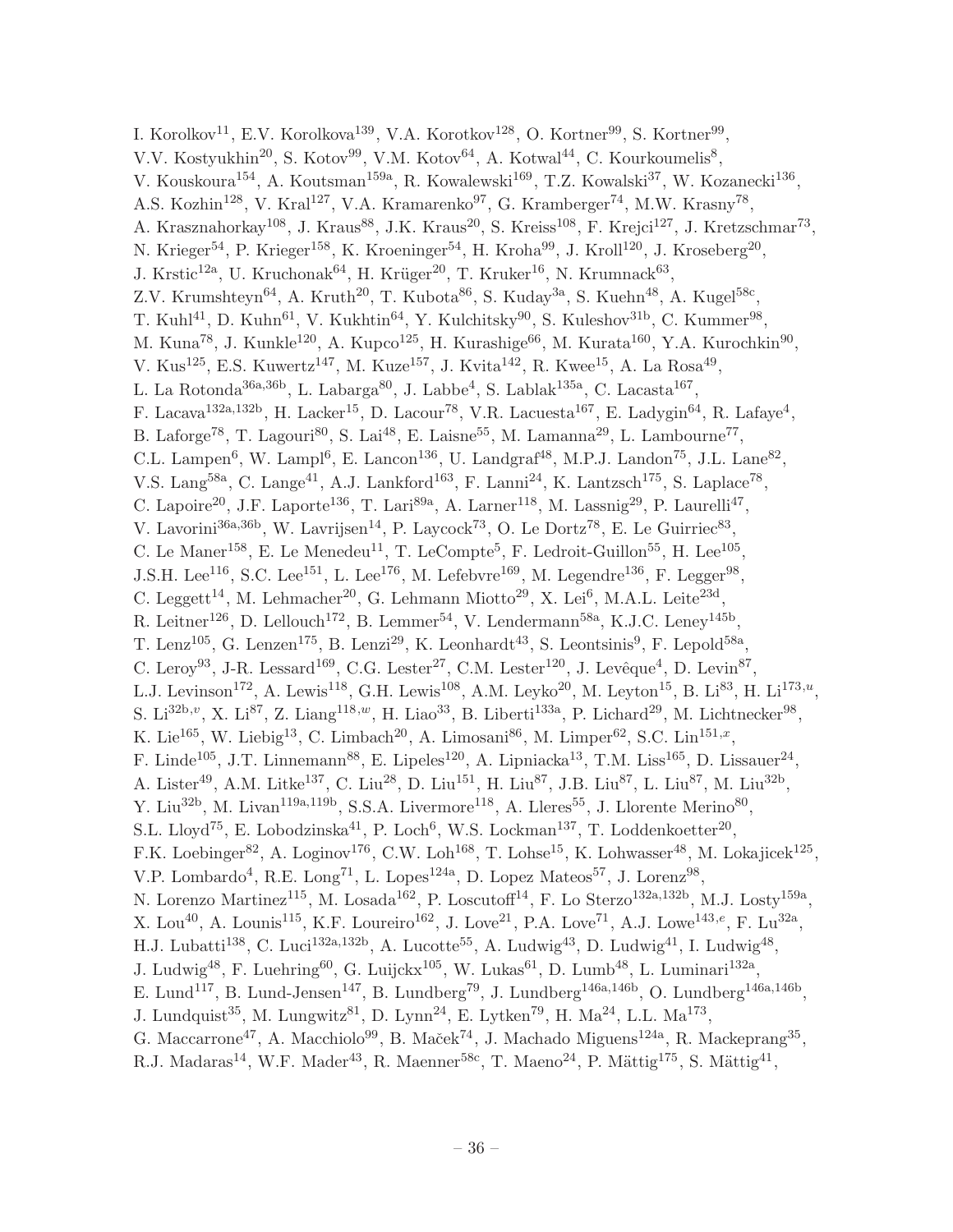L. Magnoni<sup>29</sup>, E. Magradze<sup>54</sup>, K. Mahboubi<sup>48</sup>, S. Mahmoud<sup>73</sup>, G. Mahout<sup>17</sup>, C. Maiani<sup>136</sup>, C. Maidantchik<sup>23a</sup>, A. Maio<sup>124a,b</sup>, S. Majewski<sup>24</sup>, Y. Makida<sup>65</sup>, N. Makovec<sup>115</sup>, P. Mal<sup>136</sup>, B. Malaescu<sup>29</sup>, Pa. Malecki<sup>38</sup>, P. Malecki<sup>38</sup>, V.P. Maleev<sup>121</sup>, F. Malek<sup>55</sup>, U. Mallik<sup>62</sup>, D. Malon<sup>5</sup>, C. Malone<sup>143</sup>, S. Maltezos<sup>9</sup>, V. Malyshev<sup>107</sup>, S. Malyukov<sup>29</sup>, R. Mameghani<sup>98</sup>, J. Mamuzic<sup>12b</sup>, A. Manabe<sup>65</sup>, L. Mandelli<sup>89a</sup>, I. Mandić<sup>74</sup>, R. Mandrysch<sup>15</sup>, J. Maneira<sup>124a</sup>, P.S. Mangeard<sup>88</sup>, L. Manhaes de Andrade Filho<sup>23a</sup>, A. Mann<sup>54</sup>, P.M. Manning<sup>137</sup>, A. Manousakis-Katsikakis<sup>8</sup>, B. Mansoulie<sup>136</sup>, A. Mapelli<sup>29</sup>, L. Mapelli<sup>29</sup>, L. March<sup>80</sup>, J.F. Marchand<sup>28</sup>, F. Marchese<sup>133a,133b</sup>, G. Marchiori<sup>78</sup>, M. Marcisovsky<sup>125</sup>, C.P. Marino<sup>169</sup>, F. Marroquim<sup>23a</sup>, Z. Marshall<sup>29</sup>, F.K. Martens<sup>158</sup>, L.F. Marti<sup>16</sup>, S. Marti-Garcia<sup>167</sup>, B. Martin<sup>29</sup>, B. Martin<sup>88</sup>, J.P. Martin<sup>93</sup>, T.A. Martin<sup>17</sup>, V.J. Martin<sup>45</sup>, B. Martin dit Latour<sup>49</sup>, S. Martin-Haugh<sup>149</sup>, M. Martinez<sup>11</sup>, V. Martinez Outschoorn<sup>57</sup>, A.C. Martyniuk<sup>169</sup>, M. Marx<sup>82</sup>, F. Marzano<sup>132a</sup>, A. Marzin<sup>111</sup>, L. Masetti<sup>81</sup>, T. Mashimo<sup>155</sup>, R. Mashinistov $94$ , J. Masik $82$ , A.L. Maslennikov $107$ , I. Massa $19a,19b$ , G. Massaro $105$ , N. Massol<sup>4</sup>, A. Mastroberardino<sup>36a, 36b</sup>, T. Masubuchi<sup>155</sup>, P. Matricon<sup>115</sup>, H. Matsunaga<sup>155</sup>, T. Matsushita<sup>66</sup>, C. Mattravers<sup>118,c</sup>, J. Maurer<sup>83</sup>, S.J. Maxfield<sup>73</sup>, A. Mayne<sup>139</sup>, R. Mazini<sup>151</sup>, M. Mazur<sup>20</sup>, L. Mazzaferro<sup>133a,133b</sup>, M. Mazzanti<sup>89a</sup>, S.P. Mc Kee<sup>87</sup>, A. McCarn<sup>165</sup>, R.L. McCarthy<sup>148</sup>, T.G. McCarthy<sup>28</sup>, N.A. McCubbin<sup>129</sup>, K.W. McFarlane<sup>56</sup>, J.A. Mcfayden<sup>139</sup>, H. McGlone<sup>53</sup>, G. Mchedlidze<sup>51b</sup>, T. Mclaughlan<sup>17</sup>, S.J. McMahon<sup>129</sup>, R.A. McPherson<sup>169,k</sup>, A. Meade<sup>84</sup>, J. Mechnich<sup>105</sup>, M. Mechtel<sup>175</sup>, M. Medinnis<sup>41</sup>, R. Meera-Lebbai<sup>111</sup>, T. Meguro<sup>116</sup>, R. Mehdiyev<sup>93</sup>, S. Mehlhase<sup>35</sup>, A. Mehta<sup>73</sup>, K. Meier<sup>58a</sup>, B. Meirose<sup>79</sup>, C. Melachrinos<sup>30</sup>, B.R. Mellado Garcia<sup>173</sup>, F. Meloni<sup>89a,89b</sup>, L. Mendoza Navas<sup>162</sup>, Z. Meng<sup>151,*u*</sup>, A. Mengarelli<sup>19a,19b</sup>, S. Menke<sup>99</sup>, E. Meoni<sup>161</sup>, K.M. Mercurio<sup>57</sup>, P. Mermod<sup>49</sup>, L. Merola<sup>102a,102b</sup>, C. Meroni<sup>89a</sup>, F.S. Merritt<sup>30</sup>, H. Merritt<sup>109</sup>, A. Messina<sup>29,*y*</sup>, J. Metcalfe<sup>103</sup>, A.S. Mete<sup>163</sup>, C. Meyer<sup>81</sup>, C. Meyer<sup>30</sup>, J-P. Meyer<sup>136</sup>, J. Meyer<sup>174</sup>, J. Meyer<sup>54</sup>, T.C. Meyer<sup>29</sup>, W.T. Meyer<sup>63</sup>, J. Miao<sup>32d</sup>, S. Michal<sup>29</sup>, L. Micu<sup>25a</sup>, R.P. Middleton<sup>129</sup>, S. Migas<sup>73</sup>, L. Mijović<sup>136</sup>, G. Mikenberg<sup>172</sup>, M. Mikestikova<sup>125</sup>, M. Mikuž<sup>74</sup>, D.W. Miller<sup>30</sup>, R.J. Miller<sup>88</sup>, W.J. Mills<sup>168</sup>, C. Mills<sup>57</sup>, A. Milov<sup>172</sup>, D.A. Milstead<sup>146a,146b</sup>, D. Milstein<sup>172</sup>, A.A. Minaenko<sup>128</sup>, M. Miñano Moya<sup>167</sup>, I.A. Minashvili<sup>64</sup>, A.I. Mincer<sup>108</sup>, B. Mindur<sup>37</sup>, M. Mineev<sup>64</sup>, Y. Ming<sup>173</sup>, L.M. Mir<sup>11</sup>, G. Mirabelli<sup>132a</sup>, J. Mitrevski<sup>137</sup>, V.A. Mitsou<sup>167</sup>, S. Mitsui<sup>65</sup>, P.S. Miyagawa<sup>139</sup>, J.U. Mjörnmark<sup>79</sup>, T. Moa<sup>146a,146b</sup>, V. Moeller<sup>27</sup>, K. Mönig<sup>41</sup>, N. Möser<sup>20</sup>, S. Mohapatra<sup>148</sup>, W. Mohr<sup>48</sup>, R. Moles-Valls<sup>167</sup>, J. Monk<sup>77</sup>, E. Monnier<sup>83</sup>, J. Montejo Berlingen<sup>11</sup>, S. Montesano<sup>89a,89b</sup>, F. Monticelli<sup>70</sup>, S. Monzani<sup>19a,19b</sup>, R.W. Moore<sup>2</sup>, G.F. Moorhead<sup>86</sup>, C. Mora Herrera<sup>49</sup>, A. Moraes<sup>53</sup>, N. Morange<sup>136</sup>, J. Morel<sup>54</sup>, G. Morello<sup>36a,36b</sup>, D. Moreno<sup>81</sup>, M. Moreno Llácer<sup>167</sup>, P. Morettini<sup>50a</sup>, M. Morgenstern<sup>43</sup>, M. Morii<sup>57</sup>, A.K. Morley<sup>29</sup>, G. Mornacchi<sup>29</sup>, J.D. Morris<sup>75</sup>, L. Morvaj<sup>101</sup>, H.G. Moser<sup>99</sup>, M. Mosidze<sup>51b</sup>, J. Moss<sup>109</sup>, R. Mount<sup>143</sup>, E. Mountricha<sup>9, z</sup>, S.V. Mouraviev<sup>94</sup>, E.J.W. Moyse<sup>84</sup>, F. Mueller<sup>58a</sup>, J. Mueller<sup>123</sup>, K. Mueller<sup>20</sup>, T.A. Müller<sup>98</sup>, T. Mueller<sup>81</sup>, D. Muenstermann<sup>29</sup>, Y. Munwes<sup>153</sup>, W.J. Murray<sup>129</sup>, I. Mussche<sup>105</sup>, E. Musto<sup>102a,102b</sup>, A.G. Myagkov<sup>128</sup>, M. Myska $^{125}$ , J. Nadal $^{11}$ , K. Nagai $^{160}$ , K. Nagano $^{65}$ , A. Nagarkar $^{109}$ , Y. Nagasaka $^{59}$ , M. Nagel<sup>99</sup>, A.M. Nairz<sup>29</sup>, Y. Nakahama<sup>29</sup>, K. Nakamura<sup>155</sup>, T. Nakamura<sup>155</sup>, I. Nakano<sup>110</sup>,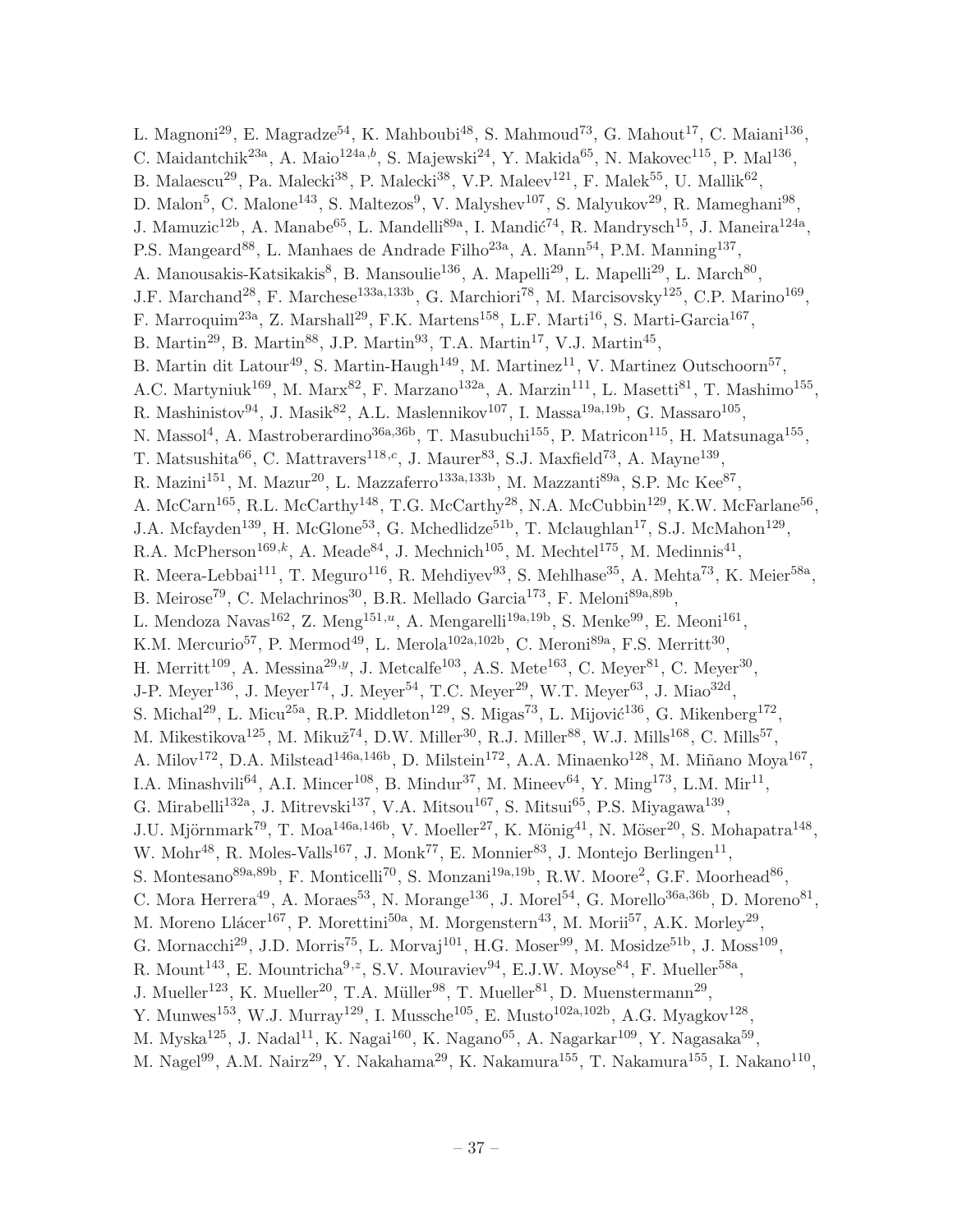G. Nanava<sup>20</sup>, A. Napier<sup>161</sup>, R. Narayan<sup>58b</sup>, M. Nash<sup>77,c</sup>, T. Nattermann<sup>20</sup>, T. Naumann<sup>41</sup>, G. Navarro<sup>162</sup>, H.A. Neal<sup>87</sup>, P.Yu. Nechaeva<sup>94</sup>, T.J. Neep<sup>82</sup>, A. Negri<sup>119a,119b</sup>, G. Negri<sup>29</sup>, S. Nektarijevic<sup>49</sup>, A. Nelson<sup>163</sup>, T.K. Nelson<sup>143</sup>, S. Nemecek<sup>125</sup>, P. Nemethy<sup>108</sup>, A.A. Nepomuceno<sup>23a</sup>, M. Nessi<sup>29,aa</sup>, M.S. Neubauer<sup>165</sup>, A. Neusiedl<sup>81</sup>, R.M. Neves<sup>108</sup>, P. Nevski<sup>24</sup>, P.R. Newman<sup>17</sup>, V. Nguyen Thi Hong<sup>136</sup>, R.B. Nickerson<sup>118</sup>, R. Nicolaidou<sup>136</sup>, B. Nicquevert<sup>29</sup>, F. Niedercorn<sup>115</sup>, J. Nielsen<sup>137</sup>, N. Nikiforou<sup>34</sup>, A. Nikiforov<sup>15</sup>, V. Nikolaenko<sup>128</sup>, I. Nikolic-Audit<sup>78</sup>, K. Nikolics<sup>49</sup>, K. Nikolopoulos<sup>24</sup>, H. Nilsen<sup>48</sup>, P. Nilsson<sup>7</sup>, Y. Ninomiya<sup>155</sup>, A. Nisati<sup>132a</sup>, R. Nisius<sup>99</sup>, T. Nobe<sup>157</sup>, L. Nodulman<sup>5</sup>, M. Nomachi<sup>116</sup>, I. Nomidis<sup>154</sup>, M. Nordberg<sup>29</sup>, P.R. Norton<sup>129</sup>, J. Novakova<sup>126</sup>, M. Nozaki<sup>65</sup>, L. Nozka<sup>113</sup>, I.M. Nugent<sup>159a</sup>, A.-E. Nuncio-Quiroz<sup>20</sup>, G. Nunes Hanninger<sup>86</sup>, T. Nunnemann<sup>98</sup>, E. Nurse<sup>77</sup>, B.J. O'Brien<sup>45</sup>, S.W. O'Neale<sup>17,\*</sup>, D.C. O'Neil<sup>142</sup>, V. O'Shea<sup>53</sup>, L.B. Oakes<sup>98</sup>, F.G. Oakham<sup>28,d</sup>, H. Oberlack<sup>99</sup>, J. Ocariz<sup>78</sup>, A. Ochi<sup>66</sup>, S. Oda<sup>69</sup>, S. Odaka<sup>65</sup>, J. Odier<sup>83</sup>, H. Ogren<sup>60</sup>, A. Oh<sup>82</sup>, S.H. Oh<sup>44</sup>, C.C. Ohm<sup>146a,146b</sup>, T. Ohshima<sup>101</sup>, H. Okawa<sup>163</sup>, Y. Okumura<sup>30</sup>, T. Okuyama<sup>155</sup>, A. Olariu<sup>25a</sup>, A.G. Olchevski<sup>64</sup>, S.A. Olivares Pino<sup>31a</sup>, M. Oliveira<sup>124a,h</sup>, D. Oliveira Damazio<sup>24</sup>, E. Oliver Garcia<sup>167</sup>, D. Olivito<sup>120</sup>, A. Olszewski<sup>38</sup>, J. Olszowska<sup>38</sup>, A. Onofre<sup>124a,ab</sup>, P.U.E. Onyisi<sup>30</sup>, C.J. Oram<sup>159a</sup>, M.J. Oreglia<sup>30</sup>, Y. Oren<sup>153</sup>, D. Orestano<sup>134a,134b</sup>, N. Orlando<sup>72a,72b</sup>, I. Orlov<sup>107</sup>, C. Oropeza Barrera<sup>53</sup>, R.S. Orr<sup>158</sup>, B. Osculati<sup>50a,50b</sup>, R. Ospanov<sup>120</sup>, C. Osuna<sup>11</sup>, G. Otero y Garzon<sup>26</sup>, J.P. Ottersbach<sup>105</sup>, M. Ouchrif<sup>135d</sup>, E.A. Ouellette<sup>169</sup>, F. Ould-Saada<sup>117</sup>, A. Ouraou<sup>136</sup>, Q. Ouyang<sup>32a</sup>, A. Ovcharova<sup>14</sup>, M. Owen<sup>82</sup>, S. Owen<sup>139</sup>, V.E. Ozcan<sup>18a</sup>, N. Ozturk<sup>7</sup>, A. Pacheco Pages<sup>11</sup>, C. Padilla Aranda<sup>11</sup>, S. Pagan Griso<sup>14</sup>, E. Paganis<sup>139</sup>, F. Paige<sup>24</sup>, P. Pais<sup>84</sup>, K. Pajchel<sup>117</sup>, G. Palacino<sup>159b</sup>, C.P. Paleari<sup>6</sup>, S. Palestini<sup>29</sup>, D. Pallin<sup>33</sup>, A. Palma<sup>124a</sup>, J.D. Palmer<sup>17</sup>, Y.B. Pan<sup>173</sup>, E. Panagiotopoulou<sup>9</sup>, P. Pani<sup>105</sup>, N. Panikashvili<sup>87</sup>, S. Panitkin<sup>24</sup>, D. Pantea<sup>25a</sup>, A. Papadelis<sup>146a</sup>, Th.D. Papadopoulou<sup>9</sup>, A. Paramonov<sup>5</sup>, D. Paredes Hernandez<sup>33</sup>, W. Park<sup>24,ac</sup>, M.A. Parker<sup>27</sup>, F. Parodi<sup>50a,50b</sup>, J.A. Parsons<sup>34</sup>, U. Parzefall<sup>48</sup>, S. Pashapour<sup>54</sup>, E. Pasqualucci<sup>132a</sup>, S. Passaggio<sup>50a</sup>, A. Passeri<sup>134a</sup>, F. Pastore<sup>134a,134b</sup>, Fr. Pastore<sup>76</sup>, G. Pásztor<sup>49,ad</sup>, S. Pataraia<sup>175</sup>, N. Patel<sup>150</sup>, J.R. Pater<sup>82</sup>, S. Patricelli<sup>102a,102b</sup>, T. Pauly<sup>29</sup>, M. Pecsy<sup>144a</sup>, M.I. Pedraza Morales<sup>173</sup>, S.V. Peleganchuk<sup>107</sup>, D. Pelikan<sup>166</sup>, H. Peng<sup>32b</sup>, B. Penning<sup>30</sup>, A. Penson<sup>34</sup>, J. Penwell<sup>60</sup>, M. Perantoni<sup>23a</sup>, K. Perez<sup>34,ae</sup>, T. Perez Cavalcanti<sup>41</sup>, E. Perez Codina<sup>159a</sup>, M.T. Pérez García-Estañ<sup>167</sup>, V. Perez Reale<sup>34</sup>, L. Perini<sup>89a,89b</sup>, H. Pernegger<sup>29</sup>, R. Perrino<sup>72a</sup>, P. Perrodo<sup>4</sup>, V.D. Peshekhonov<sup>64</sup>, K. Peters<sup>29</sup>, B.A. Petersen<sup>29</sup>, J. Petersen<sup>29</sup>, T.C. Petersen<sup>35</sup>, E. Petit<sup>4</sup>, A. Petridis<sup>154</sup>, C. Petridou<sup>154</sup>, E. Petrolo<sup>132a</sup>, F. Petrucci<sup>134a,134b</sup>, D. Petschull<sup>41</sup>, M. Petteni<sup>142</sup>, R. Pezoa<sup>31b</sup>, A. Phan<sup>86</sup>, P.W. Phillips<sup>129</sup>, G. Piacquadio<sup>29</sup>, A. Picazio<sup>49</sup>, E. Piccaro<sup>75</sup>, M. Piccinini<sup>19a,19b</sup>, S.M. Piec<sup>41</sup>, R. Piegaia<sup>26</sup>, D.T. Pignotti<sup>109</sup>, J.E. Pilcher<sup>30</sup>, A.D. Pilkington<sup>82</sup>, J. Pina<sup>124a,b</sup>, M. Pinamonti<sup>164a,164c</sup>, A. Pinder<sup>118</sup>, J.L. Pinfold<sup>2</sup>, B. Pinto<sup>124a</sup>, C. Pizio<sup>89a,89b</sup>, M. Plamondon<sup>169</sup>, M.-A. Pleier<sup>24</sup>, E. Plotnikova<sup>64</sup>, A. Poblaguev<sup>24</sup>, S. Poddar<sup>58a</sup>, F. Podlyski<sup>33</sup>, L. Poggioli<sup>115</sup>, T. Poghosyan<sup>20</sup>, M. Pohl<sup>49</sup>, G. Polesello<sup>119a</sup>, A. Policicchio<sup>36a,36b</sup>, A. Polini<sup>19a</sup>, J. Poll<sup>75</sup>,

V. Polychronakos<sup>24</sup>, D. Pomeroy<sup>22</sup>, K. Pommès<sup>29</sup>, L. Pontecorvo<sup>132a</sup>, B.G. Pope<sup>88</sup>,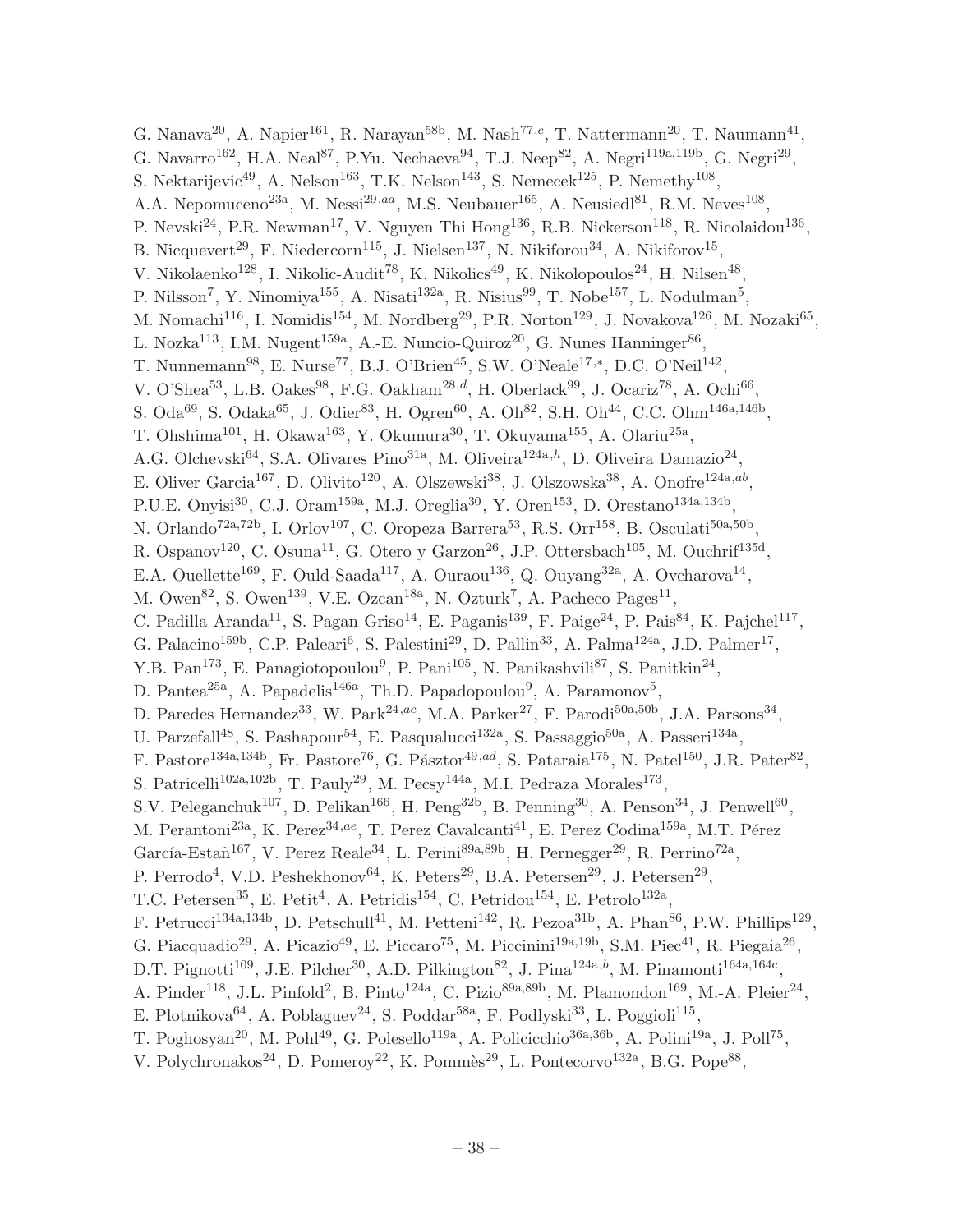G.A. Popeneciu<sup>25a</sup>, D.S. Popovic<sup>12a</sup>, A. Poppleton<sup>29</sup>, X. Portell Bueso<sup>29</sup>, G.E. Pospelov<sup>99</sup>, S. Pospisil<sup>127</sup>, I.N. Potrap<sup>99</sup>, C.J. Potter<sup>149</sup>, C.T. Potter<sup>114</sup>, G. Poulard<sup>29</sup>, J. Poveda<sup>60</sup>, V. Pozdnyakov $^{64}$ , R. Prabhu<sup>77</sup>, P. Pralavorio<sup>83</sup>, A. Pranko<sup>14</sup>, S. Prasad<sup>29</sup>, R. Pravahan<sup>24</sup>, S. Prell<sup>63</sup>, K. Pretzl<sup>16</sup>, D. Price<sup>60</sup>, J. Price<sup>73</sup>, L.E. Price<sup>5</sup>, D. Prieur<sup>123</sup>, M. Primavera<sup>72a</sup>, K. Prokofiev<sup>108</sup>, F. Prokoshin<sup>31b</sup>, S. Protopopescu<sup>24</sup>, J. Proudfoot<sup>5</sup>, X. Prudent<sup>43</sup>, M. Przybycien<sup>37</sup>, H. Przysiezniak<sup>4</sup>, S. Psoroulas<sup>20</sup>, E. Ptacek<sup>114</sup>, E. Pueschel<sup>84</sup>, J. Purdham<sup>87</sup>, M. Purohit<sup>24,ac</sup>, P. Puzo<sup>115</sup>, Y. Pylypchenko<sup>62</sup>, J. Qian<sup>87</sup>, A. Quadt<sup>54</sup>, D.R. Quarrie<sup>14</sup>, W.B. Quayle<sup>173</sup>, F. Quinonez<sup>31a</sup>, M. Raas<sup>104</sup>, V. Radescu<sup>41</sup>, P. Radloff<sup>114</sup>, T. Rador<sup>18a</sup>, F. Ragusa<sup>89a,89b</sup>, G. Rahal<sup>178</sup>, A.M. Rahimi<sup>109</sup>, D. Rahm<sup>24</sup>, S. Rajagopalan<sup>24</sup>, M. Rammensee<sup>48</sup>, M. Rammes<sup>141</sup>, A.S. Randle-Conde<sup>39</sup>, K. Randrianarivony<sup>28</sup>, F. Rauscher<sup>98</sup>, T.C. Rave<sup>48</sup>, M. Raymond<sup>29</sup>, A.L. Read<sup>117</sup>, D.M. Rebuzzi<sup>119a,119b</sup>, A. Redelbach<sup>174</sup>, G. Redlinger<sup>24</sup>, R. Reece<sup>120</sup>, K. Reeves<sup>40</sup>, E. Reinherz-Aronis<sup>153</sup>, A. Reinsch<sup>114</sup>, I. Reisinger<sup>42</sup>, C. Rembser<sup>29</sup>, Z.L. Ren<sup>151</sup>, A. Renaud<sup>115</sup>, M. Rescigno<sup>132a</sup>, S. Resconi<sup>89a</sup>, B. Resende<sup>136</sup>, P. Reznicek<sup>98</sup>, R. Rezvani<sup>158</sup>, R. Richter<sup>99</sup>, E. Richter-Was<sup>4,af</sup>, M. Ridel<sup>78</sup>, M. Rijpstra<sup>105</sup>, M. Rijssenbeek<sup>148</sup>, A. Rimoldi<sup>119a,119b</sup>, L. Rinaldi<sup>19a</sup>, R.R. Rios<sup>39</sup>, I. Riu<sup>11</sup>, G. Rivoltella<sup>89a,89b</sup>, F. Rizatdinova<sup>112</sup>, E. Rizvi<sup>75</sup>, S.H. Robertson<sup>85,k</sup>, A. Robichaud-Veronneau<sup>118</sup>, D. Robinson<sup>27</sup>, J.E.M. Robinson<sup>77</sup>, A. Robson<sup>53</sup>, J.G. Rocha de Lima<sup>106</sup>, C. Roda<sup>122a,122b</sup>, D. Roda Dos Santos<sup>29</sup>, A. Roe<sup>54</sup>, S. Roe<sup>29</sup>, O. Røhne<sup>117</sup>, S. Rolli<sup>161</sup>, A. Romaniouk<sup>96</sup>, M. Romano<sup>19a,19b</sup>, G. Romeo<sup>26</sup>, E. Romero Adam<sup>167</sup>, L. Roos<sup>78</sup>, E. Ros<sup>167</sup>, S. Rosati<sup>132a</sup>, K. Rosbach<sup>49</sup>, A. Rose<sup>149</sup>, M. Rose<sup>76</sup>, G.A. Rosenbaum<sup>158</sup>, E.I. Rosenberg<sup>63</sup>, P.L. Rosendahl<sup>13</sup>, O. Rosenthal<sup>141</sup>, L. Rosselet<sup>49</sup>, V. Rossetti<sup>11</sup>, E. Rossi<sup>132a,132b</sup>, L.P. Rossi<sup>50a</sup>, M. Rotaru<sup>25a</sup>, I. Roth<sup>172</sup>, J. Rothberg<sup>138</sup>, D. Rousseau<sup>115</sup>, C.R. Royon<sup>136</sup>, A. Rozanov<sup>83</sup>, Y. Rozen<sup>152</sup>, X. Ruan<sup>32a,ag</sup>, F. Rubbo<sup>11</sup>, I. Rubinskiy<sup>41</sup>, B. Ruckert<sup>98</sup>, N. Ruckstuhl<sup>105</sup>, V.I. Rud<sup>97</sup>, C. Rudolph<sup>43</sup>, G. Rudolph<sup>61</sup>, F. Rühr<sup>6</sup>, A. Ruiz-Martinez<sup>63</sup>, L. Rumyantsev<sup>64</sup>, Z. Rurikova<sup>48</sup>, N.A. Rusakovich<sup>64</sup>, J.P. Rutherfoord<sup>6</sup>, C. Ruwiedel<sup>14</sup>, P. Ruzicka<sup>125</sup>, Y.F. Ryabov<sup>121</sup>, P. Ryan<sup>88</sup>, M. Rybar<sup>126</sup>, G. Rybkin<sup>115</sup>, N.C. Ryder<sup>118</sup>, A.F. Saavedra<sup>150</sup>, I. Sadeh<sup>153</sup>, H.F-W. Sadrozinski<sup>137</sup>, R. Sadykov<sup>64</sup>, F. Safai Tehrani<sup>132a</sup>, H. Sakamoto<sup>155</sup>, G. Salamanna<sup>75</sup>, A. Salamon<sup>133a</sup>, M. Saleem<sup>111</sup>, D. Salek<sup>29</sup>, D. Salihagic<sup>99</sup>, A. Salnikov<sup>143</sup>, J. Salt<sup>167</sup>, B.M. Salvachua Ferrando<sup>5</sup>, D. Salvatore<sup>36a,36b</sup>, F. Salvatore<sup>149</sup>, A. Salvucci<sup>104</sup>, A. Salzburger<sup>29</sup>, D. Sampsonidis<sup>154</sup>, B.H. Samset<sup>117</sup>, A. Sanchez<sup>102a,102b</sup>, V. Sanchez Martinez<sup>167</sup>, H. Sandaker<sup>13</sup>, H.G. Sander<sup>81</sup>, M.P. Sanders<sup>98</sup>, M. Sandhoff<sup>175</sup>, T. Sandoval<sup>27</sup>, C. Sandoval<sup>162</sup>, R. Sandstroem<sup>99</sup>, D.P.C. Sankey<sup>129</sup>, A. Sansoni<sup>47</sup>, C. Santamarina Rios<sup>85</sup>, C. Santoni<sup>33</sup>, R. Santonico<sup>133a,133b</sup>, H. Santos<sup>124a</sup>, J.G. Saraiva<sup>124a</sup>, T. Sarangi<sup>173</sup>, E. Sarkisyan-Grinbaum<sup>7</sup>, F. Sarri<sup>122a,122b</sup>, G. Sartisohn<sup>175</sup>, O. Sasaki<sup>65</sup>, N. Sasao<sup>67</sup>, I. Satsounkevitch<sup>90</sup>, G. Sauvage<sup>4</sup>, E. Sauvan<sup>4</sup>, J.B. Sauvan<sup>115</sup>, P. Savard<sup>158,d</sup>, V. Savinov<sup>123</sup>, D.O. Savu<sup>29</sup>, L. Sawyer<sup>24,*m*</sup>, D.H. Saxon<sup>53</sup>, J. Saxon<sup>120</sup>, C. Sbarra<sup>19a</sup>, A. Sbrizzi<sup>19a,19b</sup>, O. Scallon<sup>93</sup>, D.A. Scannicchio<sup>163</sup>, M. Scarcella<sup>150</sup>, J. Schaarschmidt<sup>115</sup>, P. Schacht<sup>99</sup>, D. Schaefer<sup>120</sup>, U. Schäfer<sup>81</sup>, S. Schaepe<sup>20</sup>, S. Schaetzel<sup>58b</sup>, A.C. Schaffer<sup>115</sup>, D. Schaile<sup>98</sup>, R.D. Schamberger<sup>148</sup>, A.G. Schamov<sup>107</sup>, V. Scharf<sup>58a</sup>, V.A. Schegelsky<sup>121</sup>, D. Scheirich<sup>87</sup>, M. Schernau<sup>163</sup>, M.I. Scherzer<sup>34</sup>, C. Schiavi<sup>50a,50b</sup>, J. Schieck<sup>98</sup>,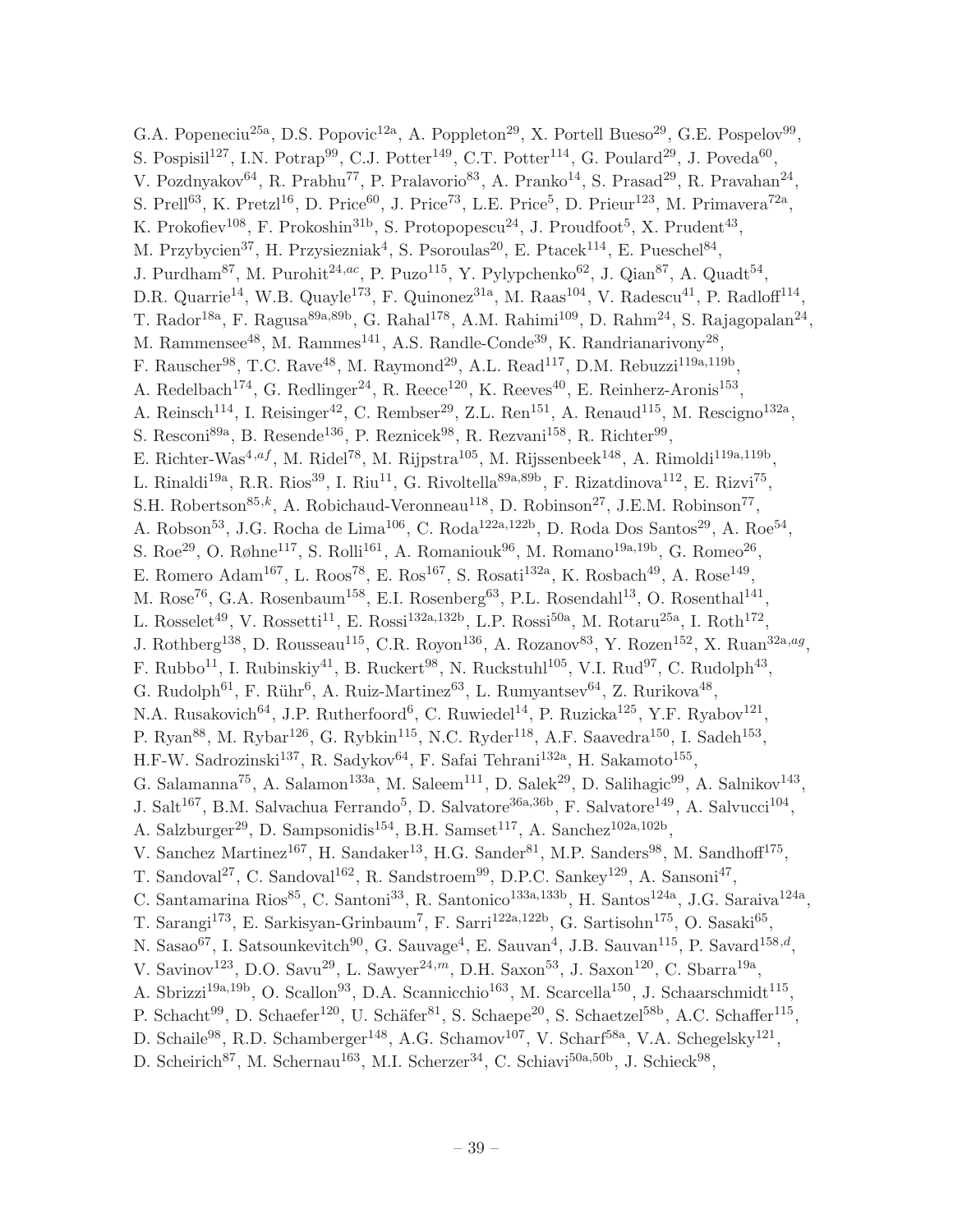M. Schioppa<sup>36a,36b</sup>, S. Schlenker<sup>29</sup>, E. Schmidt<sup>48</sup>, K. Schmieden<sup>20</sup>, C. Schmitt<sup>81</sup>, S. Schmitt<sup>58b</sup>, M. Schmitz<sup>20</sup>, B. Schneider<sup>16</sup>, U. Schnoor<sup>43</sup>, A. Schoening<sup>58b</sup>, A.L.S. Schorlemmer<sup>54</sup>, M. Schott<sup>29</sup>, D. Schouten<sup>159a</sup>, J. Schovancova<sup>125</sup>, M. Schram<sup>85</sup>, C. Schroeder<sup>81</sup>, N. Schroer<sup>58c</sup>, M.J. Schultens<sup>20</sup>, J. Schultes<sup>175</sup>, H.-C. Schultz-Coulon<sup>58a</sup>, H. Schulz<sup>15</sup>, M. Schumacher<sup>48</sup>, B.A. Schumm<sup>137</sup>, Ph. Schune<sup>136</sup>, C. Schwanenberger<sup>82</sup>, A. Schwartzman<sup>143</sup>, Ph. Schwemling<sup>78</sup>, R. Schwienhorst<sup>88</sup>, R. Schwierz<sup>43</sup>, J. Schwindling<sup>136</sup>, T. Schwindt<sup>20</sup>, M. Schwoerer<sup>4</sup>, G. Sciolla<sup>22</sup>, W.G. Scott<sup>129</sup>, J. Searcy<sup>114</sup>, G. Sedov<sup>41</sup>, E. Sedykh<sup>121</sup>, S.C. Seidel<sup>103</sup>, A. Seiden<sup>137</sup>, F. Seifert<sup>43</sup>, J.M. Seixas<sup>23a</sup>, G. Sekhniaidze<sup>102a</sup>, S.J. Sekula<sup>39</sup>, K.E. Selbach<sup>45</sup>, D.M. Seliverstov<sup>121</sup>, B. Sellden<sup>146a</sup>, G. Sellers<sup>73</sup>, M. Seman<sup>144b</sup>, N. Semprini-Cesari<sup>19a,19b</sup>, C. Serfon<sup>98</sup>, L. Serin<sup>115</sup>, L. Serkin<sup>54</sup>, R. Seuster<sup>99</sup>, H. Severini<sup>111</sup>, A. Sfyrla<sup>29</sup>, E. Shabalina<sup>54</sup>, M. Shamim<sup>114</sup>, L.Y. Shan<sup>32a</sup>, J.T. Shank<sup>21</sup>, Q.T. Shao<sup>86</sup>, M. Shapiro<sup>14</sup>, P.B. Shatalov<sup>95</sup>, K. Shaw<sup>164a, 164c</sup>, D. Sherman<sup>176</sup>, P. Sherwood<sup>77</sup>, A. Shibata<sup>108</sup>, S. Shimizu<sup>29</sup>, M. Shimojima<sup>100</sup>, T. Shin<sup>56</sup>, M. Shiyakova<sup>64</sup>, A. Shmeleva<sup>94</sup>, M.J. Shochet<sup>30</sup>, D. Short<sup>118</sup>, S. Shrestha<sup>63</sup>, E. Shulga<sup>96</sup>, M.A. Shupe<sup>6</sup>, P. Sicho<sup>125</sup>, A. Sidoti<sup>132a</sup>, F. Siegert<sup>48</sup>, Dj. Sijacki<sup>12a</sup>, O. Silbert<sup>172</sup>, J. Silva<sup>124a</sup>, Y. Silver<sup>153</sup>, D. Silverstein<sup>143</sup>, S.B. Silverstein<sup>146a</sup>, V. Simak<sup>127</sup>, O. Simard<sup>136</sup>, Lj. Simic<sup>12a</sup>, S. Simion<sup>115</sup>, E. Simioni<sup>81</sup>, B. Simmons<sup>77</sup>, R. Simoniello<sup>89a,89b</sup>, M. Simonyan<sup>35</sup>, P. Sinervo<sup>158</sup>, N.B. Sinev<sup>114</sup>, V. Sipica<sup>141</sup>, G. Siragusa<sup>174</sup>, A. Sircar<sup>24</sup>, A.N. Sisakyan<sup>64</sup>, S.Yu. Sivoklokov<sup>97</sup>, J. Sjölin<sup>146a,146b</sup>, T.B. Sjursen<sup>13</sup>, L.A. Skinnari<sup>14</sup>, H.P. Skottowe<sup>57</sup>, K. Skovpen<sup>107</sup>, P. Skubic<sup>111</sup>, M. Slater<sup>17</sup>, T. Slavicek<sup>127</sup>, K. Sliwa<sup>161</sup>, V. Smakhtin<sup>172</sup>, B.H. Smart<sup>45</sup>, S.Yu. Smirnov<sup>96</sup>, Y. Smirnov<sup>96</sup>, L.N. Smirnova<sup>97</sup>, O. Smirnova<sup>79</sup>, B.C. Smith<sup>57</sup>, D. Smith<sup>143</sup>, K.M. Smith<sup>53</sup>, M. Smizanska<sup>71</sup>, K. Smolek<sup>127</sup>, A.A. Snesarev<sup>94</sup>, S.W. Snow<sup>82</sup>, J. Snow<sup>111</sup>, S. Snyder<sup>24</sup>, R. Sobie<sup>169,k</sup>, J. Sodomka<sup>127</sup>, A. Soffer<sup>153</sup>, C.A. Solans<sup>167</sup>, M. Solar<sup>127</sup>, J. Solc<sup>127</sup>, E.Yu. Soldatov<sup>96</sup>, U. Soldevila<sup>167</sup>, E. Solfaroli Camillocci<sup>132a,132b</sup>, A.A. Solodkov<sup>128</sup>, O.V. Solovyanov<sup>128</sup>, N. Soni<sup>86</sup>, V. Sopko<sup>127</sup>, B. Sopko<sup>127</sup>, M. Sosebee<sup>7</sup>, R. Soualah<sup>164a,164c</sup>, A. Soukharev<sup>107</sup>, S. Spagnolo<sup>72a,72b</sup>, F. Spanò<sup>76</sup>, R. Spighi<sup>19a</sup>, G. Spigo<sup>29</sup>, F. Spila<sup>132a,132b</sup>, R. Spiwoks<sup>29</sup>, M. Spousta<sup>126</sup>, T. Spreitzer<sup>158</sup>, B. Spurlock<sup>7</sup>, R.D. St. Denis<sup>53</sup>, J. Stahlman<sup>120</sup>, R. Stamen<sup>58a</sup>, E. Stanecka<sup>38</sup>, R.W. Stanek<sup>5</sup>, C. Stanescu<sup>134a</sup>, M. Stanescu-Bellu<sup>41</sup>, S. Stapnes<sup>117</sup>, E.A. Starchenko<sup>128</sup>, J. Stark<sup>55</sup>, P. Staroba<sup>125</sup>, P. Starovoitov<sup>41</sup>, R. Staszewski<sup>38</sup>, A. Staude<sup>98</sup>, P. Stavina<sup>144a</sup>, G. Steele<sup>53</sup>, P. Steinbach<sup>43</sup>, P. Steinberg<sup>24</sup>, I. Stekl<sup>127</sup>, B. Stelzer<sup>142</sup>, H.J. Stelzer<sup>88</sup>, O. Stelzer-Chilton<sup>159a</sup>, H. Stenzel<sup>52</sup>, S. Stern<sup>99</sup>, G.A. Stewart<sup>29</sup>, J.A. Stillings<sup>20</sup>, M.C. Stockton<sup>85</sup>, K. Stoerig<sup>48</sup>, G. Stoicea<sup>25a</sup>, S. Stonjek<sup>99</sup>, P. Strachota<sup>126</sup>, A.R. Stradling<sup>7</sup>, A. Straessner<sup>43</sup>, J. Strandberg<sup>147</sup>, S. Strandberg<sup>146a,146b</sup>, A. Strandlie<sup>117</sup>, M. Strang<sup>109</sup>, E. Strauss<sup>143</sup>, M. Strauss<sup>111</sup>, P. Strizenec<sup>144b</sup>, R. Ströhmer<sup>174</sup>, D.M. Strom<sup>114</sup>, J.A. Strong<sup>76,\*</sup>, R. Stroynowski<sup>39</sup>, J. Strube<sup>129</sup>, B. Stugu<sup>13</sup>, I. Stumer<sup>24,\*</sup>, J. Stupak<sup>148</sup>, P. Sturm<sup>175</sup>, N.A. Styles<sup>41</sup>, D.A. Soh<sup>151,w</sup>, D. Su<sup>143</sup>, HS. Subramania<sup>2</sup>, A. Succurro<sup>11</sup>, Y. Sugaya<sup>116</sup>, C. Suhr<sup>106</sup>, M. Suk<sup>126</sup>, V.V. Sulin<sup>94</sup>, S. Sultansoy<sup>3d</sup>, T. Sumida<sup>67</sup>, X. Sun<sup>55</sup>, J.E. Sundermann<sup>48</sup>, K. Suruliz<sup>139</sup>, G. Susinno<sup>36a,36b</sup>, M.R. Sutton<sup>149</sup>, Y. Suzuki<sup>65</sup>, Y. Suzuki<sup>66</sup>, M. Svatos<sup>125</sup>, S. Swedish<sup>168</sup>, I. Sykora<sup>144a</sup>, T. Sykora<sup>126</sup>, J. Sánchez<sup>167</sup>, D. Ta<sup>105</sup>, K. Tackmann<sup>41</sup>, A. Taffard<sup>163</sup>, R. Tafirout<sup>159a</sup>,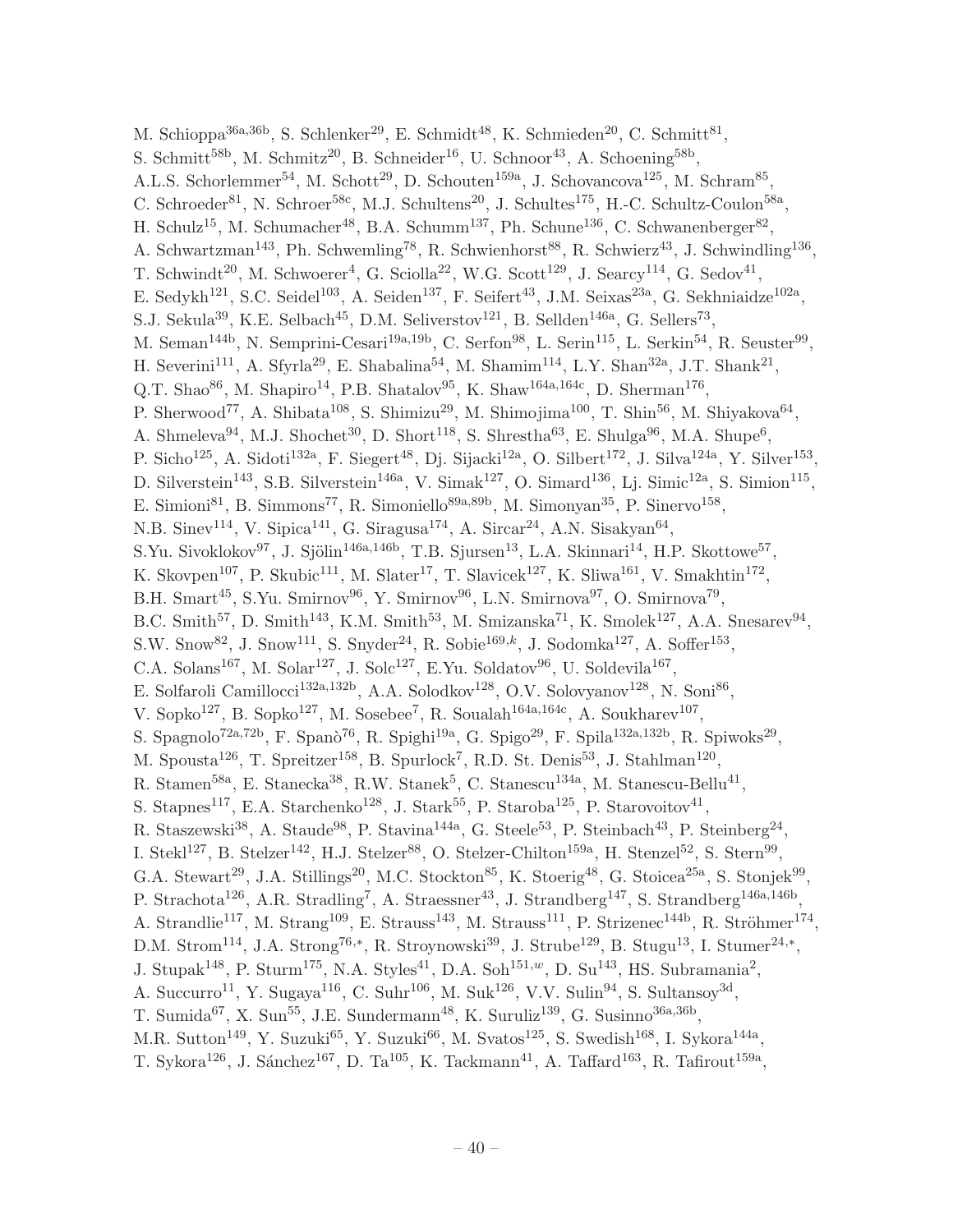N. Taiblum<sup>153</sup>, Y. Takahashi<sup>101</sup>, H. Takai<sup>24</sup>, R. Takashima<sup>68</sup>, H. Takeda<sup>66</sup>, T. Takeshita<sup>140</sup>, Y. Takubo<sup>65</sup>, M. Talby<sup>83</sup>, A. Talyshev<sup>107,f</sup>, M.C. Tamsett<sup>24</sup>, J. Tanaka<sup>155</sup>, R. Tanaka<sup>115</sup>, S. Tanaka<sup>131</sup>, S. Tanaka<sup>65</sup>, A.J. Tanasijczuk<sup>142</sup>, K. Tani<sup>66</sup>, N. Tannoury<sup>83</sup>, S. Tapprogge<sup>81</sup>, D. Tardif<sup>158</sup>, S. Tarem<sup>152</sup>, F. Tarrade<sup>28</sup>, G.F. Tartarelli<sup>89a</sup>, P. Tas<sup>126</sup>, M. Tasevsky<sup>125</sup>, E. Tassi<sup>36a,36b</sup>, M. Tatarkhanov<sup>14</sup>, Y. Tayalati<sup>135d</sup>, C. Taylor<sup>77</sup>, F.E. Taylor<sup>92</sup>, G.N. Taylor<sup>86</sup>, W. Taylor<sup>159b</sup>, M. Teinturier<sup>115</sup>, M. Teixeira Dias Castanheira<sup>75</sup>, P. Teixeira-Dias<sup>76</sup>, K.K. Temming<sup>48</sup>, H. Ten Kate<sup>29</sup>, P.K. Teng<sup>151</sup>, S. Terada<sup>65</sup>, K. Terashi<sup>155</sup>, J. Terron<sup>80</sup>, M. Testa<sup>47</sup>, R.J. Teuscher<sup>158,k</sup>, J. Therhaag<sup>20</sup>, T. Theveneaux-Pelzer<sup>78</sup>, S. Thoma<sup>48</sup>, J.P. Thomas<sup>17</sup>, E.N. Thompson<sup>34</sup>, P.D. Thompson<sup>17</sup>, P.D. Thompson<sup>158</sup>, A.S. Thompson<sup>53</sup>, L.A. Thomsen<sup>35</sup>, E. Thomson<sup>120</sup>, M. Thomson<sup>27</sup>, R.P. Thun<sup>87</sup>, F. Tian<sup>34</sup>, M.J. Tibbetts<sup>14</sup>, T. Tic<sup>125</sup>, V.O. Tikhomirov<sup>94</sup>, Y.A. Tikhonov<sup>107,f</sup>, S. Timoshenko $^{96}$ , P. Tipton<sup>176</sup>, F.J. Tique Aires Viegas<sup>29</sup>, S. Tisserant<sup>83</sup>, T. Todorov<sup>4</sup>, S. Todorova-Nova<sup>161</sup>, B. Toggerson<sup>163</sup>, J. Tojo<sup>69</sup>, S. Tokár<sup>144a</sup>, K. Tokushuku<sup>65</sup>, K. Tollefson<sup>88</sup>, M. Tomoto<sup>101</sup>, L. Tompkins<sup>30</sup>, K. Toms<sup>103</sup>, A. Tonoyan<sup>13</sup>, C. Topfel<sup>16</sup>, N.D. Topilin<sup>64</sup>, I. Torchiani<sup>29</sup>, E. Torrence<sup>114</sup>, H. Torres<sup>78</sup>, E. Torró Pastor<sup>167</sup>, J. Toth<sup>83,ad</sup>, F. Touchard<sup>83</sup>, D.R. Tovey<sup>139</sup>, T. Trefzger<sup>174</sup>, L. Tremblet<sup>29</sup>, A. Tricoli<sup>29</sup>, I.M. Trigger<sup>159a</sup>, S. Trincaz-Duvoid<sup>78</sup>, M.F. Tripiana<sup>70</sup>, W. Trischuk<sup>158</sup>, B. Trocmé<sup>55</sup>, C. Troncon<sup>89a</sup>, M. Trottier-McDonald<sup>142</sup>, M. Trzebinski<sup>38</sup>, A. Trzupek<sup>38</sup>, C. Tsarouchas<sup>29</sup>, J.C-L. Tseng<sup>118</sup>, M. Tsiakiris<sup>105</sup>, P.V. Tsiareshka<sup>90</sup>, D. Tsionou<sup>4,ah</sup>, G. Tsipolitis<sup>9</sup>, S. Tsiskaridze<sup>11</sup>, V. Tsiskaridze<sup>48</sup>, E.G. Tskhadadze<sup>51a</sup>, I.I. Tsukerman<sup>95</sup>, V. Tsulaia<sup>14</sup>, J.-W. Tsung<sup>20</sup>, S. Tsuno<sup>65</sup>, D. Tsybychev<sup>148</sup>, A. Tua<sup>139</sup>, A. Tudorache<sup>25a</sup>, V. Tudorache<sup>25a</sup>, J.M. Tuggle<sup>30</sup>, M. Turala<sup>38</sup>, D. Turecek<sup>127</sup>, I. Turk Cakir<sup>3e</sup>, E. Turlay<sup>105</sup>, R. Turra<sup>89a,89b</sup>, P.M. Tuts<sup>34</sup>, A. Tykhonov<sup>74</sup>, M. Tylmad<sup>146a,146b</sup>, M. Tyndel<sup>129</sup>, G. Tzanakos<sup>8</sup>, K. Uchida<sup>20</sup>, I. Ueda<sup>155</sup>, R. Ueno<sup>28</sup>, M. Ugland<sup>13</sup>, M. Uhlenbrock<sup>20</sup>, M. Uhrmacher<sup>54</sup>, F. Ukegawa<sup>160</sup>, G. Unal<sup>29</sup>, A. Undrus<sup>24</sup>, G. Unel<sup>163</sup>, Y. Unno<sup>65</sup>, D. Urbaniec<sup>34</sup>, G. Usai<sup>7</sup>, M. Uslenghi<sup>119a,119b</sup>, L. Vacavant<sup>83</sup>, V. Vacek<sup>127</sup>, B. Vachon<sup>85</sup>, S. Vahsen<sup>14</sup>, J. Valenta<sup>125</sup>, P. Valente<sup>132a</sup>, S. Valentinetti<sup>19a,19b</sup>, A. Valero<sup>167</sup>, S. Valkar<sup>126</sup>, E. Valladolid Gallego<sup>167</sup>, S. Vallecorsa<sup>152</sup>, J.A. Valls Ferrer<sup>167</sup>, H. van der Graaf<sup>105</sup>, E. van der Kraaij<sup>105</sup>, R. Van Der Leeuw<sup>105</sup>, E. van der Poel<sup>105</sup>, D. van der Ster<sup>29</sup>, N. van Eldik<sup>29</sup>, P. van Gemmeren<sup>5</sup>, I. van Vulpen<sup>105</sup>, M. Vanadia<sup>99</sup>, W. Vandelli<sup>29</sup>, A. Vaniachine<sup>5</sup>, P. Vankov<sup>41</sup>, F. Vannucci<sup>78</sup>, R. Vari<sup>132a</sup>, T. Varol<sup>84</sup>, D. Varouchas<sup>14</sup>, A. Vartapetian<sup>7</sup>, K.E. Varvell<sup>150</sup>, V.I. Vassilakopoulos<sup>56</sup>, F. Vazeille<sup>33</sup>, T. Vazquez Schroeder<sup>54</sup>, G. Vegni<sup>89a,89b</sup>, J.J. Veillet<sup>115</sup>, F. Veloso<sup>124a</sup>, R. Veness<sup>29</sup>, S. Veneziano<sup>132a</sup>, A. Ventura<sup>72a,72b</sup>, D. Ventura<sup>84</sup>, M. Venturi<sup>48</sup>, N. Venturi<sup>158</sup>, V. Vercesi<sup>119a</sup>, M. Verducci<sup>138</sup>, W. Verkerke<sup>105</sup>, J.C. Vermeulen<sup>105</sup>, A. Vest<sup>43</sup>, M.C. Vetterli<sup>142,d</sup>, I. Vichou<sup>165</sup>, T. Vickey<sup>145b,ai</sup>, O.E. Vickey Boeriu<sup>145b</sup>, G.H.A. Viehhauser<sup>118</sup>, S. Viel<sup>168</sup>, M. Villa<sup>19a,19b</sup>, M. Villaplana Perez<sup>167</sup>, E. Vilucchi<sup>47</sup>, M.G. Vincter<sup>28</sup>, E. Vinek<sup>29</sup>, V.B. Vinogradov<sup>64</sup>, M. Virchaux<sup>136,\*</sup>, J. Virzi<sup>14</sup>, O. Vitells<sup>172</sup>, M. Viti<sup>41</sup>, I. Vivarelli<sup>48</sup>, F. Vives Vaque<sup>2</sup>, S. Vlachos<sup>9</sup>, D. Vladoiu<sup>98</sup>, M. Vlasak<sup>127</sup>, A. Vogel<sup>20</sup>, P. Vokac<sup>127</sup>, G. Volpi<sup>47</sup>, M. Volpi<sup>86</sup>, G. Volpini<sup>89a</sup>, H. von der Schmitt<sup>99</sup>, J. von Loeben<sup>99</sup>, H. von Radziewski<sup>48</sup>, E. von Toerne<sup>20</sup>, V. Vorobel<sup>126</sup>, V. Vorwerk<sup>11</sup>, M. Vos<sup>167</sup>, R. Voss<sup>29</sup>, T.T. Voss<sup>175</sup>, J.H. Vossebeld<sup>73</sup>, N. Vranjes<sup>136</sup>,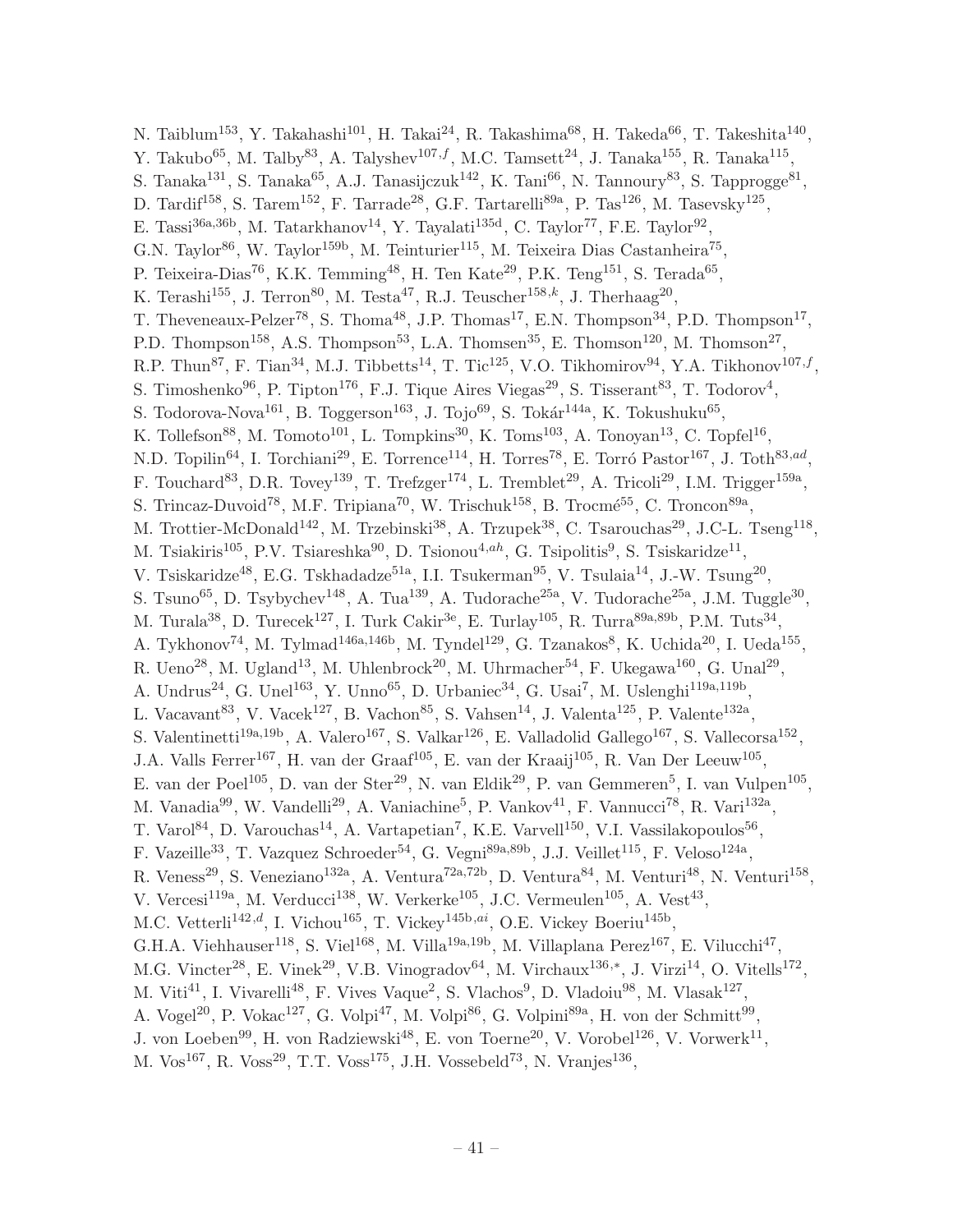M. Vranjes Milosavljevic<sup>105</sup>, V. Vrba<sup>125</sup>, M. Vreeswijk<sup>105</sup>, T. Vu Anh<sup>48</sup>, R. Vuillermet<sup>29</sup>, I. Vukotic<sup>115</sup>, W. Wagner<sup>175</sup>, P. Wagner<sup>120</sup>, H. Wahlen<sup>175</sup>, S. Wahrmund<sup>43</sup>, J. Wakabayashi<sup>101</sup>, S. Walch<sup>87</sup>, J. Walder<sup>71</sup>, R. Walker<sup>98</sup>, W. Walkowiak<sup>141</sup>, R. Wall<sup>176</sup>, P. Waller<sup>73</sup>, C. Wang<sup>44</sup>, H. Wang<sup>173</sup>, H. Wang<sup>32b,aj</sup>, J. Wang<sup>151</sup>, J. Wang<sup>55</sup>, R. Wang<sup>103</sup>, S.M. Wang<sup>151</sup>, T. Wang<sup>20</sup>, A. Warburton<sup>85</sup>, C.P. Ward<sup>27</sup>, M. Warsinsky<sup>48</sup>, A. Washbrook<sup>45</sup>, C. Wasicki<sup>41</sup>, P.M. Watkins<sup>17</sup>, A.T. Watson<sup>17</sup>, I.J. Watson<sup>150</sup>, M.F. Watson<sup>17</sup>, G. Watts<sup>138</sup>, S. Watts<sup>82</sup>, A.T. Waugh<sup>150</sup>, B.M. Waugh<sup>77</sup>, M. Weber<sup>129</sup>, M.S. Weber<sup>16</sup>, P. Weber<sup>54</sup>, A.R. Weidberg<sup>118</sup>, P. Weigell<sup>99</sup>, J. Weingarten<sup>54</sup>, C. Weiser<sup>48</sup>, H. Wellenstein<sup>22</sup>, P.S. Wells<sup>29</sup>, T. Wenaus<sup>24</sup>, D. Wendland<sup>15</sup>, Z. Weng<sup>151,*w*</sup>, T. Wengler<sup>29</sup>, S. Wenig<sup>29</sup>, N. Wermes<sup>20</sup>, M. Werner<sup>48</sup>, P. Werner<sup>29</sup>, M. Werth<sup>163</sup>, M. Wessels<sup>58a</sup>, J. Wetter<sup>161</sup>, C. Weydert<sup>55</sup>, K. Whalen<sup>28</sup>, S.J. Wheeler-Ellis<sup>163</sup>, A. White<sup>7</sup>, M.J. White<sup>86</sup>, S. White<sup>122a,122b</sup>, S.R. Whitehead<sup>118</sup>, D. Whiteson<sup>163</sup>, D. Whittington<sup>60</sup>, F. Wicek<sup>115</sup>, D. Wicke<sup>175</sup>, F.J. Wickens<sup>129</sup>, W. Wiedenmann<sup>173</sup>, M. Wielers<sup>129</sup>, P. Wienemann<sup>20</sup>, C. Wiglesworth<sup>75</sup>, L.A.M. Wiik-Fuchs<sup>48</sup>, P.A. Wijeratne<sup>77</sup>, A. Wildauer<sup>167</sup>, M.A. Wildt<sup>41,s</sup>, I. Wilhelm<sup>126</sup>, H.G. Wilkens<sup>29</sup>, J.Z. Will<sup>98</sup>, E. Williams<sup>34</sup>, H.H. Williams<sup>120</sup>, W. Willis<sup>34</sup>, S. Willocq<sup>84</sup>, J.A. Wilson<sup>17</sup>, M.G. Wilson<sup>143</sup>, A. Wilson<sup>87</sup>, I. Wingerter-Seez<sup>4</sup>, S. Winkelmann<sup>48</sup>, F. Winklmeier<sup>29</sup>, M. Wittgen<sup>143</sup>, S.J. Wollstadt<sup>81</sup>, M.W. Wolter<sup>38</sup>, H. Wolters<sup>124a,h</sup>, W.C. Wong<sup>40</sup>, G. Wooden<sup>87</sup>, B.K. Wosiek<sup>38</sup>, J. Wotschack<sup>29</sup>, M.J. Woudstra $^{82}$ , K.W. Wozniak $^{38}$ , K. Wraight $^{53}$ , C. Wright $^{53}$ , M. Wright $^{53}$ , B. Wrona $^{73}$ , S.L. Wu<sup>173</sup>, X. Wu<sup>49</sup>, Y. Wu<sup>32b,ak</sup>, E. Wulf<sup>34</sup>, B.M. Wynne<sup>45</sup>, S. Xella<sup>35</sup>, M. Xiao<sup>136</sup>, S. Xie<sup>48</sup>, C. Xu<sup>32b, z</sup>, D. Xu<sup>139</sup>, B. Yabsley<sup>150</sup>, S. Yacoob<sup>145b</sup>, M. Yamada<sup>65</sup>, H. Yamaguchi<sup>155</sup>, A. Yamamoto<sup>65</sup>, K. Yamamoto<sup>63</sup>, S. Yamamoto<sup>155</sup>, T. Yamamura<sup>155</sup>, T. Yamanaka<sup>155</sup>, J. Yamaoka<sup>44</sup>, T. Yamazaki<sup>155</sup>, Y. Yamazaki<sup>66</sup>, Z. Yan<sup>21</sup>, H. Yang<sup>87</sup>, U.K. Yang<sup>82</sup>, Y. Yang<sup>60</sup>, Z. Yang<sup>146a,146b</sup>, S. Yanush<sup>91</sup>, L. Yao<sup>32a</sup>, Y. Yao<sup>14</sup>, Y. Yasu<sup>65</sup>, G.V. Ybeles Smit<sup>130</sup>, J. Ye<sup>39</sup>, S. Ye<sup>24</sup>, M. Yilmaz<sup>3c</sup>, R. Yoosoofmiya<sup>123</sup>, K. Yorita<sup>171</sup>, R. Yoshida<sup>5</sup>, C. Young<sup>143</sup>, C.J. Young<sup>118</sup>, S. Youssef<sup>21</sup>, D. Yu<sup>24</sup>, J. Yu<sup>7</sup>, J. Yu<sup>112</sup>, L. Yuan<sup>66</sup>, A. Yurkewicz<sup>106</sup>, B. Zabinski<sup>38</sup>, R. Zaidan<sup>62</sup>, A.M. Zaitsev<sup>128</sup>, Z. Zajacova<sup>29</sup>, L. Zanello<sup>132a,132b</sup>, D. Zanzi<sup>99</sup>, A. Zaytsev<sup>107</sup>, C. Zeitnitz<sup>175</sup>, M. Zeman<sup>125</sup>, A. Zemla<sup>38</sup>, C. Zendler<sup>20</sup>, O. Zenin<sup>128</sup>, T. Ženiš<sup>144a</sup>, Z. Zinonos<sup>122a,122b</sup>, S. Zenz<sup>14</sup>, D. Zerwas<sup>115</sup>, G. Zevi della Porta<sup>57</sup>, Z. Zhan<sup>32d</sup>, D. Zhang<sup>32b,aj</sup>, H. Zhang<sup>88</sup>, J. Zhang<sup>5</sup>, X. Zhang<sup>32d</sup>, Z. Zhang<sup>115</sup>, L. Zhao<sup>108</sup>, T. Zhao<sup>138</sup>, Z. Zhao<sup>32b</sup>, A. Zhemchugov<sup>64</sup>, J. Zhong<sup>118</sup>, B. Zhou<sup>87</sup>, N. Zhou<sup>163</sup>, Y. Zhou<sup>151</sup>, C.G. Zhu<sup>32d</sup>, H. Zhu<sup>41</sup>, J. Zhu<sup>87</sup>, Y. Zhu<sup>32b</sup>, X. Zhuang<sup>98</sup>, V. Zhuravlov<sup>99</sup>, D. Zieminska<sup>60</sup>, N.I. Zimin<sup>64</sup>, R. Zimmermann<sup>20</sup>, S. Zimmermann<sup>20</sup>, S. Zimmermann<sup>48</sup>, M. Ziolkowski<sup>141</sup>, R. Zitoun<sup>4</sup>, L. Živković<sup>34</sup>, V.V. Zmouchko<sup>128,\*</sup>, G. Zobernig<sup>173</sup>, A. Zoccoli<sup>19a,19b</sup>, M. zur Nedden<sup>15</sup>, V. Zutshi<sup>106</sup>, L. Zwalinski<sup>29</sup>.

<sup>1</sup> University at Albany, Albany NY, United States of America

<sup>2</sup> Department of Physics, University of Alberta, Edmonton AB, Canada

 $3^{(a)}$ Department of Physics, Ankara University, Ankara;  $^{(b)}$ Department of Physics,

Dumlupinar University, Kutahya;  $^{(c)}$ Department of Physics, Gazi University, Ankara;

 $(d)$ Division of Physics, TOBB University of Economics and Technology, Ankara;  $(e)$ Turkish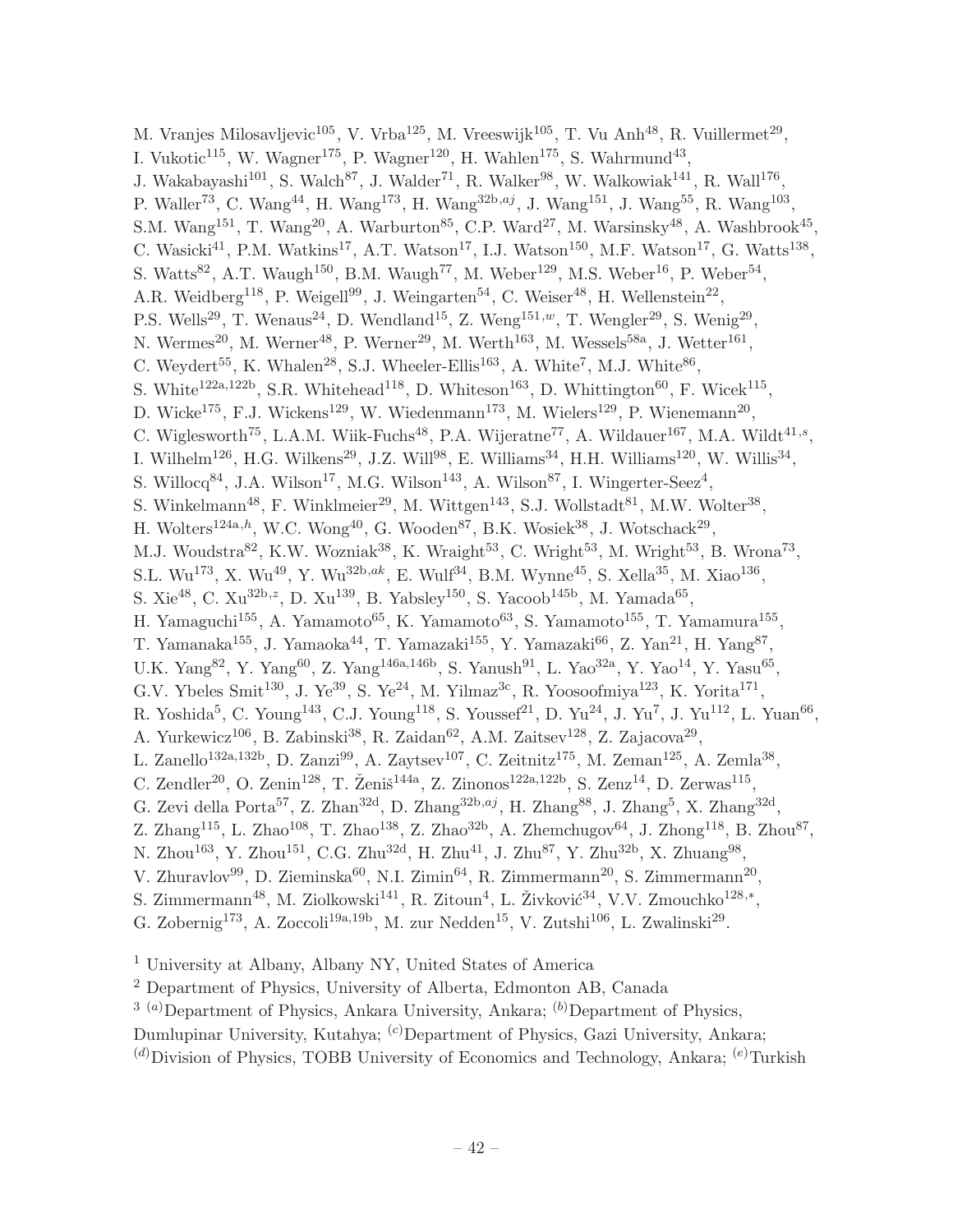Atomic Energy Authority, Ankara, Turkey

<sup>4</sup> LAPP, CNRS/IN2P3 and Université de Savoie, Annecy-le-Vieux, France

<sup>5</sup> High Energy Physics Division, Argonne National Laboratory, Argonne IL, United States of America

<sup>6</sup> Department of Physics, University of Arizona, Tucson AZ, United States of America

<sup>7</sup> Department of Physics, The University of Texas at Arlington, Arlington TX, United States of America

<sup>8</sup> Physics Department, University of Athens, Athens, Greece

<sup>9</sup> Physics Department, National Technical University of Athens, Zografou, Greece

<sup>10</sup> Institute of Physics, Azerbaijan Academy of Sciences, Baku, Azerbaijan

 $11$  Institut de Física d'Altes Energies and Departament de Física de la Universitat

Autònoma de Barcelona and ICREA, Barcelona, Spain

<sup>12 (a)</sup>Institute of Physics, University of Belgrade, Belgrade; <sup>(b)</sup>Vinca Institute of Nuclear Sciences, University of Belgrade, Belgrade, Serbia

<sup>13</sup> Department for Physics and Technology, University of Bergen, Bergen, Norway

<sup>14</sup> Physics Division, Lawrence Berkeley National Laboratory and University of California, Berkeley CA, United States of America

<sup>15</sup> Department of Physics, Humboldt University, Berlin, Germany

<sup>16</sup> Albert Einstein Center for Fundamental Physics and Laboratory for High Energy Physics, University of Bern, Bern, Switzerland

<sup>17</sup> School of Physics and Astronomy, University of Birmingham, Birmingham, United Kingdom

<sup>18 (a)</sup>Department of Physics, Bogazici University, Istanbul; <sup>(b)</sup>Division of Physics, Dogus University, Istanbul; <sup>(c)</sup>Department of Physics Engineering, Gaziantep University,

Gaziantep; (d)Department of Physics, Istanbul Technical University, Istanbul, Turkey

<sup>19 (a)</sup> INFN Sezione di Bologna; <sup>(b)</sup> Dipartimento di Fisica, Università di Bologna, Bologna, Italy

<sup>20</sup> Physikalisches Institut, University of Bonn, Bonn, Germany

<sup>21</sup> Department of Physics, Boston University, Boston MA, United States of America

<sup>22</sup> Department of Physics, Brandeis University, Waltham MA, United States of America

<sup>23 (a)</sup>Universidade Federal do Rio De Janeiro COPPE/EE/IF, Rio de Janeiro; <sup>(b)</sup>Federal University of Juiz de Fora (UFJF), Juiz de Fora; (c)Federal University of Sao Joao del Rei (UFSJ), Sao Joao del Rei; <sup>(d)</sup>Instituto de Fisica, Universidade de Sao Paulo, Sao Paulo, Brazil

<sup>24</sup> Physics Department, Brookhaven National Laboratory, Upton NY, United States of America

<sup>25 (a)</sup>National Institute of Physics and Nuclear Engineering, Bucharest;  $(b)$ University

Politehnica Bucharest, Bucharest; <sup>(c)</sup>West University in Timisoara, Timisoara, Romania

<sup>26</sup> Departamento de Física, Universidad de Buenos Aires, Buenos Aires, Argentina

<sup>27</sup> Cavendish Laboratory, University of Cambridge, Cambridge, United Kingdom

<sup>28</sup> Department of Physics, Carleton University, Ottawa ON, Canada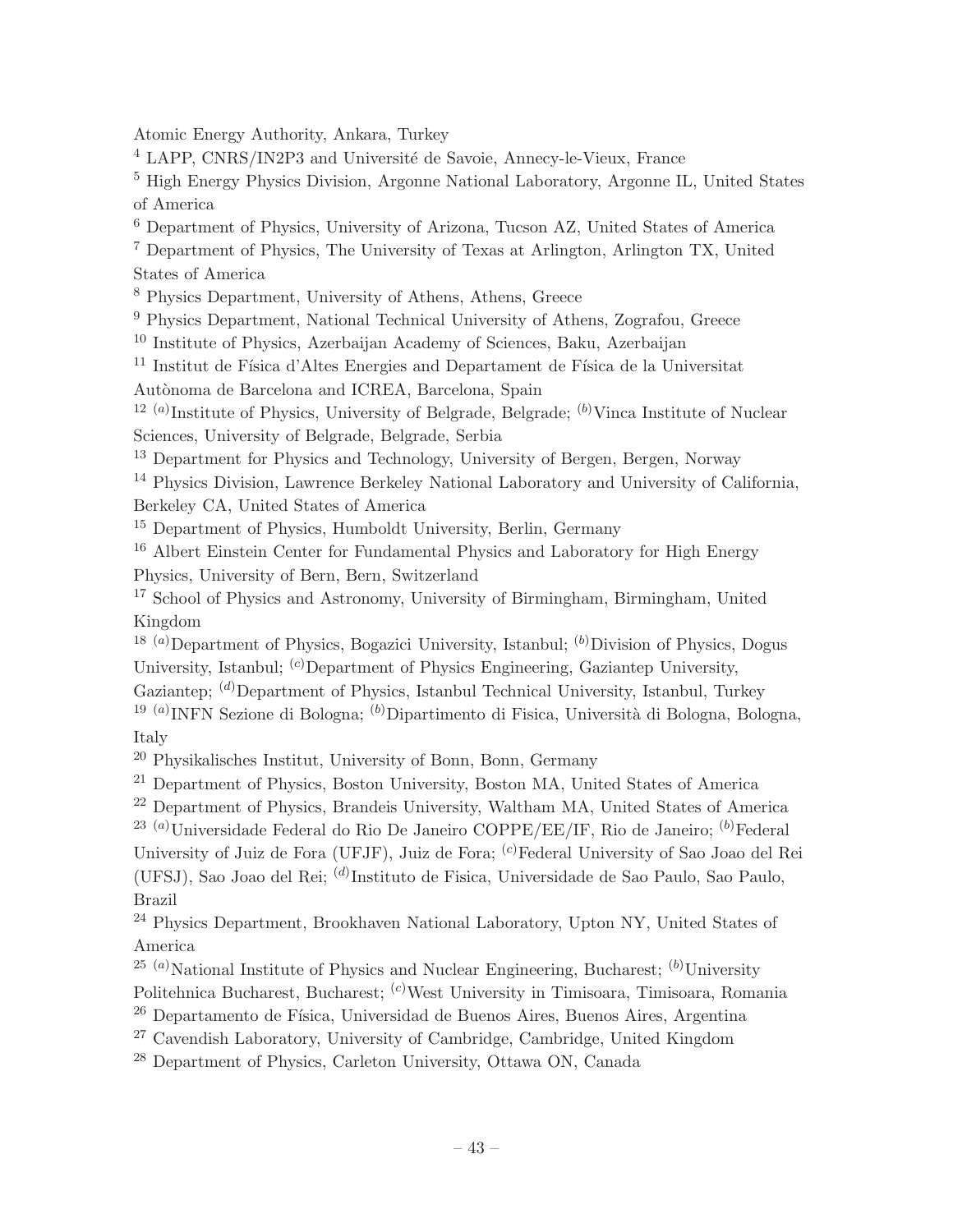<sup>29</sup> CERN, Geneva, Switzerland

<sup>30</sup> Enrico Fermi Institute, University of Chicago, Chicago IL, United States of America

 $31$ <sup>(a)</sup>Departamento de Física, Pontificia Universidad Católica de Chile, Santiago;

 $^{(b)}$ Departamento de Física, Universidad Técnica Federico Santa María, Valparaíso, Chile

 $32(a)$ Institute of High Energy Physics, Chinese Academy of Sciences, Beijing;  $(b)$ Department

of Modern Physics, University of Science and Technology of China, Anhui; <sup>(c)</sup>Department of Physics, Nanjing University, Jiangsu;  $\frac{d}{s}$ School of Physics, Shandong University, Shandong, China

<sup>33</sup> Laboratoire de Physique Corpusculaire, Clermont Université and Université Blaise Pascal and CNRS/IN2P3, Aubiere Cedex, France

<sup>34</sup> Nevis Laboratory, Columbia University, Irvington NY, United States of America

<sup>35</sup> Niels Bohr Institute, University of Copenhagen, Kobenhavn, Denmark

<sup>36 (a)</sup>INFN Gruppo Collegato di Cosenza; <sup>(b)</sup>Dipartimento di Fisica, Università della Calabria, Arcavata di Rende, Italy

<sup>37</sup> AGH University of Science and Technology, Faculty of Physics and Applied Computer Science, Krakow, Poland

<sup>38</sup> The Henryk Niewodniczanski Institute of Nuclear Physics, Polish Academy of Sciences, Krakow, Poland

<sup>39</sup> Physics Department, Southern Methodist University, Dallas TX, United States of America

<sup>40</sup> Physics Department, University of Texas at Dallas, Richardson TX, United States of America

<sup>41</sup> DESY, Hamburg and Zeuthen, Germany

 $42$  Institut für Experimentelle Physik IV, Technische Universität Dortmund, Dortmund, Germany

<sup>43</sup> Institut für Kern- und Teilchenphysik, Technical University Dresden, Dresden, Germany

<sup>44</sup> Department of Physics, Duke University, Durham NC, United States of America

<sup>45</sup> SUPA - School of Physics and Astronomy, University of Edinburgh, Edinburgh, United Kingdom

<sup>46</sup> Fachhochschule Wiener Neustadt, Johannes Gutenbergstrasse 32700 Wiener Neustadt, Austria

<sup>47</sup> INFN Laboratori Nazionali di Frascati, Frascati, Italy

<sup>48</sup> Fakultät für Mathematik und Physik, Albert-Ludwigs-Universität, Freiburg i.Br., Germany

 $49$  Section de Physique, Université de Genève, Geneva, Switzerland

<sup>50 (a)</sup>INFN Sezione di Genova; <sup>(b)</sup>Dipartimento di Fisica, Università di Genova, Genova, Italy

<sup>51 (a)</sup>E.Andronikashvili Institute of Physics, Tbilisi State University, Tbilisi; <sup>(b)</sup>High Energy Physics Institute, Tbilisi State University, Tbilisi, Georgia

 $52$  II Physikalisches Institut, Justus-Liebig-Universität Giessen, Giessen, Germany

<sup>53</sup> SUPA - School of Physics and Astronomy, University of Glasgow, Glasgow, United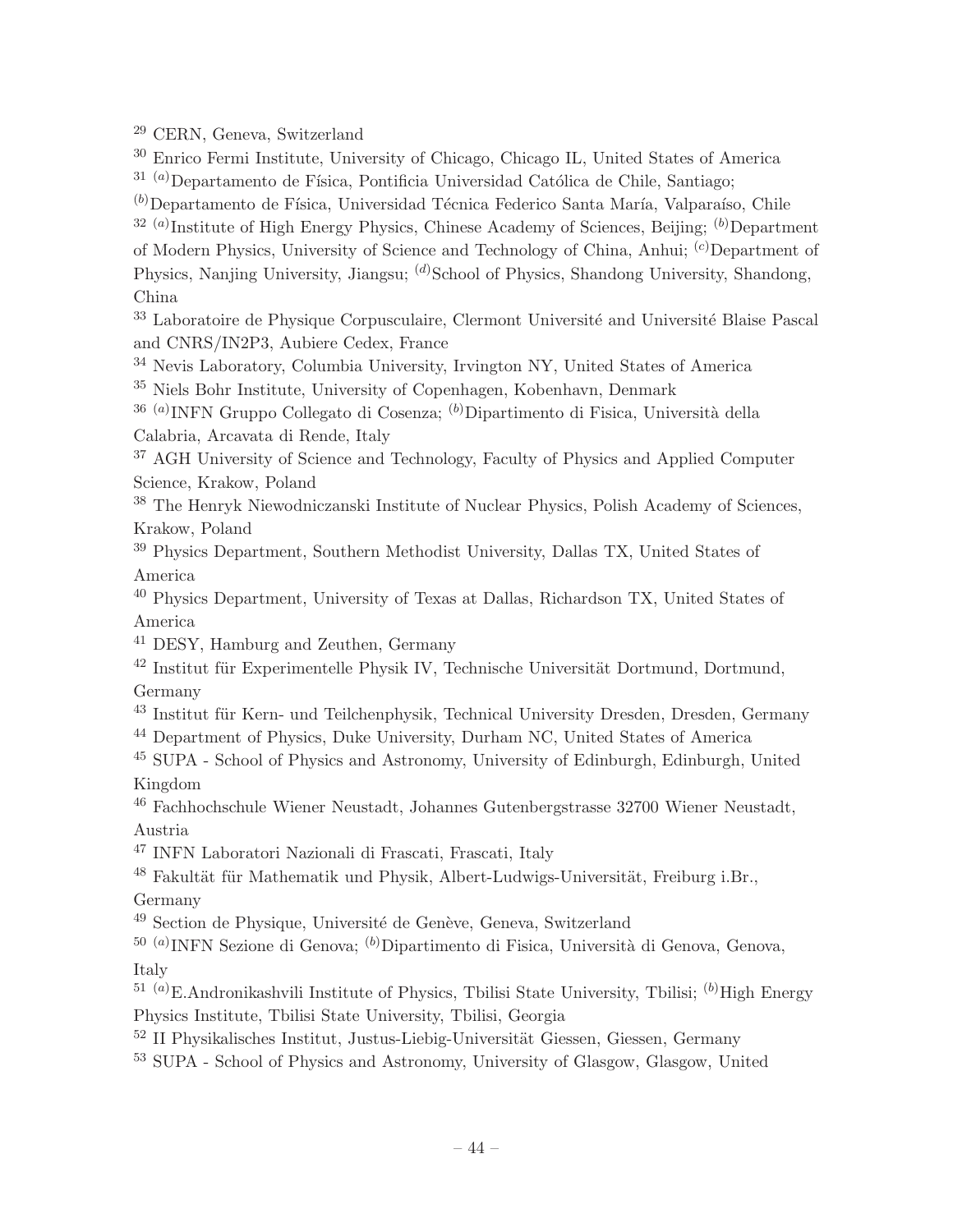### Kingdom

 $54$  II Physikalisches Institut, Georg-August-Universität, Göttingen, Germany

<sup>55</sup> Laboratoire de Physique Subatomique et de Cosmologie, Université Joseph Fourier and

CNRS/IN2P3 and Institut National Polytechnique de Grenoble, Grenoble, France

<sup>56</sup> Department of Physics, Hampton University, Hampton VA, United States of America

<sup>57</sup> Laboratory for Particle Physics and Cosmology, Harvard University, Cambridge MA, United States of America

 $^{58}$  (a) Kirchhoff-Institut für Physik, Ruprecht-Karls-Universität Heidelberg, Heidelberg;

 $(b)$ Physikalisches Institut, Ruprecht-Karls-Universität Heidelberg, Heidelberg;  $(c)$ ZITI Institut für technische Informatik, Ruprecht-Karls-Universität Heidelberg, Mannheim,

Germany

<sup>59</sup> Faculty of Applied Information Science, Hiroshima Institute of Technology, Hiroshima, Japan

<sup>60</sup> Department of Physics, Indiana University, Bloomington IN, United States of America

- $61$  Institut für Astro- und Teilchenphysik, Leopold-Franzens-Universität, Innsbruck, Austria
- <sup>62</sup> University of Iowa, Iowa City IA, United States of America

<sup>63</sup> Department of Physics and Astronomy, Iowa State University, Ames IA, United States of America

<sup>64</sup> Joint Institute for Nuclear Research, JINR Dubna, Dubna, Russia

<sup>65</sup> KEK, High Energy Accelerator Research Organization, Tsukuba, Japan

<sup>66</sup> Graduate School of Science, Kobe University, Kobe, Japan

<sup>67</sup> Faculty of Science, Kyoto University, Kyoto, Japan

<sup>68</sup> Kyoto University of Education, Kyoto, Japan

<sup>69</sup> Department of Physics, Kyushu University, Fukuoka, Japan

<sup>70</sup> Instituto de Física La Plata, Universidad Nacional de La Plata and CONICET, La Plata, Argentina

<sup>71</sup> Physics Department, Lancaster University, Lancaster, United Kingdom

<sup>72 (a)</sup>INFN Sezione di Lecce; <sup>(b)</sup>Dipartimento di Matematica e Fisica, Università del Salento, Lecce, Italy

<sup>73</sup> Oliver Lodge Laboratory, University of Liverpool, Liverpool, United Kingdom

<sup>74</sup> Department of Physics, Jožef Stefan Institute and University of Ljubljana, Ljubljana, Slovenia

<sup>75</sup> School of Physics and Astronomy, Queen Mary University of London, London, United Kingdom

<sup>76</sup> Department of Physics, Royal Holloway University of London, Surrey, United Kingdom

<sup>77</sup> Department of Physics and Astronomy, University College London, London, United Kingdom

 $78$  Laboratoire de Physique Nucléaire et de Hautes Energies, UPMC and Université Paris-Diderot and CNRS/IN2P3, Paris, France

<sup>79</sup> Fysiska institutionen, Lunds universitet, Lund, Sweden

<sup>80</sup> Departamento de Fisica Teorica C-15, Universidad Autonoma de Madrid, Madrid, Spain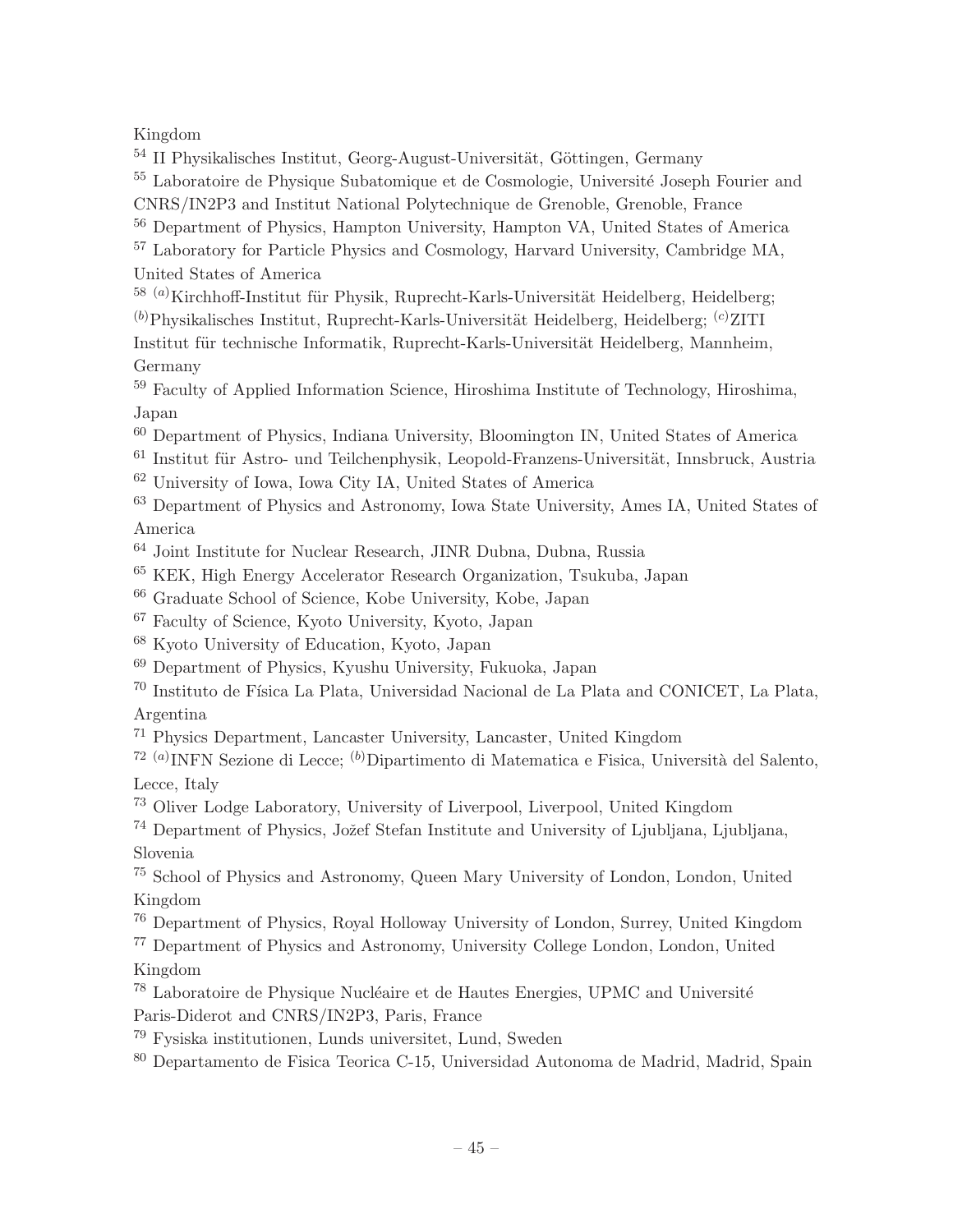$81$  Institut für Physik, Universität Mainz, Mainz, Germany

<sup>82</sup> School of Physics and Astronomy, University of Manchester, Manchester, United Kingdom

<sup>83</sup> CPPM, Aix-Marseille Université and CNRS/IN2P3, Marseille, France

<sup>84</sup> Department of Physics, University of Massachusetts, Amherst MA, United States of America

<sup>85</sup> Department of Physics, McGill University, Montreal QC, Canada

<sup>86</sup> School of Physics, University of Melbourne, Victoria, Australia

<sup>87</sup> Department of Physics, The University of Michigan, Ann Arbor MI, United States of America

<sup>88</sup> Department of Physics and Astronomy, Michigan State University, East Lansing MI, United States of America

<sup>89 (a)</sup>INFN Sezione di Milano; <sup>(b)</sup>Dipartimento di Fisica, Università di Milano, Milano, Italy

<sup>90</sup> B.I. Stepanov Institute of Physics, National Academy of Sciences of Belarus, Minsk, Republic of Belarus

<sup>91</sup> National Scientific and Educational Centre for Particle and High Energy Physics, Minsk, Republic of Belarus

<sup>92</sup> Department of Physics, Massachusetts Institute of Technology, Cambridge MA, United States of America

<sup>93</sup> Group of Particle Physics, University of Montreal, Montreal QC, Canada

<sup>94</sup> P.N. Lebedev Institute of Physics, Academy of Sciences, Moscow, Russia

<sup>95</sup> Institute for Theoretical and Experimental Physics (ITEP), Moscow, Russia

<sup>96</sup> Moscow Engineering and Physics Institute (MEPhI), Moscow, Russia

<sup>97</sup> Skobeltsyn Institute of Nuclear Physics, Lomonosov Moscow State University, Moscow, Russia

<sup>98</sup> Fakultät für Physik, Ludwig-Maximilians-Universität München, München, Germany

 $99$  Max-Planck-Institut für Physik (Werner-Heisenberg-Institut), München, Germany

<sup>100</sup> Nagasaki Institute of Applied Science, Nagasaki, Japan

<sup>101</sup> Graduate School of Science and Kobayashi-Maskawa Institute, Nagoya University, Nagoya, Japan

<sup>102 (a)</sup>INFN Sezione di Napoli; <sup>(b)</sup>Dipartimento di Scienze Fisiche, Università di Napoli, Napoli, Italy

<sup>103</sup> Department of Physics and Astronomy, University of New Mexico, Albuquerque NM, United States of America

<sup>104</sup> Institute for Mathematics, Astrophysics and Particle Physics, Radboud University Nijmegen/Nikhef, Nijmegen, Netherlands

<sup>105</sup> Nikhef National Institute for Subatomic Physics and University of Amsterdam, Amsterdam, Netherlands

<sup>106</sup> Department of Physics, Northern Illinois University, DeKalb IL, United States of America

<sup>107</sup> Budker Institute of Nuclear Physics, SB RAS, Novosibirsk, Russia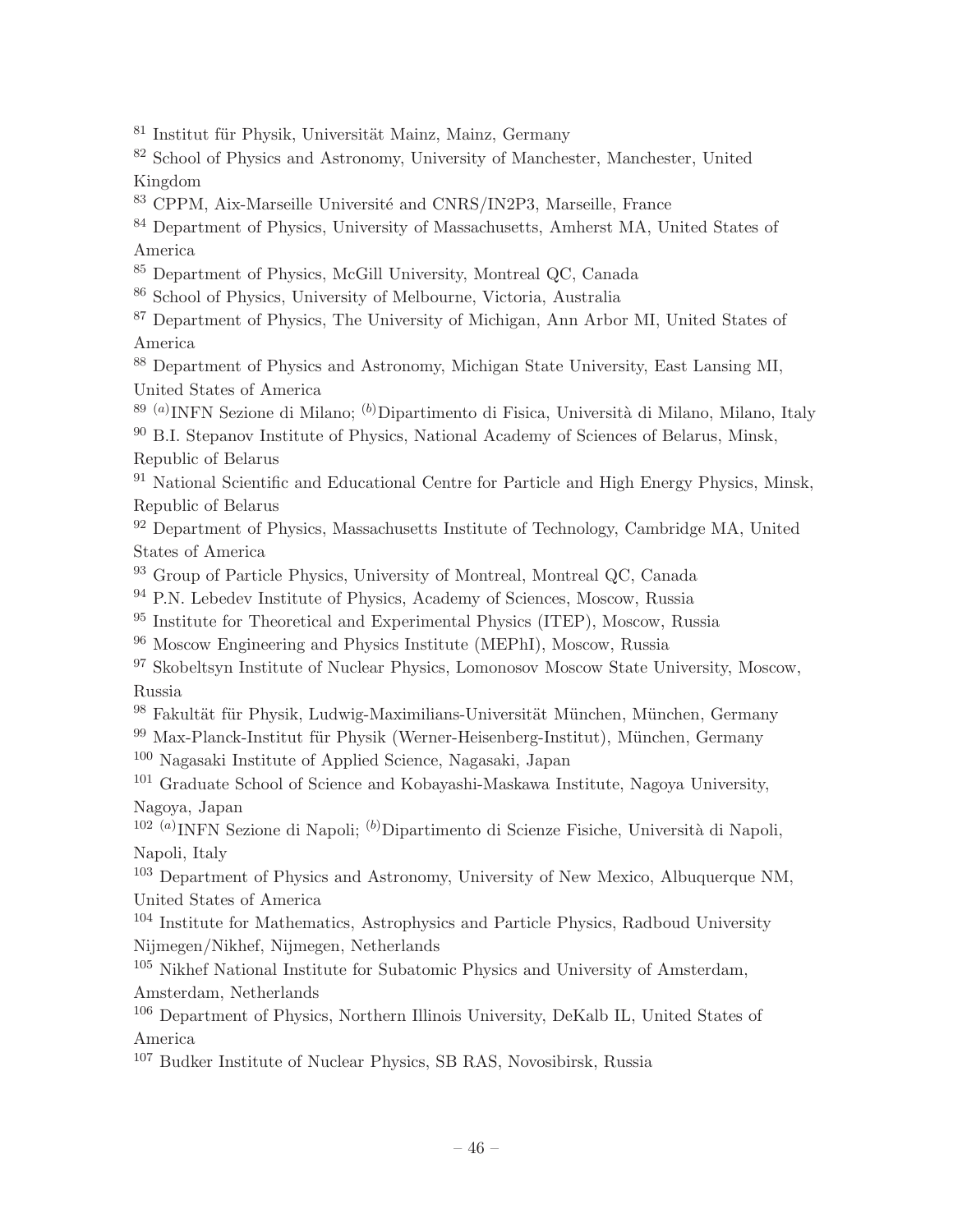<sup>108</sup> Department of Physics, New York University, New York NY, United States of America

<sup>109</sup> Ohio State University, Columbus OH, United States of America

<sup>110</sup> Faculty of Science, Okayama University, Okayama, Japan

<sup>111</sup> Homer L. Dodge Department of Physics and Astronomy, University of Oklahoma,

Norman OK, United States of America

<sup>112</sup> Department of Physics, Oklahoma State University, Stillwater OK, United States of America

<sup>113</sup> Palacký University, RCPTM, Olomouc, Czech Republic

<sup>114</sup> Center for High Energy Physics, University of Oregon, Eugene OR, United States of America

<sup>115</sup> LAL, Université Paris-Sud and CNRS/IN2P3, Orsay, France

<sup>116</sup> Graduate School of Science, Osaka University, Osaka, Japan

<sup>117</sup> Department of Physics, University of Oslo, Oslo, Norway

<sup>118</sup> Department of Physics, Oxford University, Oxford, United Kingdom

<sup>119 (a)</sup>INFN Sezione di Pavia; <sup>(b)</sup>Dipartimento di Fisica, Università di Pavia, Pavia, Italy

<sup>120</sup> Department of Physics, University of Pennsylvania, Philadelphia PA, United States of America

<sup>121</sup> Petersburg Nuclear Physics Institute, Gatchina, Russia

<sup>122 (a)</sup>INFN Sezione di Pisa; <sup>(b)</sup>Dipartimento di Fisica E. Fermi, Università di Pisa, Pisa,

Italy

<sup>123</sup> Department of Physics and Astronomy, University of Pittsburgh, Pittsburgh PA, United States of America

124 (a)Laboratorio de Instrumentacao e Fisica Experimental de Particulas - LIP, Lisboa, Portugal; <sup>(b)</sup>Departamento de Fisica Teorica y del Cosmos and CAFPE, Universidad de Granada, Granada, Spain

<sup>125</sup> Institute of Physics, Academy of Sciences of the Czech Republic, Praha, Czech Republic <sup>126</sup> Faculty of Mathematics and Physics, Charles University in Prague, Praha, Czech

Republic

 $127$  Czech Technical University in Prague, Praha, Czech Republic

<sup>128</sup> State Research Center Institute for High Energy Physics, Protvino, Russia

<sup>129</sup> Particle Physics Department, Rutherford Appleton Laboratory, Didcot, United Kingdom

<sup>130</sup> Physics Department, University of Regina, Regina SK, Canada

<sup>131</sup> Ritsumeikan University, Kusatsu, Shiga, Japan

<sup>132 (a)</sup>INFN Sezione di Roma I; <sup>(b)</sup>Dipartimento di Fisica, Università La Sapienza, Roma, Italy

<sup>133 (a)</sup>INFN Sezione di Roma Tor Vergata; <sup>(b)</sup>Dipartimento di Fisica, Università di Roma Tor Vergata, Roma, Italy

<sup>134 (a)</sup>INFN Sezione di Roma Tre; <sup>(b)</sup>Dipartimento di Fisica, Università Roma Tre, Roma, Italy

<sup>135 (a)</sup>Faculté des Sciences Ain Chock, Réseau Universitaire de Physique des Hautes Energies - Université Hassan II, Casablanca; <sup>(b)</sup>Centre National de l'Energie des Sciences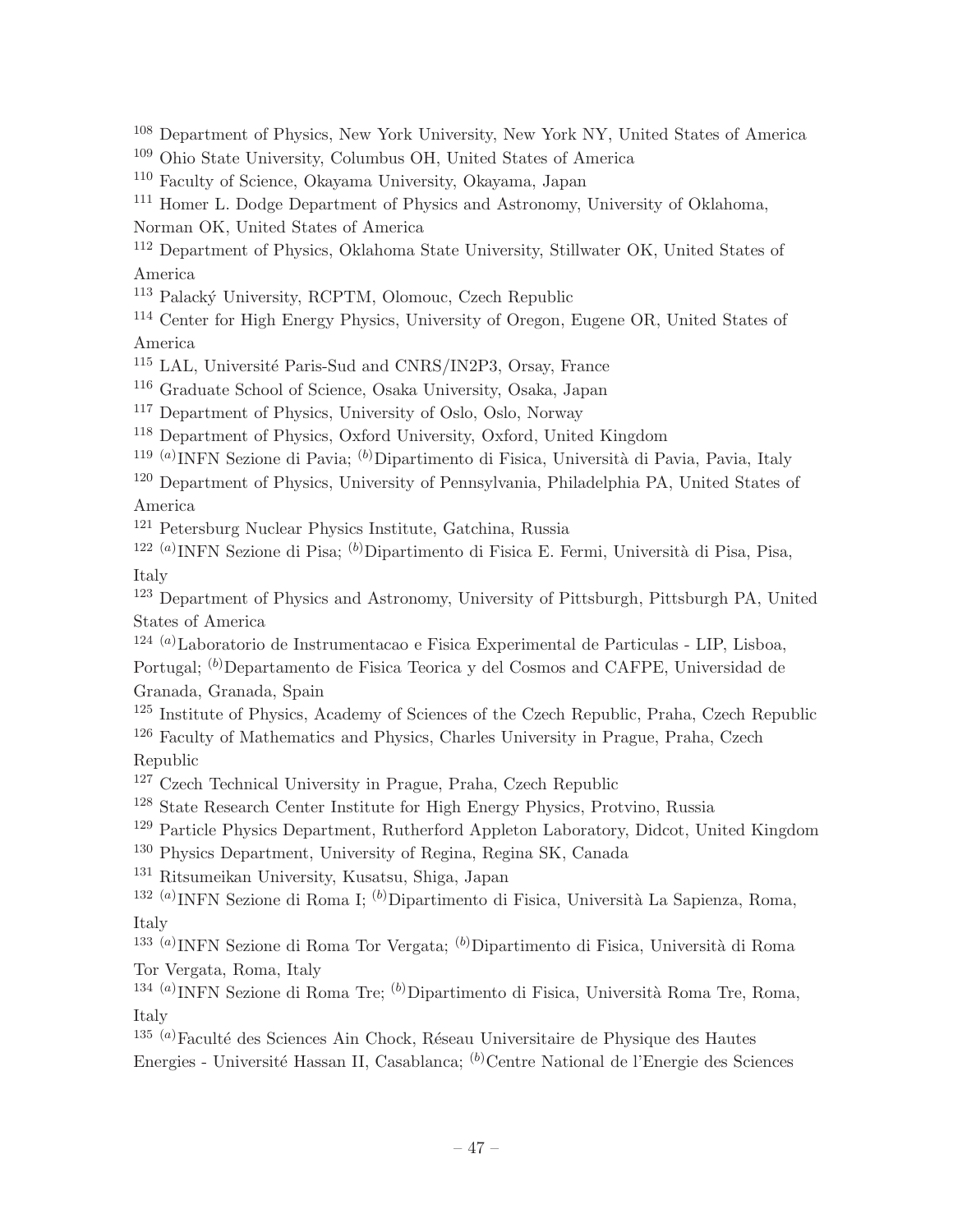Techniques Nucleaires, Rabat; <sup>(c)</sup>Faculté des Sciences Semlalia, Université Cadi Ayyad, LPHEA-Marrakech;  $^{(d)}$ Faculté des Sciences, Université Mohamed Premier and LPTPM, Oujda; <sup>(e)</sup>Faculté des sciences, Université Mohammed V-Agdal, Rabat, Morocco

<sup>136</sup> DSM/IRFU (Institut de Recherches sur les Lois Fondamentales de l'Univers), CEA Saclay (Commissariat a l'Energie Atomique), Gif-sur-Yvette, France

<sup>137</sup> Santa Cruz Institute for Particle Physics, University of California Santa Cruz, Santa Cruz CA, United States of America

<sup>138</sup> Department of Physics, University of Washington, Seattle WA, United States of America

<sup>139</sup> Department of Physics and Astronomy, University of Sheffield, Sheffield, United Kingdom

<sup>140</sup> Department of Physics, Shinshu University, Nagano, Japan

 $141$  Fachbereich Physik, Universität Siegen, Siegen, Germany

<sup>142</sup> Department of Physics, Simon Fraser University, Burnaby BC, Canada

<sup>143</sup> SLAC National Accelerator Laboratory, Stanford CA, United States of America

<sup>144 (a)</sup>Faculty of Mathematics, Physics & Informatics, Comenius University, Bratislava;

 $(b)$ Department of Subnuclear Physics, Institute of Experimental Physics of the Slovak Academy of Sciences, Kosice, Slovak Republic

<sup>145 (a)</sup>Department of Physics, University of Johannesburg, Johannesburg; <sup>(b)</sup>School of Physics, University of the Witwatersrand, Johannesburg, South Africa

<sup>146 (a)</sup>Department of Physics, Stockholm University; <sup>(b)</sup>The Oskar Klein Centre, Stockholm, Sweden

<sup>147</sup> Physics Department, Royal Institute of Technology, Stockholm, Sweden

<sup>148</sup> Departments of Physics & Astronomy and Chemistry, Stony Brook University, Stony Brook NY, United States of America

<sup>149</sup> Department of Physics and Astronomy, University of Sussex, Brighton, United Kingdom

<sup>150</sup> School of Physics, University of Sydney, Sydney, Australia

<sup>151</sup> Institute of Physics, Academia Sinica, Taipei, Taiwan

<sup>152</sup> Department of Physics, Technion: Israel Institute of Technology, Haifa, Israel

<sup>153</sup> Raymond and Beverly Sackler School of Physics and Astronomy, Tel Aviv University, Tel Aviv, Israel

<sup>154</sup> Department of Physics, Aristotle University of Thessaloniki, Thessaloniki, Greece

<sup>155</sup> International Center for Elementary Particle Physics and Department of Physics, The University of Tokyo, Tokyo, Japan

<sup>156</sup> Graduate School of Science and Technology, Tokyo Metropolitan University, Tokyo, Japan

<sup>157</sup> Department of Physics, Tokyo Institute of Technology, Tokyo, Japan

<sup>158</sup> Department of Physics, University of Toronto, Toronto ON, Canada

<sup>159 (a)</sup>TRIUMF, Vancouver BC; <sup>(b)</sup>Department of Physics and Astronomy, York University, Toronto ON, Canada

<sup>160</sup> Institute of Pure and Applied Sciences, University of Tsukuba,1-1-1 Tennodai,Tsukuba, Ibaraki 305-8571, Japan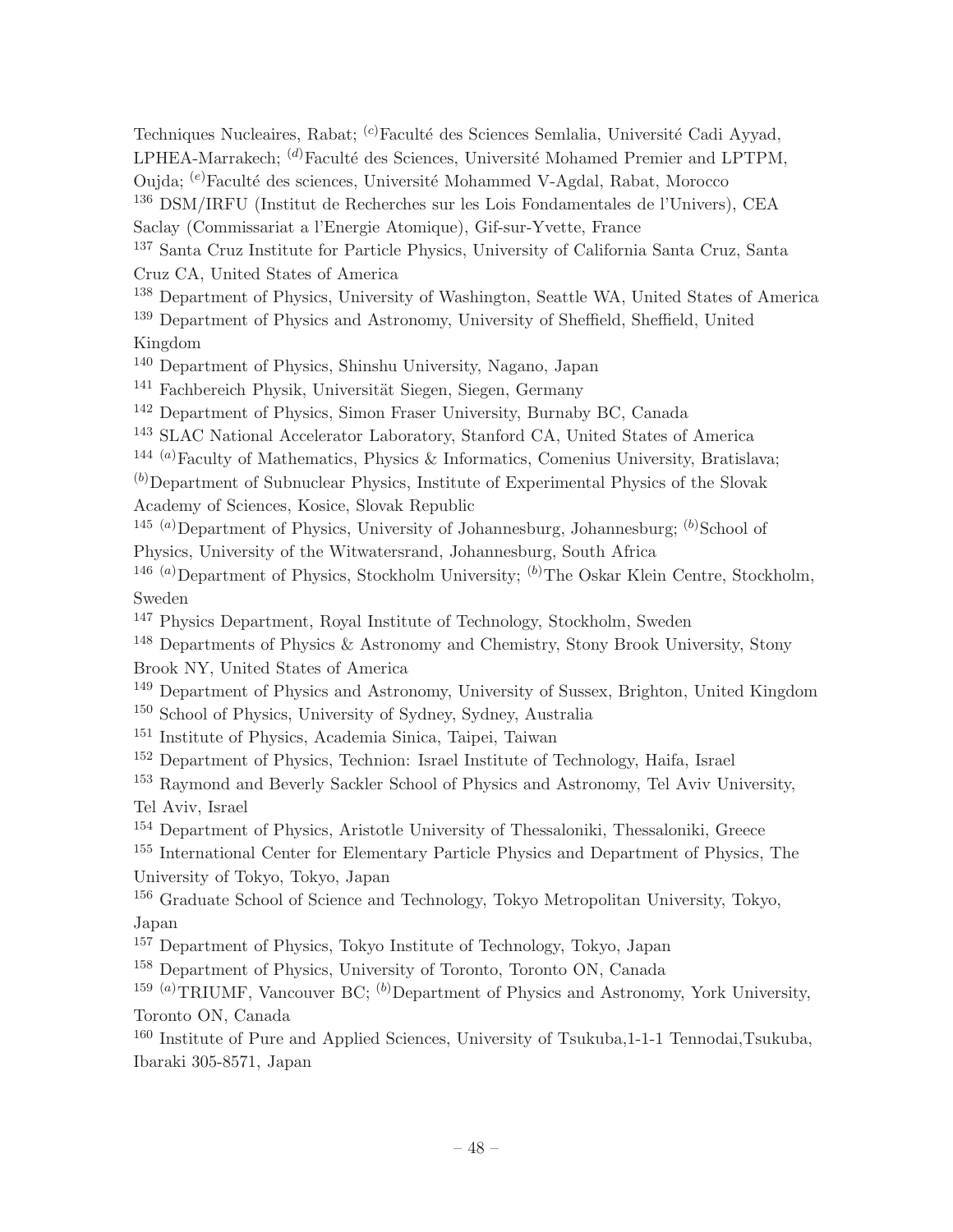<sup>161</sup> Science and Technology Center, Tufts University, Medford MA, United States of America <sup>162</sup> Centro de Investigaciones, Universidad Antonio Narino, Bogota, Colombia

<sup>163</sup> Department of Physics and Astronomy, University of California Irvine, Irvine CA, United States of America

<sup>164 (a)</sup>INFN Gruppo Collegato di Udine; <sup>(b)</sup>ICTP, Trieste; <sup>(c)</sup>Dipartimento di Chimica, Fisica e Ambiente, Università di Udine, Udine, Italy

<sup>165</sup> Department of Physics, University of Illinois, Urbana IL, United States of America

<sup>166</sup> Department of Physics and Astronomy, University of Uppsala, Uppsala, Sweden

 $167$  Instituto de Física Corpuscular (IFIC) and Departamento de Física Atómica, Molecular

y Nuclear and Departamento de Ingeniería Electrónica and Instituto de Microelectrónica de Barcelona (IMB-CNM), University of Valencia and CSIC, Valencia, Spain

<sup>168</sup> Department of Physics, University of British Columbia, Vancouver BC, Canada

<sup>169</sup> Department of Physics and Astronomy, University of Victoria, Victoria BC, Canada

<sup>170</sup> Department of Physics, University of Warwick, Coventry, United Kingdom

<sup>171</sup> Waseda University, Tokyo, Japan

<sup>172</sup> Department of Particle Physics, The Weizmann Institute of Science, Rehovot, Israel

<sup>173</sup> Department of Physics, University of Wisconsin, Madison WI, United States of America

 $174$  Fakultät für Physik und Astronomie, Julius-Maximilians-Universität, Würzburg, Germany

 $175$  Fachbereich C Physik, Bergische Universität Wuppertal, Wuppertal, Germany

<sup>176</sup> Department of Physics, Yale University, New Haven CT, United States of America

<sup>177</sup> Yerevan Physics Institute, Yerevan, Armenia

<sup>178</sup> Domaine scientifique de la Doua, Centre de Calcul CNRS/IN2P3, Villeurbanne Cedex, France

<sup>a</sup> Also at Laboratorio de Instrumentacao e Fisica Experimental de Particulas - LIP, Lisboa, Portugal

 $<sup>b</sup>$  Also at Faculdade de Ciencias and CFNUL, Universidade de Lisboa, Lisboa, Portugal</sup>

<sup>c</sup> Also at Particle Physics Department, Rutherford Appleton Laboratory, Didcot, United Kingdom

<sup>d</sup> Also at TRIUMF, Vancouver BC, Canada

<sup>e</sup> Also at Department of Physics, California State University, Fresno CA, United States of America

 $f$  Also at Novosibirsk State University, Novosibirsk, Russia

 $g$  Also at Fermilab, Batavia IL, United States of America

 $h$  Also at Department of Physics, University of Coimbra, Coimbra, Portugal

<sup>i</sup> Also at Department of Physics, UASLP, San Luis Potosi, Mexico

 $j$  Also at Università di Napoli Parthenope, Napoli, Italy

 $k$  Also at Institute of Particle Physics (IPP), Canada

 $l$  Also at Department of Physics, Middle East Technical University, Ankara, Turkey

 $<sup>m</sup>$  Also at Louisiana Tech University, Ruston LA, United States of America</sup>

 $n$  Also at Dep Fisica and CEFITEC of Faculdade de Ciencias e Tecnologia, Universidade